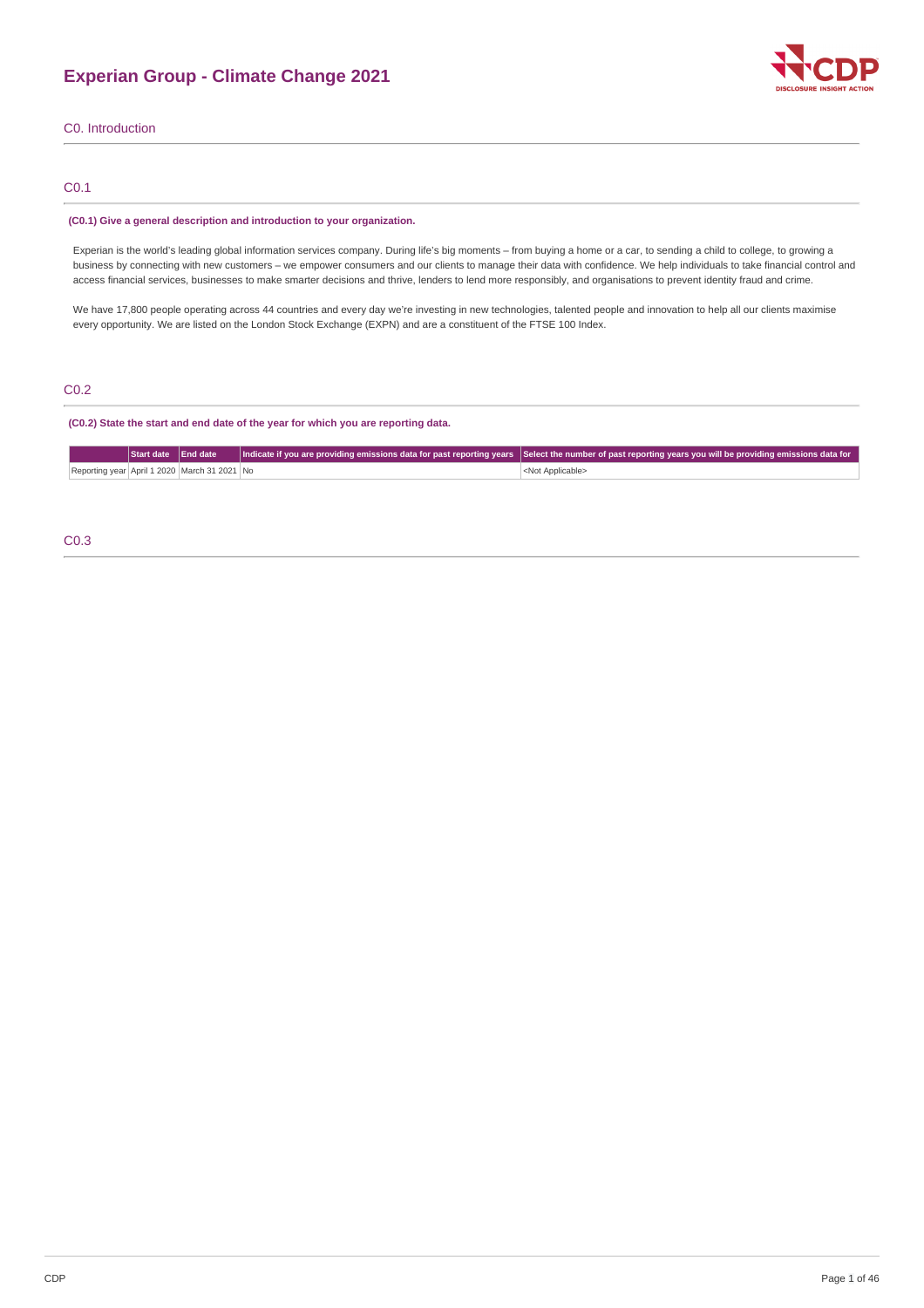### **(C0.3) Select the countries/areas for which you will be supplying data.**

Argentina Australia Austria Botswana Brazil Bulgaria Canada Chile China China, Hong Kong Special Administrative Region Colombia Costa Rica Czechia Denmark France Germany Greece India Indonesia Ireland Italy Japan Lesotho Malaysia Mexico Monaco Mozambique Namibia Netherlands New Zealand Norway Peru Poland Republic of Korea Romania Russian Federation Singapore South Africa Spain Switzerland Taiwan, Greater China Thailand Turkey Uganda United Arab Emirates United Kingdom of Great Britain and Northern Ireland United States of America Viet Nam

# C0.4

**(C0.4) Select the currency used for all financial information disclosed throughout your response.** USD

# C0.5

(C0.5) Select the option that describes the reporting boundary for which climate-related impacts on your business are being reported. Note that this option should **align with your chosen approach for consolidating your GHG inventory.** Operational control

# C1. Governance

#### C1.1

**(C1.1) Is there board-level oversight of climate-related issues within your organization?**

Yes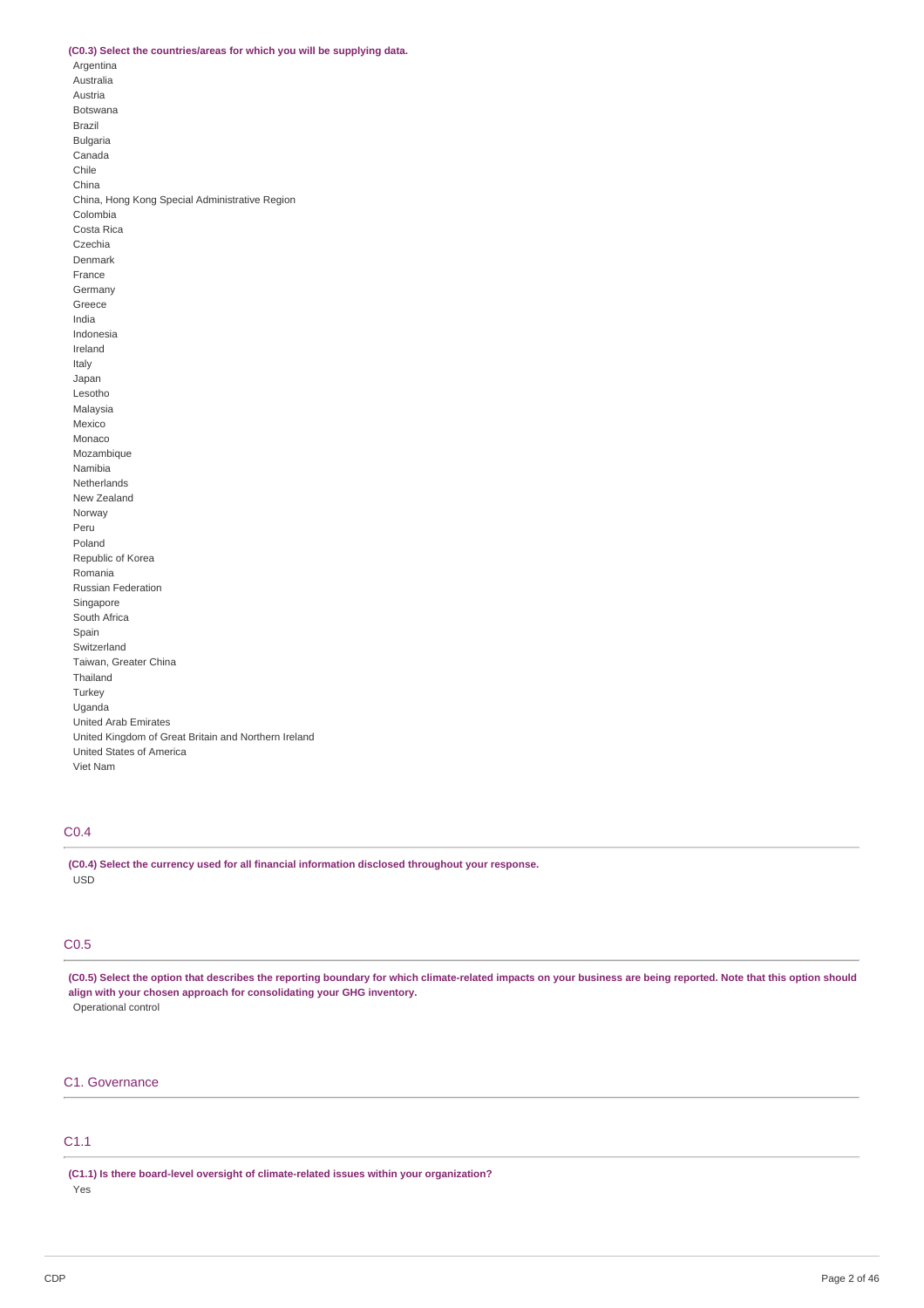### (C1.1a) Identify the position(s) (do not include any names) of the individual(s) on the board with responsibility for climate-related issues.

| <b>Position of</b><br>individual(s) | Please explain                                                                                                                                                                                                                                                                                                                                                                                                                                                                                                                                                                                                                                                                                                                                                                                                                                                                                                                                                                                                                                                                                                                                                                                                                                                                                                                                                                                                                                                                                                                                                                                                                                                                            |
|-------------------------------------|-------------------------------------------------------------------------------------------------------------------------------------------------------------------------------------------------------------------------------------------------------------------------------------------------------------------------------------------------------------------------------------------------------------------------------------------------------------------------------------------------------------------------------------------------------------------------------------------------------------------------------------------------------------------------------------------------------------------------------------------------------------------------------------------------------------------------------------------------------------------------------------------------------------------------------------------------------------------------------------------------------------------------------------------------------------------------------------------------------------------------------------------------------------------------------------------------------------------------------------------------------------------------------------------------------------------------------------------------------------------------------------------------------------------------------------------------------------------------------------------------------------------------------------------------------------------------------------------------------------------------------------------------------------------------------------------|
| Board-level<br>committee            | Climate-related issues are identified, addressed and managed as part of our global risk management process. The Board has oversight of climate-related issues along with the Audit Committee,<br>which oversees mitigation strategies for global risks, including climate change. The Audit Committee Regularly monitors the principal risks and uncertainties identified by our risk assessment<br>processes, with the strategies we have developed and the actions we have taken to mitigate them. Management also continually reviews the effectiveness of our risk management system and<br>internal control systems, which support our risk identification, assessment and reporting. Our Executive Risk Management Committee (ERMC) reports to the Audit Committee and comprises senior<br>Group executives, including the executive directors and the Company Secretary. The ERMC oversees the management of global risks, including climate-related risks. Climate-related issues are<br>assessed at project and regional level, overseen by the Strategic Project Committees and Regional Risk Management Committees that report to the Executive Risk Management Committee (ERMC).<br>Where necessary, the ERMC reports climate-related issues to the Board Audit Committee. Example of a climate-related decision made by the ERMC: In April 2021, ERMC (as part of an Experian's<br>climate-related risks management meeting) reviewed, discussed and approved our Science-Based Target (For Scopes 1 and 2, and Scope 3). In the same meeting they reviewed, discussed and<br>confirmed the TCFD statement that was later published in the Annual Report 2021 (pages 53-56). |

### C1.1b

#### **(C1.1b) Provide further details on the board's oversight of climate-related issues.**

| Frequency with which climate-related | <b>Governance mechanisms into which climate-</b>                                                                                                                                                                                                                                                | Scope of board- Please explain |                                                                                                                                                                                                     |
|--------------------------------------|-------------------------------------------------------------------------------------------------------------------------------------------------------------------------------------------------------------------------------------------------------------------------------------------------|--------------------------------|-----------------------------------------------------------------------------------------------------------------------------------------------------------------------------------------------------|
| issues are a scheduled agenda item   | related issues are integrated                                                                                                                                                                                                                                                                   | level oversight                |                                                                                                                                                                                                     |
| Scheduled - some meetings            | Reviewing and quiding risk management policies<br>Reviewing and quiding annual budgets<br>Setting performance objectives<br>Monitoring implementation and performance of<br>objectives<br>Monitoring and overseeing progress against goals<br>and targets for addressing climate-related issues |                                | <not applicable=""> The Board periodically reviews climate-related KPI setting, performance progress and policy<br/>updates, which form part of risk management and budget setting processes.</not> |

# C1.2

**(C1.2) Provide the highest management-level position(s) or committee(s) with responsibility for climate-related issues.**

| Name of the position(s) and/or<br>committee(s) |                                 | <b>Reporting line Responsibility</b>                                   | Coverage of<br><i><u><b>I</b></u></i> responsibility | Frequency of reporting to the board on climate-related<br>lissues |
|------------------------------------------------|---------------------------------|------------------------------------------------------------------------|------------------------------------------------------|-------------------------------------------------------------------|
| Chief Financial Officer (CFO)                  | <not<br>Applicable&gt;</not<br> | Both assessing and managing climate-related risks and<br>opportunities | <not applicable=""></not>                            | More frequently than quarterly                                    |

# C1.2a

(C1.2a) Describe where in the organizational structure this/these position(s) and/or committees lie, what their associated responsibilities are, and how climate**related issues are monitored (do not include the names of individuals).**

During the reporting year, Experian establish an ESG Steering Committee, chaired and sponsored by Experian's Chief Financial Officer (CFO) who consults with the CEO and the Experian Group Operating Committee. The ESG steering committee is an Executive Committee represented by functional leaders covering areas around ESG – Environment, Social and Governance. Members of the committee include Experian's CFO, Company Secretary, Chief Communications Officer, VP Director Investor Relations, SVP Global CSR, Global Head of Risk Management and Compliance, Global Talent and Engagement Director amongst others. The ESG steering committee was established to drive collaboration between different areas to progress ESG work across the business, and meets monthly. Committee responsibilities include, assessing and monitoring potential climate-related risks, providing direction in the development of carbon reduction projects such as Experian's Carbon Neutral Investment Plan and Green Supply Chain.

As committee chair, Experian's Chief Financial Officer (CFO) has overall responsibility for the assessment and monitoring of the management and performance of all ESG related areas – including climate-related issues. On the latter, most of Experian's carbon footprint and climate-related risk resides in our operations and supply chain in functions that roll up to the finance structure in the organization. Therefore, adapting and mitigating climate-related financial issues directly involves our Finance teams.

# C1.3

#### (C1.3) Do you provide incentives for the management of climate-related issues, including the attainment of targets?

|         | Provide incentives for the management of<br><b>I</b> climate-related issues | <b>Comment</b>                                                                                                                                                                                                        |
|---------|-----------------------------------------------------------------------------|-----------------------------------------------------------------------------------------------------------------------------------------------------------------------------------------------------------------------|
| Row Yes |                                                                             | Experian operates employee recognition programmes for employees, including our Elite programme, for employees that have made a measurable<br>contribution to business success including mitigation of climate change. |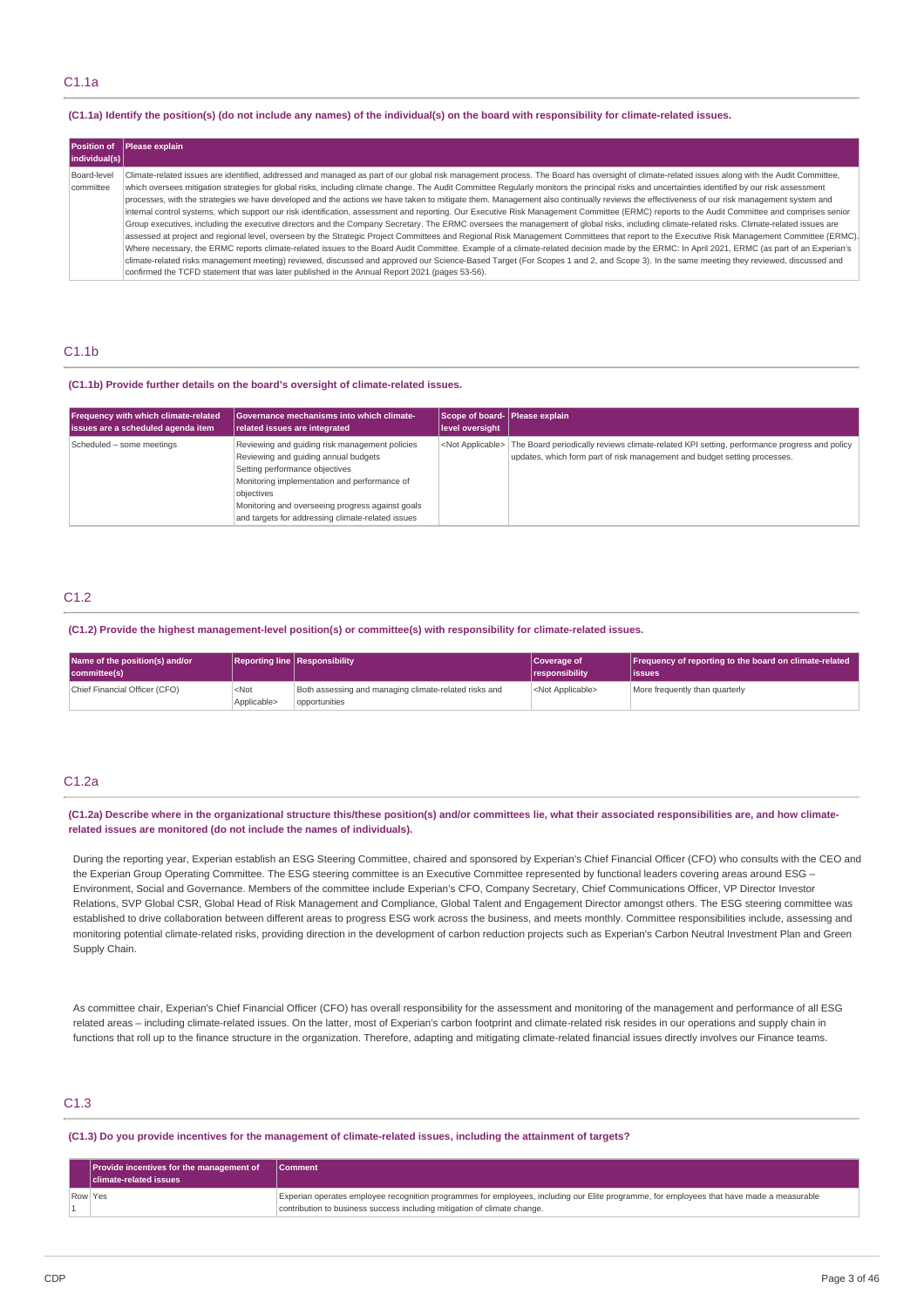#### (C1.3a) Provide further details on the incentives provided for the management of climate-related issues (do not include the names of individuals).

| <b>Entitled</b><br>l to<br>lincentive | Type of            | <b>Activity</b><br>l incentive l inventivized l | <b>Comment</b>                                                                                                                                                                                                                                                                                                                                                                                                                                                                                                                                                                                                                                                                                                                                                                                                                                                                                                                                                                                                                                                               |
|---------------------------------------|--------------------|-------------------------------------------------|------------------------------------------------------------------------------------------------------------------------------------------------------------------------------------------------------------------------------------------------------------------------------------------------------------------------------------------------------------------------------------------------------------------------------------------------------------------------------------------------------------------------------------------------------------------------------------------------------------------------------------------------------------------------------------------------------------------------------------------------------------------------------------------------------------------------------------------------------------------------------------------------------------------------------------------------------------------------------------------------------------------------------------------------------------------------------|
| All<br>employees reward               | Monetary Emissions | reduction<br>target                             | Bonus plans in some cases (e.g. energy manager, facilities manager, HSE manager, procurement manager) are proportionally awarded against the attainment of targets that<br>contribute to Experian's emissions reduction. Additionally, we have award schemes in place that enable recognition for individuals who are going above and beyond in their day<br>to day jobs and supporting our behaviours and strategy. These awards can be in the form of recognition or a monetary reward.                                                                                                                                                                                                                                                                                                                                                                                                                                                                                                                                                                                    |
| All<br>employees monetary change      | Non-<br>reward     | Behavior<br>related<br>indicator                | Incentives are provided across each of Experian's regions. Examples of employee incentives include, Green travel incentives such as Bike4Work scheme, interest free season<br>ticket loans, free charging of electric vehicles, designated parking for car sharers. Employees are also offered incentives to reduce waste by using reusable mugs and bottles<br>instead of disposable ones, in return they receive a discount on the purchase of drinks. Our employees can also help us reduce environmental impacts by taking simple steps<br>such as switching off lights and monitors when not in use, and by using video or teleconferencing rather than travelling to meetings. In Autumn 2020 we ran an employee<br>programme called 'Little Green Steps'. The interactive programme ran in the APAC region and involved over 200 employees participated in a variety of environmental themed<br>activities to reduce their carbon footprint. A total of 400kg of CO2e was saved from small, individual actions that can be scaled up and replicated in other regions. |

# C2. Risks and opportunities

# C2.1

#### (C2.1) Does your organization have a process for identifying, assessing, and responding to climate-related risks and opportunities? Yes

### C2.1a

#### **(C2.1a) How does your organization define short-, medium- and long-term time horizons?**

|             | From (years) | To (years) | <b>Comment</b> |
|-------------|--------------|------------|----------------|
| Short-term  |              |            |                |
| Medium-term |              |            |                |
| Long-term   |              |            | $5+ years$     |

# C2.1b

#### **(C2.1b) How does your organization define substantive financial or strategic impact on your business?**

Experian assesses risks using a likelihood versus impact matrix. Risks, including climate-related risks, are identified as having a substantive impact when the likelihood of impacting the business is more than 50% and their impacts are understood to have a significant unfavourable economic impact or reputational effect over the medium to longterm. Climate-related risks are identified, by the Audit Committee, as having a substantive financial impact when they cause a 10%+ loss in revenue. Risks that meet the criteria of substantive financial impact are also identified as having the potential to significantly impact the ability of business areas, countries or other organisation units to achieve their strategic objectives. These risks will also likely require significant senior and executive management involvement to address.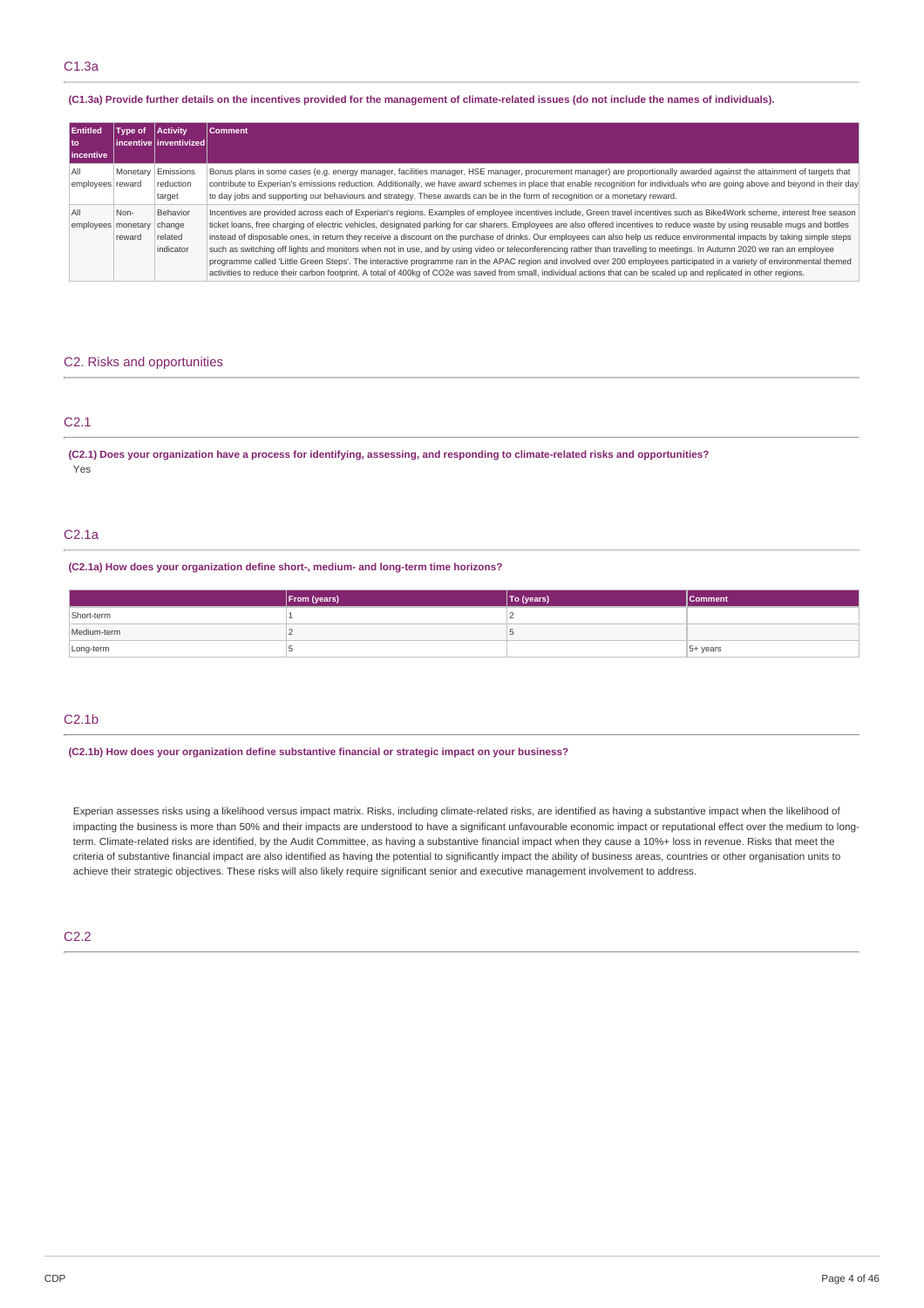#### **(C2.2) Describe your process(es) for identifying, assessing and responding to climate-related risks and opportunities.**

**Value chain stage(s) covered** Direct operations

#### **Risk management process**

Integrated into multi-disciplinary company-wide risk management process

**Frequency of assessment** More than once a year

**Time horizon(s) covered**

Short-term Medium-term

#### **Description of process**

Climate change presents regulatory, physical and reputational risks to our business. Climate-related risks are identified, addressed and managed as part of our global risk management processes by the Group's Executive Risk Management Committee (ERMC) and the Board receives regular reporting on climate-related issues. We follow the recommendations of the Task Force on Climate-Related Financial Disclosure and have aligned our reporting with these. Our risk identification processes follow a dual approach: A bottom-up approach at a business unit or country level. This identifies the risks that threaten an individual business unit activity. Risks are assessed at project and regional level, overseen by the Strategic Project Committees and Regional Risk Management Committees that report to the ERMC. A team of Corporate Responsibility specialists, including the Head of Global Sustainability and a Global Sustainability Reporting Manager, drive and coordinate the environmental programme across the Group's regions and feed climate-related information up to the SVP for Global Corporate Responsibility. The SVP then feeds this information to the CFO and Company Secretary who sit on ERMC. A top-down approach at the global level. This identifies the principal risks that threaten the delivery of our strategy. We assess the level of risk and our associated risk appetite to ensure we focus appropriately on those risks we face. We target risks for assessment based on gross risk and measure them based on net risk using a risk and control assessment methodology. We then prioritise them for mitigation. The Board and Audit Committee review the principal risks on an ongoing basis as does the ERMC. The Board has defined risk appetites for certain principal risks that we face during the normal course of business. We use a variety of information sources to show if we are working within our tolerance for these risks and whether any of them require additional executive attention. Our risk landscape continues to change as both business and regulatory environments evolve. The pace of change and need for greater visibility across Experian is growing and we adapt our risk practices accordingly. All risks are assessed for materiality against the Global Risk Management framework. Materiality is assessed by taking into account controls in place, understanding the likelihood, impact and velocity of the risk; and considering the legal, reputational and conduct exposure. This is illustrated in a diagram on page 55 of our 2020 annual report. The risk assessment framework is universal, so bottom up and top down risks are assessed using the same methodology. The risk response process is identical albeit, the nine principal risks are reviewed at a Board level on an ongoing basis, and by ERMC. Examples: Physical risk: Through our risk management process, we have identified that some of our data centres are at risk from chronic and acute physical climate-related impacts. For example, three of our data centres are in Texas (US). Texas is expected to experience an increasing frequency and intensity of heatwaves, floods, hurricanes and cold weather periods. We experienced a cold weather period in Texas during the most recent winter, resulting in increased reliance on diesel generators to power our data centres. This required additional fuel purchases of 34,000 gallons of diesel at a financial cost of \$75,000. Events such as these can cause direct or indirect disruption to our business; from rising temperatures forcing us to increase our energy consumption and costs, through to hurricanes and floods causing blackouts, to other types of disruption that could prevent our workforce to come to the office or our local suppliers/clients to operate as well. The physical risks faced by our Texas data centres are recognised as having a similar potential to affect data centres in other regions too. Therefore, Experian have been developing their global data centre management strategy to improve energy efficiency, install new cooling systems, and transfer a significant amount of data to the cloud. Transition risk: We operate in an increasingly complex environment, in which many of our activities and services are subject to legal and regulatory influences. New laws, new interpretations of existing laws, changes to existing regulations and/or heightened regulatory scrutiny could affect how we operate. We use internal and external resources to monitor planned and realized changes in legislation. Our global compliance team has region-specific regulatory expertise and works with our businesses to identify and adopt balanced compliance strategies. For example, in 2021 the UK Financial Conduct Authority (FCA) announced that by 2022, it will be mandatory for UK-listed companies to align their financial risk disclosures to the recommendations of the Taskforce on Climate-related Financial Disclosures (TCFD) on a comply or explain basis If we do not prepare adequately, we are at risk of both non-compliance, and any potential associated financial penalties, as well as damage to our reputation for not aligning to best practice. This could impact our customer and investor relationships. Therefore, we are ensuring we follow the recommendations of the Task Force on Climate-Related Financial Disclosure and have aligned our reporting with them. We will work to complete our alignment to the recommendations in the coming year.

# C2.2a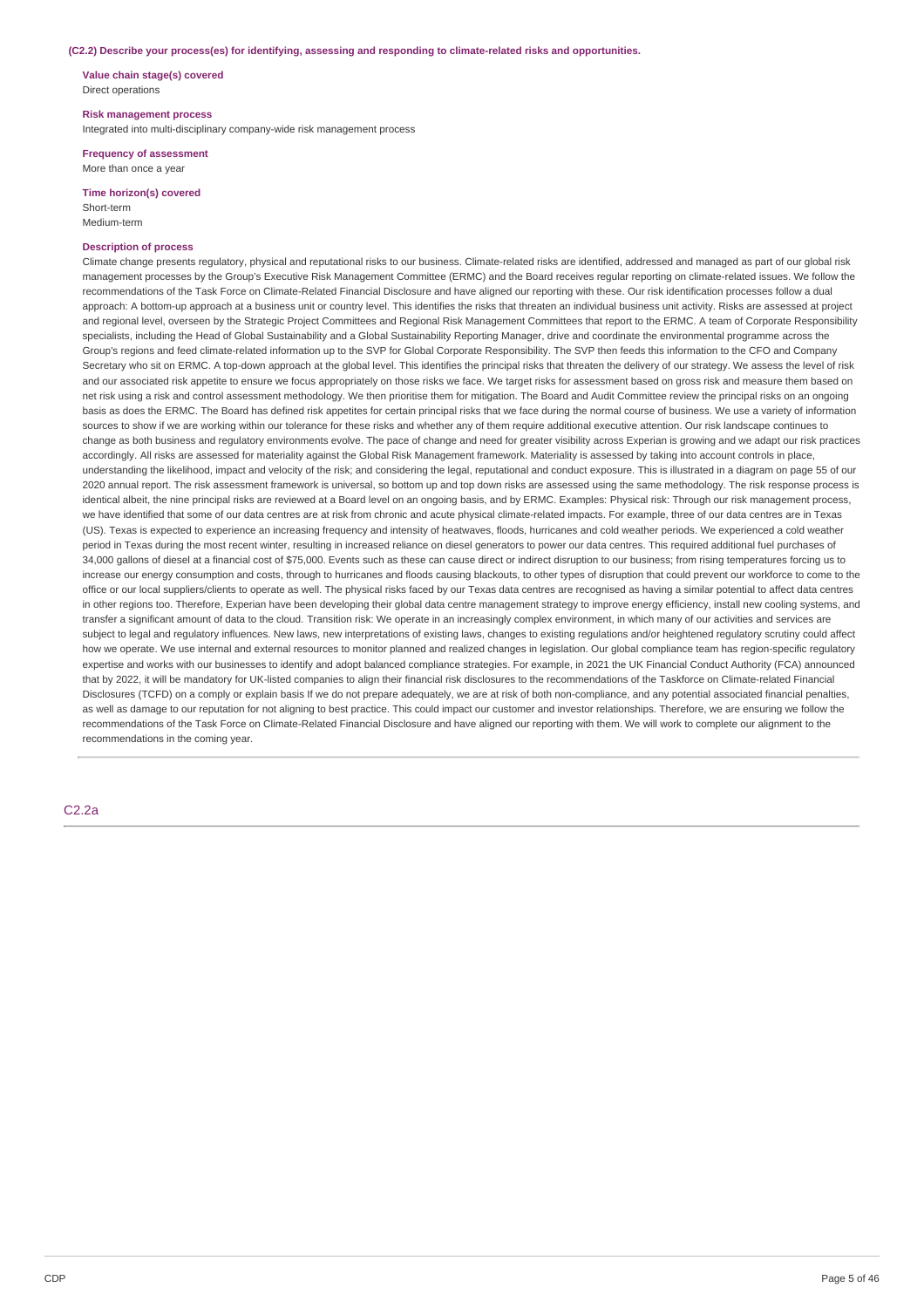#### **(C2.2a) Which risk types are considered in your organization's climate-related risk assessments?**

|                        | Relevance                                   | Please explain                                                                                                                                                                                                                                                                                                                                                                                                                                                                                                                                                                                                                                                                                                                                                                                                                                                                                                                                                                                                                                                                                                                                                                                                                                                                                                                                                                                       |
|------------------------|---------------------------------------------|------------------------------------------------------------------------------------------------------------------------------------------------------------------------------------------------------------------------------------------------------------------------------------------------------------------------------------------------------------------------------------------------------------------------------------------------------------------------------------------------------------------------------------------------------------------------------------------------------------------------------------------------------------------------------------------------------------------------------------------------------------------------------------------------------------------------------------------------------------------------------------------------------------------------------------------------------------------------------------------------------------------------------------------------------------------------------------------------------------------------------------------------------------------------------------------------------------------------------------------------------------------------------------------------------------------------------------------------------------------------------------------------------|
|                        | 8<br>inclusion                              |                                                                                                                                                                                                                                                                                                                                                                                                                                                                                                                                                                                                                                                                                                                                                                                                                                                                                                                                                                                                                                                                                                                                                                                                                                                                                                                                                                                                      |
| Current<br>regulation  | Relevant<br>always<br>included              | We operate in an increasingly complex environment, in which many of our activities and services are subject to legal and regulatory influences. New laws, new interpretations of existing<br>laws, changes to existing regulations and/or heightened regulatory scrutiny could affect how we operate, and we could be subject to penalties for non-compliance. For example, in April<br>2019 the Carbon Reduction Commitment (CRC) was replaced by Streamlined Energy and Carbon Reporting (SECR) which Experian is required to comply with. The exact penalties for<br>non-compliance have not yet been published, but are likely to be similar to CRC penalties where fines of £40,000+ have been issued. Therefore, it is important that Experian stays abreast<br>of current regulation and ensure that it is always compliant. We use internal and external resources to monitor planned and realised changes in legislation. Our global compliance team<br>has region-specific regulatory expertise and works with our businesses to identify and adopt balanced compliance strategies.                                                                                                                                                                                                                                                                                                        |
| Emerging<br>regulation | Relevant,<br>always<br>included             | We use internal and external resources to monitor planned and realised changes in legislation. Our global compliance team has region-specific regulatory expertise and works with our<br>businesses to identify and adopt balanced compliance strategies. When our global compliance team identifies emerging regulations, this is considered within our risk assessment. For<br>example, in 2021 the UK Financial Conduct Authority (FCA) announced that by 2022, it will be mandatory for UK-listed companies to align their financial risk disclosures to the<br>recommendations of the Taskforce on Climate-related Financial Disclosures (TCFD) on a comply or explain basis. If we do not prepare adequately, we are at risk of both non-compliance,<br>and any potential associated financial penalties, as well as damage to our reputation for not aligning to best practice. Following this announcement, we included TCFD within our risk<br>assessment to address the risk of non-compliance. The exact penalties for non-compliance have not yet been published, but are likely to be similar to SECR penalties where fines of<br>£40,000+ have been issued. By including emerging legislation within our risk assessment, we are able to mitigate risks from non-compliance by preparing our responses ahead of time.                                                                  |
| Technology             | Relevant,<br>always<br>included             | Technology transformation and advancement is one of Experian's biggest enablers when it comes to creating new products and services, reaching new markets, and scaling our<br>consumer base. Data/cyber security is one of Experian's biggest risks. Experian has developed and operates on the basis that the data we use is secure, used for rightful purposes and<br>it's accurate. Therefore, technology is always considered within our climate-related risk assessment as it is a vital for both our daily operations, and as a tool to help mitigate and manage<br>environmental impacts from climate change. For example, Our Agri X automated platform will give lenders and insurers the information they need to offer their services to smallholder<br>farmers who are already experiencing the impacts of climate change as increasingly unpredictable and extreme weather frequently destroy their crops. Currently, smallholders are often<br>forced to borrow from unregulated lenders at exorbitant interest rates or sell their future harvest cheaply ahead of time – losing up to half their potential annual income as a result. If<br>Experian does not develop the technology to access these opportunities then it faces the risk of losing out to its competitors. To remain a leader in information services, it is important that<br>we always consider technology risks. |
| Legal                  | Not<br>relevant,<br>explanation<br>provided | As a leading global information services company, risks associated with climate-related litigation claims are not deemed a significant risk currently.                                                                                                                                                                                                                                                                                                                                                                                                                                                                                                                                                                                                                                                                                                                                                                                                                                                                                                                                                                                                                                                                                                                                                                                                                                               |
| Market                 | Relevant,<br>sometimes<br>included          | As a leading global information services company, market-related risks feature in the development of some new products and services. Therefore, Experian has always considered these<br>risks within its assessment. More recently, Experian has identified a new market-related risk which is now included within its assessment. Experian is committed to achieving our target of<br>being Carbon Neutral in our own operations by 2030. To achieve this target we will need to offset our residual emissions that cannot be avoided through emissions reduction activities. The<br>credits required to offset these emissions are purchased from the carbon market. We are reliant on a strong and active carbon market, so market volatility and uncertainty are always<br>considered within out risk assessment. If there are insufficient carbon credits available on the market then we are at risk of not achieving our target, and also at risk of a higher financial<br>impact than budgeted for.                                                                                                                                                                                                                                                                                                                                                                                          |
| Reputation             | Relevant,<br>always<br>included             | Experian is exposed to reputational risk if the company is judged as not engaging effectively with sustainability and climate change. Failure to comply with stakeholder expectations could<br>result in damage to the company's reputation with our customers, employees and wider stakeholders. For example, our clients are gradually increasing their requests for information on our<br>climate change programme and expecting us to be actively managing it. They are also aiming to work with greener suppliers. Failing to respond to these requests and/or disregarding our<br>responsibility on managing climate change, could lead not only to a reputational risk but lost of business too. Also, failing to reasonably progress on our current environment commitments<br>could lead to lack of trust and loss of business. Additionally, our investors are currently demanding more disclosure on climate management, and also have a set level of expectations in<br>terms of our climate change commitments, failing to respond to these or disregarding their concerns will lead to lack of business trust, which would be reflected on the investment<br>decisions.                                                                                                                                                                                                                |
| Acute<br>physical      | Relevant,<br>always<br>included             | Climate-related risks associated with the geographic location of our data centres are considered within our assessments. In 2018, weather and climate-related events cost the US economy<br>\$80 billion, as the country was battered by cyclones, severe storms, drought and wildfires. Experian has 2 data centres in Texas, US, which is expected to experience more heat waves,<br>droughts, floods, sea level rise, increased precipitation and intensified hurricanes over the coming years. All of these events could cause direct or indirect disruption to our business; from<br>rising temperatures forcing us to increase our energy consumption and costs, through to hurricanes and floods causing blackouts, to other types of disruption that could prevent our<br>workforce to come to the office or our local suppliers/clients to operate as well. Therefore, acute physical risks are always included in our risk assessment.                                                                                                                                                                                                                                                                                                                                                                                                                                                     |
| Chronic<br>physical    | Relevant.<br>always<br>included             | Our most significant environmental impact comes from our energy use, which largely relates to the power we need to run our global data centres. Chronic physical climate-related risks<br>associated with the geographic location of our data centres are considered within our assessments. For example, global mean temperatures are expected to increase which will require<br>greater energy consumption at our data centres to keep them cool. Already, we have seen increased energy consumption at some of our key data centres due to warmer summers in the<br>US in recent years. It is crucial that we consider long-term, chronic temperature rises within our risk assessment to adapt our business strategy accordingly.                                                                                                                                                                                                                                                                                                                                                                                                                                                                                                                                                                                                                                                                |

# C2.3

(C2.3) Have you identified any inherent climate-related risks with the potential to have a substantive financial or strategic impact on your business? Yes

# C2.3a

(C2.3a) Provide details of risks identified with the potential to have a substantive financial or strategic impact on your business.

#### **Identifier** Risk 1

**Where in the value chain does the risk driver occur?**

Direct operations

#### **Risk type & Primary climate-related risk driver**

Emerging regulation **Carbon pricing mechanisms** Carbon pricing mechanisms

### **Primary potential financial impact**

Increased indirect (operating) costs

**Climate risk type mapped to traditional financial services industry risk classification**

# <Not Applicable>

# **Company-specific description**

As the leading global information services company, our most significant environmental impact comes from our energy use, which largely relates to the power we need to run our global data centres. These are critical to our business and must be available for our clients and consumers 24 hours a day, seven days a week. Our three main data centres in the UK and the USA account for 46.5% of our total energy use. Experian is at risk of paying additional taxes for carbon emissions from own operations. For example, in the UK we pay to comply with the Climate Change Levy (CCL), which was increased to compensate for the abolishment of the CRC EES scheme in April 2019.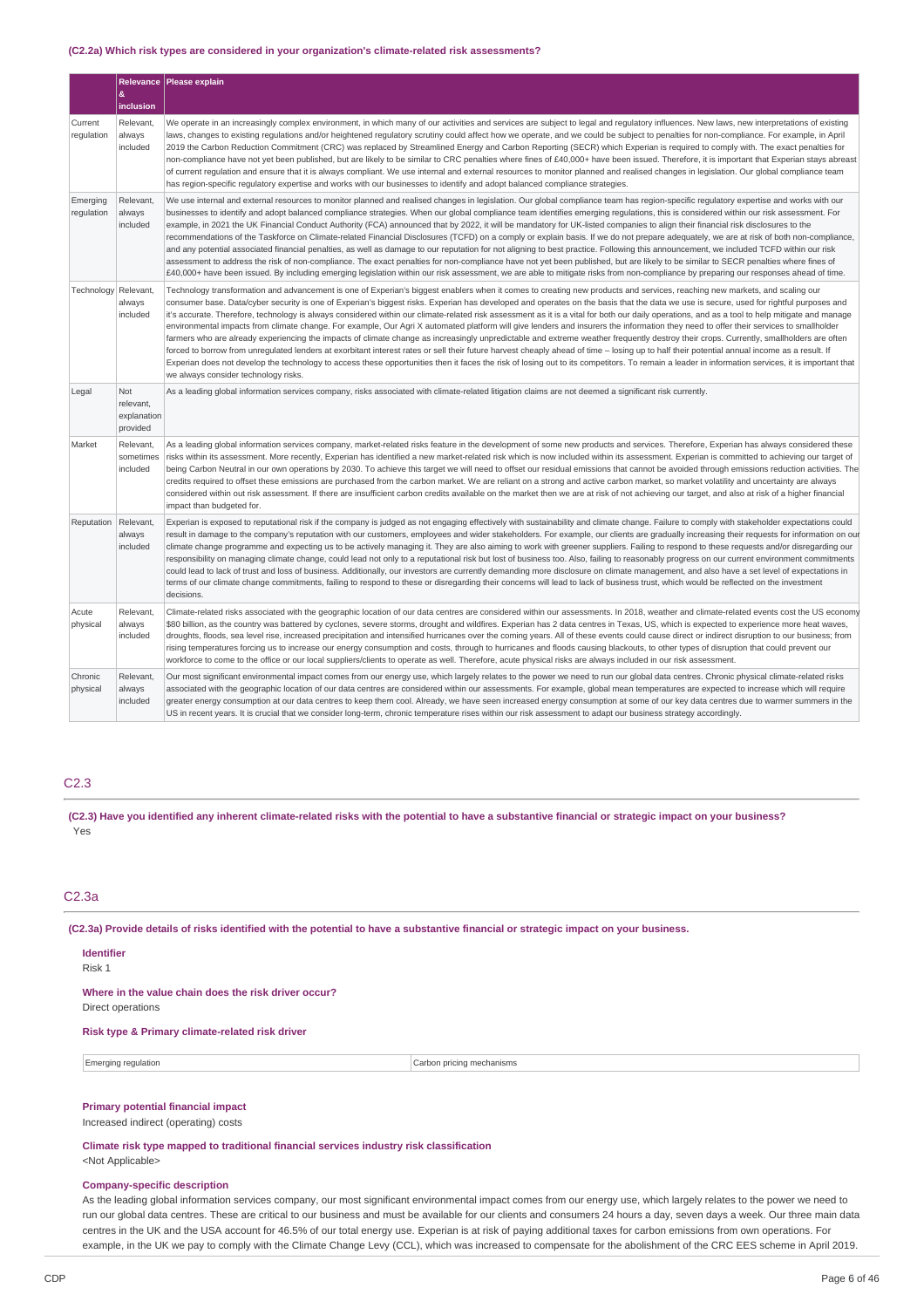This fee is added onto our energy tariffs, applied directly by our suppliers. This risk is exacerbated by the predicted increase in energy demand at data centres to keep servers cool as global mean temperatures rise and the frequency and severity of heatwaves increase.

#### **Time horizon** Short-term

**Likelihood**

Virtually certain

**Magnitude of impact**

Low

# **Are you able to provide a potential financial impact figure?**

Yes, a single figure estimate

# **Potential financial impact figure (currency)**

80000

#### **Potential financial impact figure – minimum (currency)** <Not Applicable>

### **Potential financial impact figure – maximum (currency)** <Not Applicable>

#### **Explanation of financial impact figure**

The Climate Change Levy (CCL) was increased as the CRC Energy Efficiency Scheme was abolished. As a result the Climate Change Levy (CCL) on electricity consumption increased to 0.8115p/kWh, and the CCL on natural gas to 0.406p/kWh in 2020/21. Therefore, in 2021, in the UK, our climate levy liability was circa \$250,000 pa. This is an increase of \$80,000 since FY2019. To prevent a higher financial impact, Experian are working to reduce our electricity and gas consumption.

### **Cost of response to risk**

 $\theta$ 

# **Description of response and explanation of cost calculation**

By reducing our overall energy consumption we can mitigate the impact from current and emerging carbon taxes and higher tax rates. The most significant effort to reduce energy consumption from our operations have been conducted as part of our overall organisational strategy and has not required any significant investment for the specific purpose of energy reduction. For example, we have consolidated a number of data centres and offices. In FY21 we closed a number buildings in the UK that account for a total of over 500,000 kWh of electricity consumption, resulting in a cost saving in excess of \$1.5m per annum, when including lease spaces. Similarly, in the USA, we have reduced our sq ft of office space by 37,000sq ft reducing operational costs associated with operational costs such as lease costs and energy consumption.

#### **Comment**

**Identifier** Risk 2

#### **Where in the value chain does the risk driver occur?**

Direct operations

#### **Risk type & Primary climate-related risk driver**

Acute physical Increased severity and frequency of extreme weather events such as cyclones and floods

# **Primary potential financial impact**

Increased indirect (operating) costs

# **Climate risk type mapped to traditional financial services industry risk classification**

<Not Applicable>

#### **Company-specific description**

As the leading global information services company, our most significant environmental impact comes from our energy use, which largely relates to the power we need to run our global data centres. These are critical to our business and must be available for our clients and consumers 24 hours a day, seven days a week We recognise that many of our core business activities, and the resources required to support them can be easily disrupted by severe weather. In fact, severe weather events appear to be on the increase, and while we have improved the efficiency of operations in our data centres, we still see an increased energy consumption and associated cost at our data centres across the year.

#### **Time horizon**

Short-term

### **Likelihood**

Likely

#### **Magnitude of impact** Low

**Are you able to provide a potential financial impact figure?** Yes, a single figure estimate

#### **Potential financial impact figure (currency)** 375000

### **Potential financial impact figure – minimum (currency)** <Not Applicable>

**Potential financial impact figure – maximum (currency)** <Not Applicable>

#### **Explanation of financial impact figure**

Each year we see higher energy consumption at our data centres in summer months due to higher temperatures. At a unit price of \$0.10 our global data centres consume \$3,700,000 of electricity per annum. A 10% increase in consumption would cost an additional \$370,000 per annum. In January/February 2021 the USA suffered a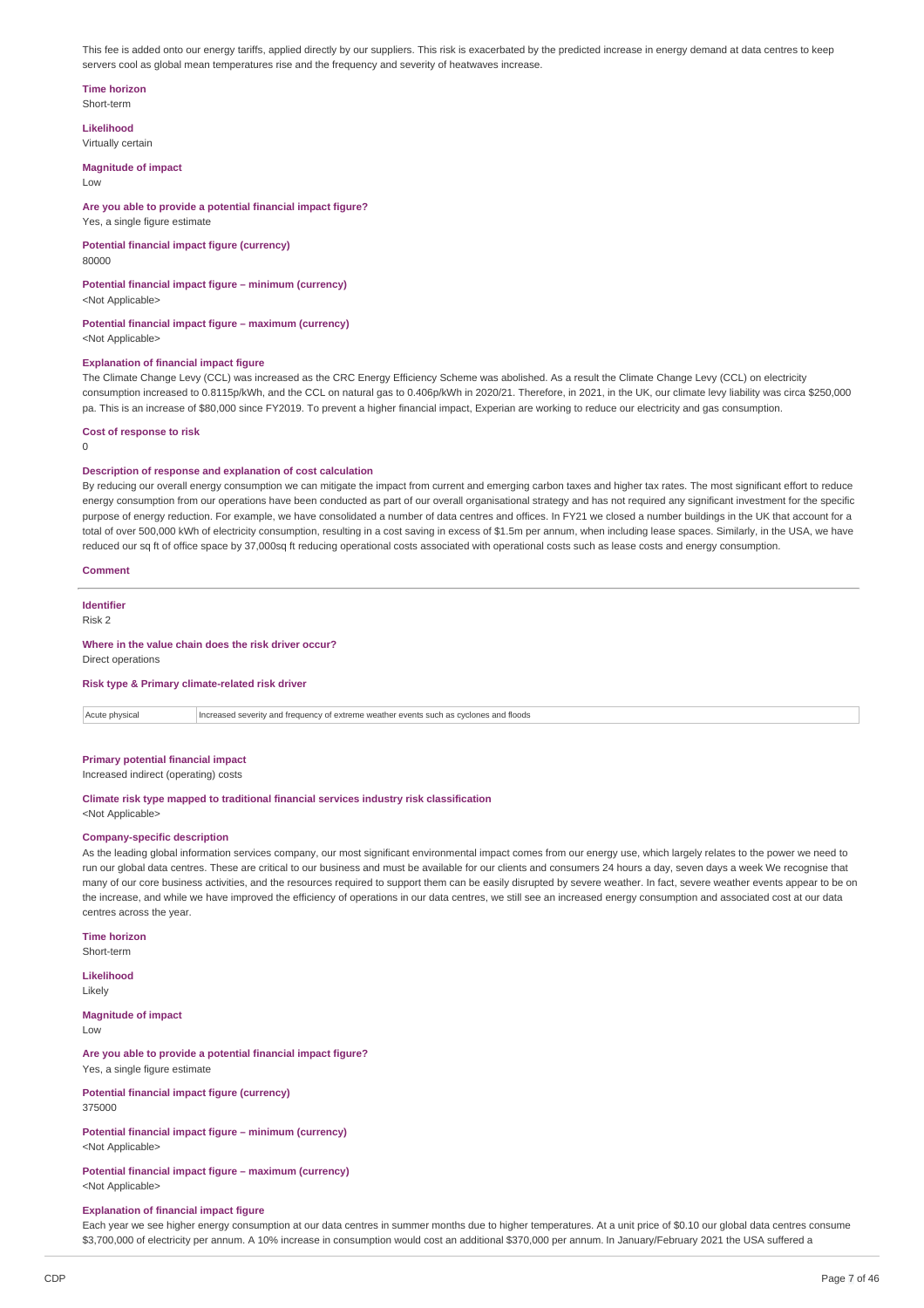prolonged cold period and our data centre at Allen. Texas was dependent on standby generators when the electricity grid was disrupted. To operate the standby generators we had to purchase additional diesel to ensure our services continued to operate. The total fuel purchase for the generators was 34,090 gallons of diesel, at a cost of \$2.20 per gallon, meaning a total of \$75,000 was spent associated with a severe weather event.

#### **Cost of response to risk**

 $\Omega$ 

#### **Description of response and explanation of cost calculation**

As part of our science-based target to reduce our emissions from Scope 1 & 2 by 50% by 2030 versus our 2019 baseline, we have consolidated a number of our data centres and outsource server hosting to third-parties with cloud-based services. This strategy does not require any specific energy reduction investment but will return significant energy improvements as AWS data centres produce 88% lower carbon emissions than other servers. Therefore, we are able to reduce our risk from increasing energy consumption by strategically opting to move our data to a third-party provider with state-of-the-art, highly energy efficient facilities. We have selected providers who have strong environmental commitments and are already using a significant proportion of renewable energy to run their services to help us maximise the environmental benefits of this strategy.

#### **Comment**

#### **Identifier**

Risk 3

#### **Where in the value chain does the risk driver occur?** Direct operations

**Risk type & Primary climate-related risk driver**

Reputation **Increased stakeholder concern or negative stakeholder feedback** 

#### **Primary potential financial impact**

Decreased revenues due to reduced demand for products and services

#### **Climate risk type mapped to traditional financial services industry risk classification**

<Not Applicable>

#### **Company-specific description**

Experian has a clearly stated purpose to create a better tomorrow for consumers, our clients, our people and communities. As an information services company we add value by helping people and organisations meet challenges and achieve their ambitions. We are aware that our clients and consumers have their own personal and business ambitions regarding sustainability and the shared fight against climate change. Consequently, our clients are gradually increasing their requests for information on our climate change programme and expecting us to be actively managing it. They are also aiming to work with greener suppliers. Failing to respond to these requests and/or disregarding our responsibility on managing climate change, could lead not only to a reputational risk but lost of business too. Also, failing to reasonably progress on our current environment commitments could lead to lack of trust and loss of business. Equally, our consumer-base is evolving and targeting younger generations (i.e. Millennials/Gen Z) which tend to have a strong stance on a company's environmental performance and might choose to go elsewhere if we are not seen to be proactive in this space.

### **Time horizon**

Short-term

# **Likelihood**

About as likely as not

**Magnitude of impact**

Low

#### **Are you able to provide a potential financial impact figure?** Yes, a single figure estimate

**Potential financial impact figure (currency)** 53700000

**Potential financial impact figure – minimum (currency)** <Not Applicable>

# **Potential financial impact figure – maximum (currency)**

<Not Applicable>

#### **Explanation of financial impact figure**

The financial implication from reputational risks would be lost sales. These are estimated to be less than 1% of annual revenue. Using FY21 revenue (\$5,372 million) as an example of short-term annual revenue, 1% is \$53.7 million.

#### **Cost of response to risk**

#### $\Omega$

### **Description of response and explanation of cost calculation**

To ensure that we maintain our strong reputation with our current and future customers, we are dedicated to reducing our environmental impact and reporting our progress as we work towards this commitment. Our response to this risk has, so far, focussed on behaviour change which does not have any associated costs. We focussed on internal initiatives to reduce our impact. For example, an environmental programme called 'Little Green Steps' was introduced in late 2020 to engage employees in the APAC region with activities to reduce their employee footprint. The programme engaged 200 employees and resulting activity reduced the carbon footprint by over 400kgs. The delivery of this programme was introduced as a local response to Experian's commitment to become carbon neutral across our direct operations by 2030.

#### **Comment**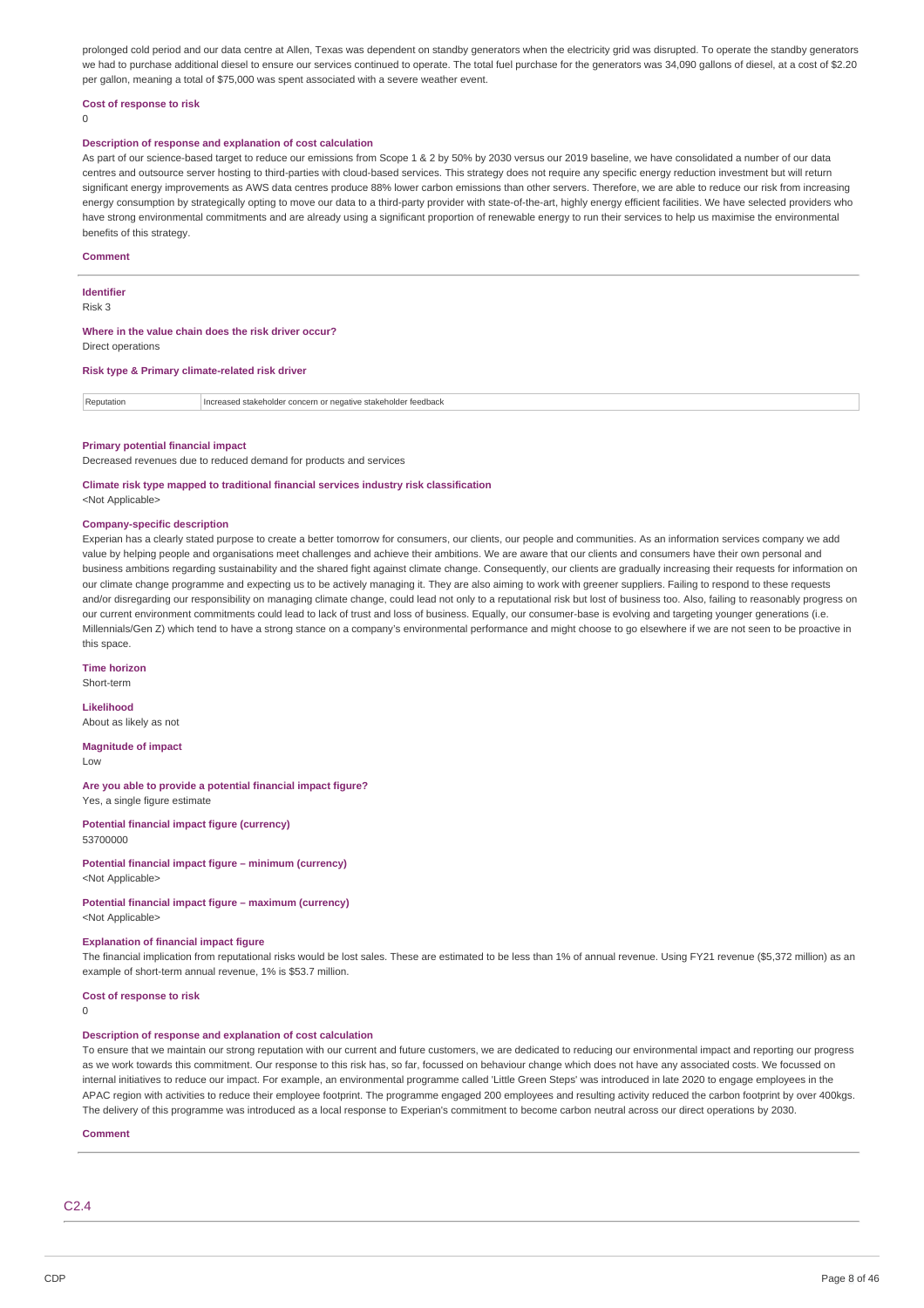## C2.4a

(C2.4a) Provide details of opportunities identified with the potential to have a substantive financial or strategic impact on your business.

**Identifier**

 $Onn1$ 

Downstream

**Where in the value chain does the opportunity occur?**

**Opportunity type**

Products and services

#### **Primary climate-related opportunity driver**

Development and/or expansion of low emission goods and services

#### **Primary potential financial impact**

Increased revenues resulting from increased demand for products and services

#### **Company-specific description**

As an information services business, we have identified an opportunity to use our data and expertise to help others mitigate and adapt to emerging climate-related risks. In particular, financial risk associated with non-compliance with current and emerging environmental legislation. In 2014, Experian's Social Innovation programme funded a product in Brazil that uses company data to develop scoring mechanisms that demonstrates the level of commitment each business has to legal obligations relating to labour, social, fiscal and environmental aspects. This included the classification of the Company's environmental conformity as defined by the World Bank. Serasa Experian's Social and Fiscal Compliance and Classification of Environmental Conformity gives transparency in the compliance of the environmental legislation by the companies and individuals (farmers), in practical and understandable terms, contributing to better decision making. This product aims to encourage small and medium companies to adopt responsible behaviour in legal compliance and acts as an important indicator of responsible behaviour of business management. Experian will benefit from this opportunity through increased revenue from the uptake of this product by companies in Brazil. To date this product has seen 52,552 company enquiries, with a further 25,000 forecast by 31 March 2022.

**Time horizon** Short-term

**Likelihood** Very likely

#### **Magnitude of impact**

Medium-low

#### **Are you able to provide a potential financial impact figure?** Yes, a single figure estimate

**Potential financial impact figure (currency)** 74814

#### **Potential financial impact figure – minimum (currency)** <Not Applicable>

**Potential financial impact figure – maximum (currency)** <Not Applicable>

# **Explanation of financial impact figure**

This product was funded in 2014 and has been live since 2015. To date, this product has seen 52,552 company enquiries, with a further 25,000 forecast by 31 March 2022. This has yielded \$73,314 in revenue, with a further \$1,500 forecast for the next 12 months (based on the companies that have made enquiries). These revenue figures are more modest than initially expected and reflect the need to pivot our product within a changing marketplace. As such, development is currently underway to produce a new version of our product which will be better aligned to the market in Brazil. We estimate the returns to be significantly greater in the medium to longer-term with the introduction of the new version of this product.

#### **Cost to realize opportunity**

140000

#### **Strategy to realize opportunity and explanation of cost calculation**

Experian has a Social Innovation Programme which invests in the development of new products specifically designed to offer additional societal benefits, while generating new revenue streams for our business. Initial investment from the Social Innovation programme for this product was \$140,000, primarily used for product/IT development (\$127,000) with a small amount (\$13k) for product launch/go to market activities. With this investment, Serasa Experian has created an important information database which provides transparency of all Brazilian environmental legislation and explains how this might affect/apply to companies and individuals in practical and understandable terms. This solution is inserted in the construction of business strategies aimed to support the sustainability management process seeking to promote best practices in production chains, induction of socio and environmental analysis in credit concession. This provides an important parameter that reflects compliance with legislation, as well as ensuring efficiency in the consultations and monitoring, This product aims to encourage small and medium companies to adopt responsible behaviour in legal compliance and acts as an important indicator of responsible behaviour of business management. An initial version of this product was funded in 2014 and has been live since 2015. Development is currently underway to build a new version of the product which will help Experian maximise this opportunity.

#### **Comment**

**Identifier** Opp2

**Where in the value chain does the opportunity occur?** Downstream

# **Opportunity type**

Resilience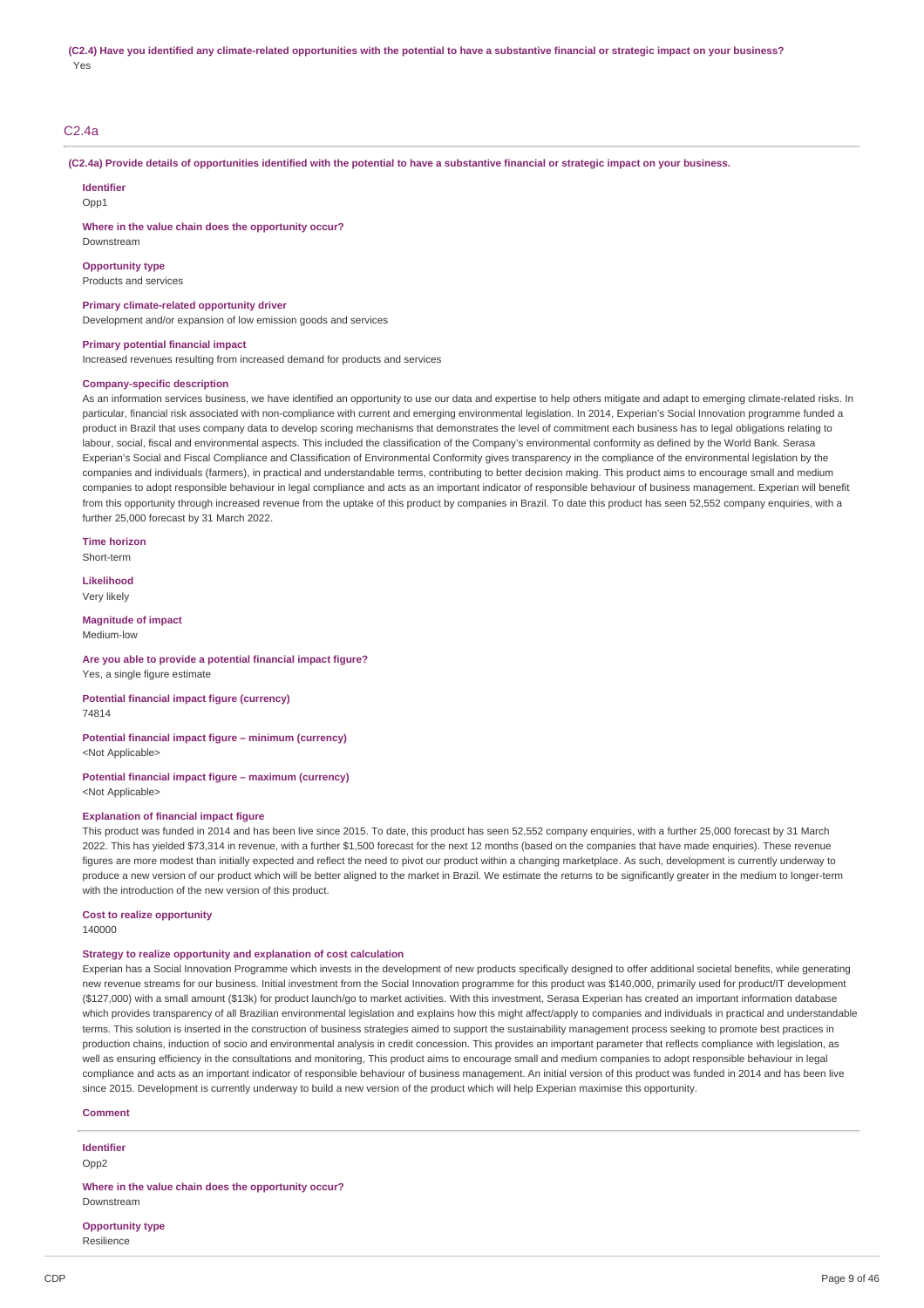#### **Primary climate-related opportunity driver**

Other, please specify (build resilience as a business by strengthening our reputation and expertise on climate-related data.)

#### **Primary potential financial impact**

Other, please specify (Financial impact perceived from (non-quantifiable) spontaneous media generated from the project, which ultimately enhances our reputation. Also financial impact from the knowledge and expertise acquired by our teams by working on this project.)

#### **Company-specific description**

Experian is a market leader in data and analytics and frequently seizes opportunities through the innovations we deliver in data, analytics and software. Experian's expertise in data, analytics and technologies, enables us to create coherence and clarity from complexity. Therefore, we have identified an opportunity to apply our knowledge and skills to aid the collection and analysis of climate-related data. For example, we have partnered with UNDP in a pro-bono collaboration, to help collect and analyse data on changing weather patterns and the impact of these on communities in Brazil. Experian will benefit from the spontaneous media and reputational benefits associated with supporting this project which could lead to increased revenue through higher demand for our products and services. Additionally, Experian will benefit from the additional knowledge and expertise that our analysts gain from working on this project.

#### **Time horizon**

Long-term

**Likelihood** Very likely

**Magnitude of impact**

Low

**Are you able to provide a potential financial impact figure?** Yes, a single figure estimate

**Potential financial impact figure (currency)** 312000

**Potential financial impact figure – minimum (currency)** <Not Applicable>

**Potential financial impact figure – maximum (currency)** <Not Applicable>

#### **Explanation of financial impact figure**

During this project, four of our current data analysts will develop new skills and expertise in managing and analysing data on extreme weather events. By developing this expertise in-house rather than hiring specialised analysts externally, Experian benefits from recruitment savings. Therefore, the potential financial impact figure has been estimated based on what the average cost to the business would be if Experian had to hire four (4) data analysts specialized in climate data. This is based on current market job offers and the number of analysts who have participated in this project.

### **Cost to realize opportunity**

178738

#### **Strategy to realize opportunity and explanation of cost calculation**

Experian's expertise in data, analytics and technologies, enables us to create coherence and clarity from complexity. Experian has joined forces with the United Nations Development Programme's country office in Brazil to research, with guidance from UN Global Pulse, the economic effects of El Niño on communities in the country. The project will use financial, disaster relief and weather data to understand how communities in the southern and north eastern regions are being affected by this climate phenomenon to advance UNDP's efforts to support vulnerable populations. Ultimately, this work is intended to increase understanding of how communities are affected by the changing global climate, and how organizations around the world can better support them and help to build their resilience. In order to make this happen, four of our data analysts in Brazil have been working on this project pro-bono. The cost figure reported here has been calculated by our finance team based on the day rate for Experian support multiplied by the number of days anticipated to support the project, as if being delivered on a commercial basis.

**Comment**

**Identifier** Opp3

**Where in the value chain does the opportunity occur?** Direct operations

**Opportunity type** Products and services

### **Primary climate-related opportunity driver**

Development of climate adaptation, resilience and insurance risk solutions

# **Primary potential financial impact**

Other, please specify (Increased revenue through new solutions to adaptation needs e.g., insurance risk transfer products and services)

#### **Company-specific description**

Experian understands that climate change is, and will, lead to changes in precipitation and droughts which has the potential to significantly impact the financial security of people, communities and businesses, in particular, within the agricultural sector. As a leading information services company, Experian main purpose and motivation is to power opportunities by turning data into information that helps people and businesses take control of their financial well-being. Therefore, Experian has the potential opportunity to develop new products and services to understand the economic effect of weather extremes on vulnerable communities – allowing for better long term planning of climate adaptation strategies and the development of appropriate, accessible insurance. We are already developing new products and services, such as our Agri X automated platform, which helps smallholder farmers in Asia affected by climate change to access insurance. Climate change is making their lives harder as crops are devastated by increasingly unpredictable and extreme weather. Smallholders are often forced to borrow from unregulated lenders at exorbitant interest rates, while lenders and insurers are missing out on a largely untapped customer base because they don't have enough information about these smallholders to confidently offer them loans or insurance. Our Agri X automated platform will give lenders and insurers the information they need to offer their services to smallholders, and it will help farmers get access to affordable finance and insurance to help boost their productivity and protect them from climate threats.

**Time horizon**

Long-term

**Likelihood** Likely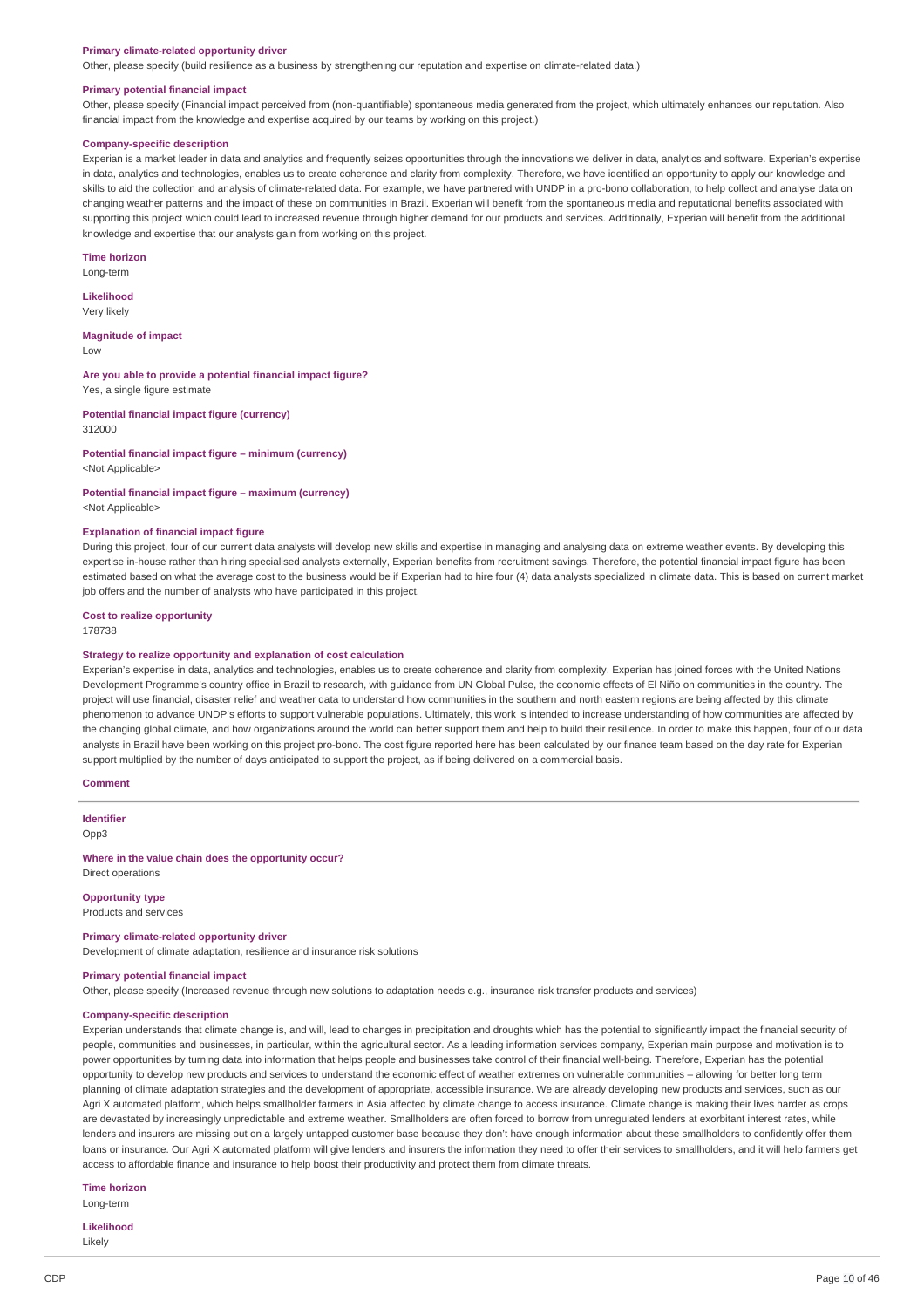#### **Magnitude of impact** High

#### **Are you able to provide a potential financial impact figure?** Yes, a single figure estimate

**Potential financial impact figure (currency)**

1131566

**Potential financial impact figure – minimum (currency)** <Not Applicable>

**Potential financial impact figure – maximum (currency)** <Not Applicable>

#### **Explanation of financial impact figure**

Revenue will be generated through four sources via lenders and insurers - Pay per use [ e.g. per hectare rates billed monthly] – likely \$100k per state per annum, Matching model [e.g. top 10% of the farmers as qualified leads to Financial Institutions], a Licensing Fee [e.g. per crop season license fee] and through transactional farm report provision. Through this programme we estimate to reach 22.5 million smallholder farmers (c. 5% of total) over five years. At the high level the addressable market in the Asia Pacific geography is 450million farmers, of which the 22.5million conservative total estimate over five years assumes 5% adoption. In year 1 the focus would be in India, which has 758,910 farmers covering 1,797,210 km2. At 0.5% onboarding rate the anticipated revenues from banking (matching new customers to financial products) and insurance sectors reporting to minimise risks and reduce fraud) would total \$248,627 in year one. Increased adoption is anticipated to push revenues up to \$754,377 in year two, and with the introduction of a second territory in SE Asia year 3 will yield \$1,131,566.

#### **Cost to realize opportunity**

740000

# **Strategy to realize opportunity and explanation of cost calculation**

Experian has a Social Innovation Programme which invests in the development of new products specifically designed to offer additional societal benefits, while generating new revenue streams for our business by boosting Experian technology and expertise, to make the most of existent platforms and find innovative ways to get services through to clients. Therefore, the cost to realise this opportunity is sponsored by the Social Innovation Programme. Three core costs to build this platform out to scale: 1. Data acquisition to complement Experian data - \$200k 2. Infrastructure and Solution build - \$250k 3. Resource costs to build platform \$290k Strategy: The expectation is that we will reach 22.5million smallholder farmers over five years. The expectation is the product will launch end of FY22 into India, with focus on that one country in years one and two before extending into a second territory. The potential market extends beyond India and into China, Indonesia, Thailand, Vietnam and Myanmar. In terms of specific milestones for this year, the MVP is due to be built by end of 2021, with the go to market approach and sales training then completed by September 2021 to launch between November 2021-March 2022. The team in APAC have also been collaborating with project teams in Brazil that have developed agricultural market services to inform strategy to take the service to market.

#### **Comment**

**Identifier** Opp4

### **Where in the value chain does the opportunity occur?**

Direct operations

# **Opportunity type**

Products and services

# **Primary climate-related opportunity driver**

Development of climate adaptation, resilience and insurance risk solutions

#### **Primary potential financial impact**

Other, please specify (Increased revenue from new products and services)

#### **Company-specific description**

Experian understands that consumers are increasingly interested in products and services that help minimise their environmental impact, whether this be purchasing a renewable energy contract, sourcing a green mortgage, purchasing an electric vehicle or, a loan for sustainable building projects. Experian is ideally positioned to connect environmentally aware consumers with climate change financial products and services. Through an Experian 'Greenscore' product consumers could identify the carbon impact of their present consumer spending and gradually improve their 'Greenscore' through accessing greener products and services. Similarly, lenders will be able to provide tailored products and discounts to consumers based on newly available insights into their sustainable spending.

**Time horizon** Long-term

**Likelihood**

Likely

**Magnitude of impact** High

**Are you able to provide a potential financial impact figure?** Yes, a single figure estimate

**Potential financial impact figure (currency)** 7000000

**Potential financial impact figure – minimum (currency)** <Not Applicable>

#### **Potential financial impact figure – maximum (currency)** <Not Applicable>

#### **Explanation of financial impact figure**

Revenue will be generated through highlighting the availability of green products and services through the Experian marketplace, generating revenue from facilitating completed transactions and from performing credit checks on the execution of green financial transactions. Based on the existing 10m consumer base in the UK, average take up rate of 25%, service fees per transaction the annual revenue that can be derived from an Experian Greenscore service would be \$7,000,000 per annum.

**Cost to realize opportunity**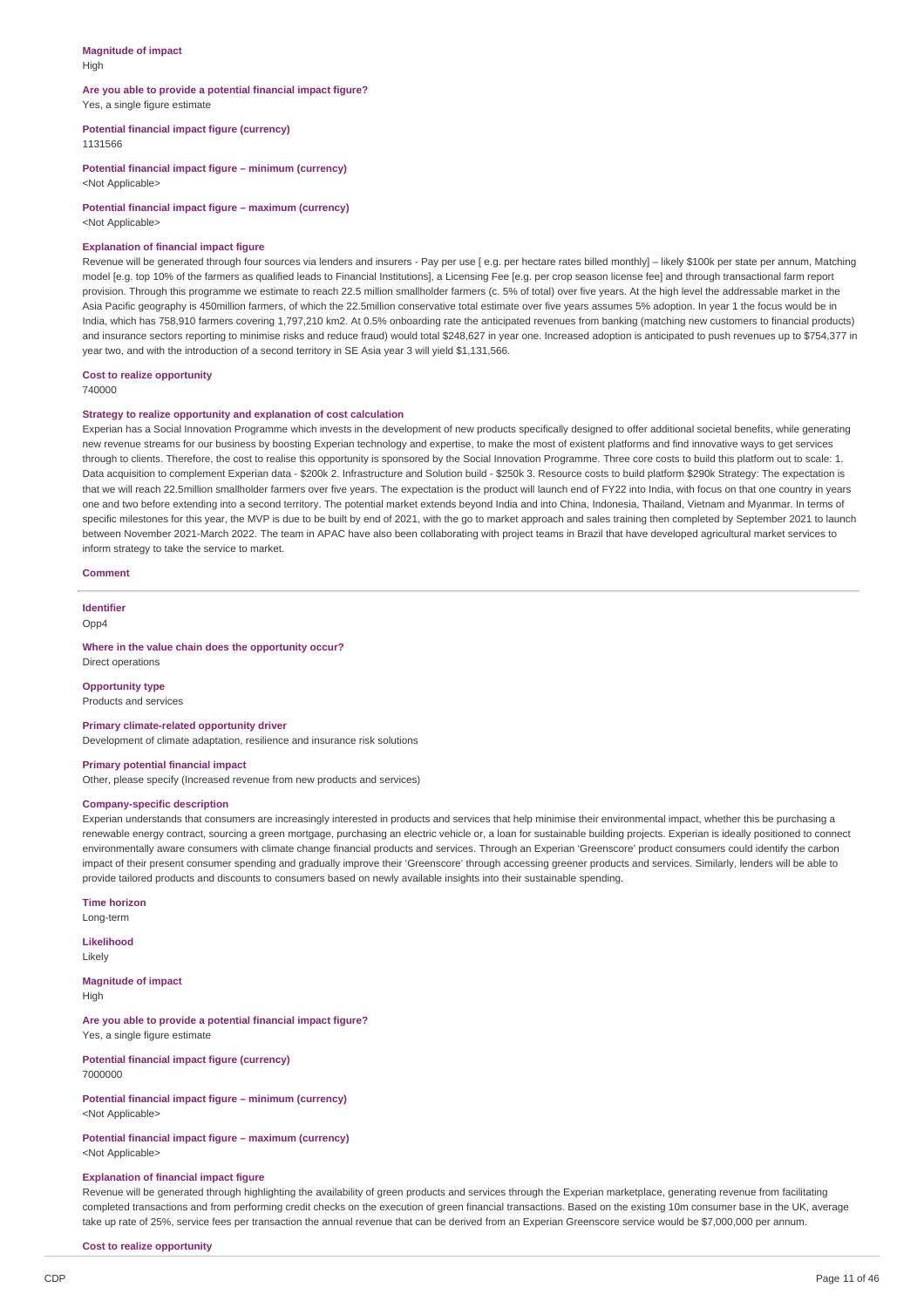#### 800000

#### **Strategy to realize opportunity and explanation of cost calculation**

Experian has the experience of developing the relevant solutions and platforms. Similar projects to establish and demonstrate a proof of concept could be established in 4-6 months and require \$70-100,000 to develop the necessary infrastructure and the project, product management time would be in the region of \$150-200,000. For a fully fit for purpose platform it would take in the region of 12-15 months in time and infrastructure costs would be in the region of \$250-300,000 in addition to the project team time, in the region of \$500,000. Operational budget would also be required to maintain and update the product as required. The number of commercial banks offering green products and services is increasing substantially. The ability for commercial banks to market the products and services through Experian with 10m subscribers provides the opportunity to link existing consumers with newly launched products and services.

#### **Comment**

### C3. Business Strategy

# C3.1

**(C3.1) Have climate-related risks and opportunities influenced your organization's strategy and/or financial planning?** Yes

# C3.1b

#### **(C3.1b) Does your organization intend to publish a low-carbon transition plan in the next two years?**

| Intention to publish a low-carbon<br>transition plan | Intention to include the transition plan as a scheduled resolution item at Annual Comment<br>General Meetings (AGMs) |                                                                                                         |
|------------------------------------------------------|----------------------------------------------------------------------------------------------------------------------|---------------------------------------------------------------------------------------------------------|
| Row Yes, in the next two years                       | No, we do not intend to include it as a scheduled AGM resolution item                                                | We have not determined whether this will or will not be included as a<br>scheduled AGM resolution item. |

#### C3.2

# **(C3.2) Does your organization use climate-related scenario analysis to inform its strategy?**

No, but we anticipate using qualitative and/or quantitative analysis in the next two years

# C3.2b

#### **(C3.2b) Why does your organization not use climate-related scenario analysis to inform its strategy?**

Experian recognises that climate-change has the potential to cause significant regulatory, physical and reputational risks to our business, our clients and customers. We recognise the urgent need for all businesses to accelerate their response to the climate change emergency, and understand the value of climate-related scenario analysis in strategizing for future scenarios. We do not currently apply a climate-scenario lens to our longer-term planning as our focus has been on reducing our overall carbon footprint, and in FY21 we developed our Science Based Target which we have submitted to the SBTi.

Achieving our targets will require transformational change within the business, and we are working proactively to develop our environmental strategy and have begun to place greater emphasis on climate-scenario thinking. In FY21, We reviewed our climate risks and opportunities that exist across our business lines, and across the regions in which we operate, by engaging with key internal stakeholders. This process has enabled us to create a comprehensive climate risk and opportunity register identifying a wide range of physical and transitional climate-related risks and opportunities across short (one to two years), medium (two to five years) and long-term (five or more years) timeframes. This climate-specific risk and opportunity register has been developed in accordance with the Global Risk Management framework to ensure this was performed as a fully integrated process.

In FY22, we will complete our journey to report in full alignment with the TCFD recommendations and will perform climate scenario analysis using high and low carbon scenarios. This analysis will be used to systematically review our assets across the globe against a series of region-specific climate-related hazards (for example, water stress, susceptibility to drought and increased rainfall events) based on specified increases in mean temperature. This scenario modelling will be performed using recognised climate models such as RCP 2.6 and RCP 8.51 that explore well below 2°C (low carbon scenario) and 4°C (high carbon scenario) climate change pathways respectively. This will enable us to assess our exposure and vulnerability to climate-related risks, quantify the financial impact of climate-related risks and opportunities, and demonstrate the resilience of our strategy when we consider the future impact of climate change.

# C3.3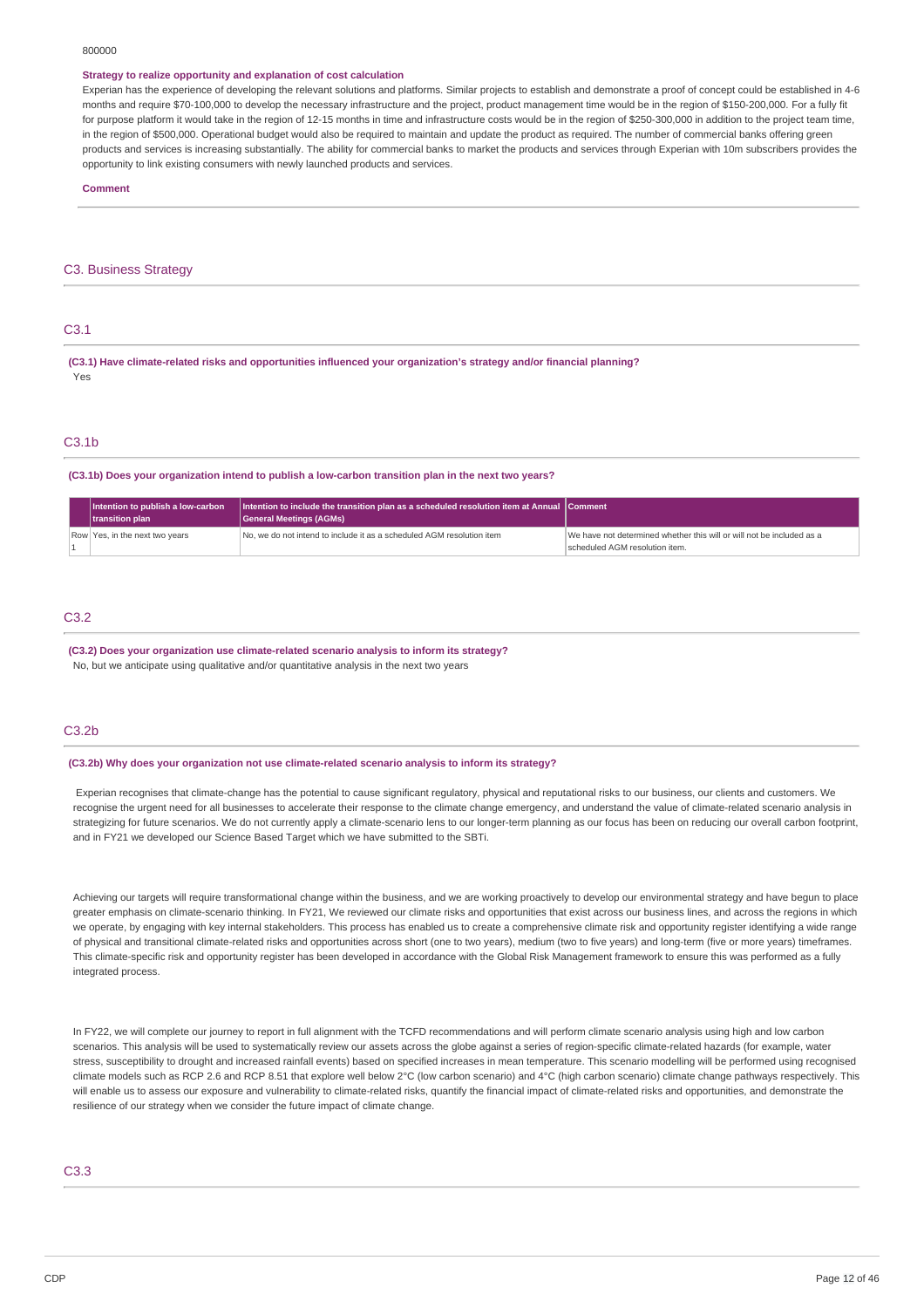### **(C3.3) Describe where and how climate-related risks and opportunities have influenced your strategy.**

|                                             | related risks<br>and<br>opportunities<br>influenced<br>your strategy<br>in this area? | Have climate-Description of influence                                                                                                                                                                                                                                                                                                                                                                                                                                                                                                                                                                                                                                                                                                                                                                                                                                                                                                                                                                                                                                                                                                                                                                                                                                                                                                                                                                                                                                                                                                                                                                                                                                                                                                                                                                              |
|---------------------------------------------|---------------------------------------------------------------------------------------|--------------------------------------------------------------------------------------------------------------------------------------------------------------------------------------------------------------------------------------------------------------------------------------------------------------------------------------------------------------------------------------------------------------------------------------------------------------------------------------------------------------------------------------------------------------------------------------------------------------------------------------------------------------------------------------------------------------------------------------------------------------------------------------------------------------------------------------------------------------------------------------------------------------------------------------------------------------------------------------------------------------------------------------------------------------------------------------------------------------------------------------------------------------------------------------------------------------------------------------------------------------------------------------------------------------------------------------------------------------------------------------------------------------------------------------------------------------------------------------------------------------------------------------------------------------------------------------------------------------------------------------------------------------------------------------------------------------------------------------------------------------------------------------------------------------------|
| Products<br>and<br>services                 | Yes                                                                                   | Experian recognises the potential opportunities that can be utilised by using our data and expertise to develop products and services that could help others mitigate and adapt to climate<br>change over the short, medium and long-term. This opportunity benefits Experian through increased revenue due to greater demand for products and services. We are already<br>developing new products and services to help farmers affected by climate change to access insurance. For example, millions of smallholder farmers in developing countries struggle to<br>make ends meet between harvests because they lack access to mainstream financial services. Climate change is making their lives harder as crops are devastated by increasingly<br>unpredictable and extreme weather. We see an opportunity to connect them - and create a new revenue stream for our business over the medium to long-term. Through our Social<br>Innovation programme, we're currently piloting a new solution that aims to build financial security and resilience for smallholders in Asia, home to 87% of the world's 500 million<br>smallholders. Our Agri X automated platform will give lenders and insurers the information they need to offer their services to smallholders, and it will help farmers get access to<br>affordable finance and insurance to help boost their productivity and protect them from climate threats. Currently, this project is being piloted so in the short-term we do not expect large<br>returns. However, we will continue to develop this, and other products and services, to meet the needs of our current and future customer bases. Our ability to adapt quickly means that<br>we are well placed to provide short-term solutions as well as realise longer-term opportunities. |
| Supply<br>chain<br>and/or<br>value<br>chain | Yes                                                                                   | Experian is a global company, currently operating in 44 countries across the globe. To support its operations, Experian engages with many suppliers and outsources some areas of its<br>operations, such as data storage, to third-party vendors. Consequently, Experian's supply chain is susceptible to a range of climate-change risks, both in the immediate and longer-term.<br>These risks could be exacerbated by the varied geographies within Experian functions. For example, Experian outsources some of its data storage to third-party providers. Rising mean<br>temperatures pose a significant risk to data centre's due to the increasing energy demand required to keep servers cool and operating efficiently. This risk is worsened by the predicted<br>rise in energy prices over at least the next 3-5 years. Data centres are also at risk of disruption from physical environmental impacts such as flooding and other extreme weather events.<br>Extreme weather events could cause power outages that would cause significant disruption to Experian's day-to-day operations. However, Experian has carefully considered these risks<br>and believes the greater energy efficiency and advanced technology provided by third-party suppliers to be at lower risk from climate-related impacts than their previously used on-site<br>servers. In the short-term, Experian has developed a strategy to increase its contracts with third-party data providers during FY21. Experian continues to monitor and manage risks from<br>its supply chain in its business strategy as we develop our longer-term data centre strategy.                                                                                                                                                             |
| Investment No<br>in R&D                     |                                                                                       | As an information services provider, Experian's business strategy does not include R&D. However, Experian does take climate-related risks and opportunities into consideration across<br>the entire business.                                                                                                                                                                                                                                                                                                                                                                                                                                                                                                                                                                                                                                                                                                                                                                                                                                                                                                                                                                                                                                                                                                                                                                                                                                                                                                                                                                                                                                                                                                                                                                                                      |
| Operations Yes                              |                                                                                       | Experian has identified rising mean temperatures as a significant risk to its operations due to the increasing energy demand required to keep data centres operating efficiently and avoid<br>disruption. Requiring more energy to cool our operations as a result of rising global temperatures, is leading us to assess whether keeping all our servers in-house is the best approach<br>and whether our equipment is still in the best shape possible to operate efficiently. Additionally, Experian recognises that we are at risk from increasing energy prices over at least the<br>next 3-5 years. Experian has taken these risks into consideration and has decided to adjust its data management strategy, opting to move data storage from in-house servers to a more<br>energy-efficient third-party supplier with cloud-based services. Experian has already sourced a proportion of its data storage to third-party data hosters and has developed a roadmap to<br>increase the proportion of data held by third-parties in FY21 at least. Experian has developed its data centre strategy to consolidate a number of its data centres into colos to increase<br>energy efficiency and reduce costs. In the immediate-term, we have begun replacing fluorescent lights across our data halls with LED lights, as LEDs are up to 80% more efficient than<br>standard lighting. Additionally, we are increasing the number of colos as part of our longer-term consolidation plan. Experian will continue to assess risks to its operations and adapt its<br>longer-term strategy as required.                                                                                                                                                                                                          |

# C3.4

#### **(C3.4) Describe where and how climate-related risks and opportunities have influenced your financial planning.**

| <b>Financial</b><br> planning <br>lelements<br><b>Ithat have</b><br>l been<br>l influenced l | <b>Description of influence</b>                                                                                                                                                                                                                                                                                                                                                                                                                                                                                                                                                                                                                                                                                                                                                                                                                                                                                                                                                                                                                                                                                                                                                                                                                           |
|----------------------------------------------------------------------------------------------|-----------------------------------------------------------------------------------------------------------------------------------------------------------------------------------------------------------------------------------------------------------------------------------------------------------------------------------------------------------------------------------------------------------------------------------------------------------------------------------------------------------------------------------------------------------------------------------------------------------------------------------------------------------------------------------------------------------------------------------------------------------------------------------------------------------------------------------------------------------------------------------------------------------------------------------------------------------------------------------------------------------------------------------------------------------------------------------------------------------------------------------------------------------------------------------------------------------------------------------------------------------|
| Row Indirect<br>costs                                                                        | We recognise that our operations are at risk from increasing mean global temperatures and increased frequency and intensity of heatwaves. Our use of data centres is vital to our business<br>operations and are a central part of our financial planning. As temperatures increase, data centres require more energy to keep them cool (as much as 40% of energy consumption associated<br>with data centres is used for cooling). Experian is at risk from data disruption and the associated financial impact from higher energy demands and data centre maintenance. Additionally, this risk<br>is exacerbated by predicted increases in energy prices over at least the next 3-5 years. Therefore, to minimise this risk we have invested in energy efficiency measures, with a particular focus on<br>our three main data centres in the UK and the USA which are responsible for 46.5% of our total energy use. These energy efficiency measures include the installation of LED lighting in our data<br>halls, as well as outsourcing a proportion of our data to third-party providers with state-of-the-art technology, and the consolidation of some of our own data centres. Currently, we have developed<br>a roadmap up to the end of FY26. |

# C3.4a

(C3.4a) Provide any additional information on how climate-related risks and opportunities have influenced your strategy and financial planning (optional).

# C4. Targets and performance

# C4.1

**(C4.1) Did you have an emissions target that was active in the reporting year?** Absolute target

# C4.1a

**(C4.1a) Provide details of your absolute emissions target(s) and progress made against those targets.**

### **Target reference number**

Abs 1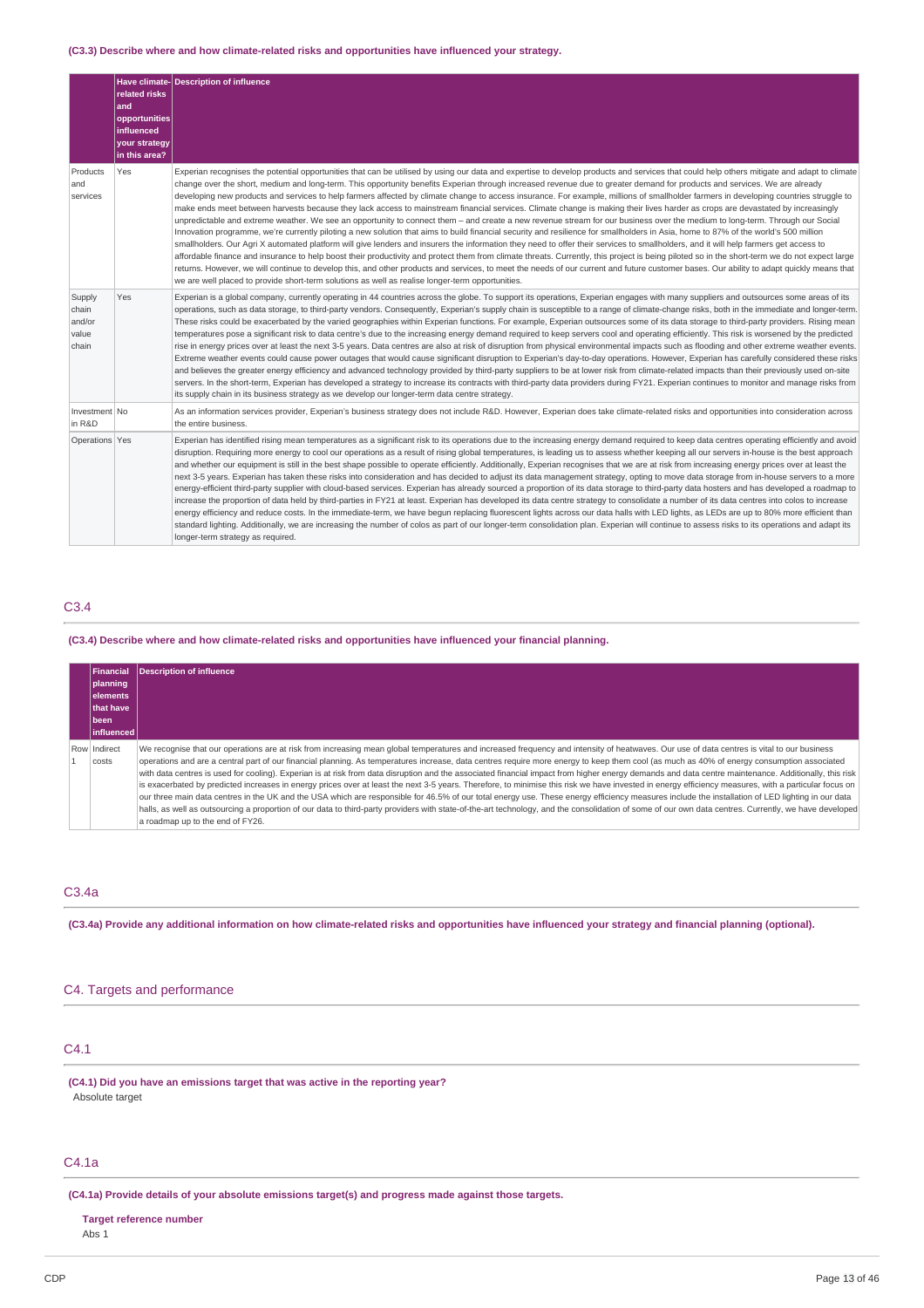**Year target was set** 2021

**Target coverage** Company-wide

**Scope(s) (or Scope 3 category)** Scope 1+2 (location-based)

**Base year** 2019

**Covered emissions in base year (metric tons CO2e)** 33387.75

Covered emissions in base year as % of total base year emissions in selected Scope(s) (or Scope 3 category)

100

**Target year** 2030

**Targeted reduction from base year (%)** 50.1

**Covered emissions in target year (metric tons CO2e) [auto-calculated]** 16660.48725

**Covered emissions in reporting year (metric tons CO2e)** 24400

**% of target achieved [auto-calculated]** 53.7311461793114

**Target status in reporting year** New

**Is this a science-based target?**

Yes, and this target has been approved by the Science-Based Targets initiative

**Target ambition** 1.5°C aligned

# **Please explain (including target coverage)**

This year we have had our targets approved by the SBTi. This target demonstrates that we are committed to reducing the whole company's Scope 1 and 2 emissions by 50% by the year 2030. Due to the Covid-19 pandemic forcing our offices to close and sites to be consolidated, this has significantly reduced our current scope 1 and 2 footprint and given us a good platform to achieve this target. To help guard against emissions returning to a pre-pandemic level, we have worked with colleagues across the globe to identify carbon reduction, energy efficiency and renewable energy opportunities. To date, over 40 projects have been identified. Throughout FY22 we will continue to work towards implementing these projects to drive progress towards our 2030 commitment.

**Target reference number** Abs 2 **Year target was set** 2021

**Target coverage** Company-wide

**Scope(s) (or Scope 3 category)** Other, please specify (Scope 3; categories 1 (purchased good and services), 3 (Fuel and energy-related activities) and 6 (business travel))

**Base year**

2019

**Covered emissions in base year (metric tons CO2e)** 412607

Covered emissions in base year as % of total base year emissions in selected Scope(s) (or Scope 3 category) 83

**Target year** 2030

**Targeted reduction from base year (%)**

15

**Covered emissions in target year (metric tons CO2e) [auto-calculated]** 350715.95

**Covered emissions in reporting year (metric tons CO2e)** 383536.9

**% of target achieved [auto-calculated]** 46.9697961175323

**Target status in reporting year** New

# **Is this a science-based target?**

Yes, and this target has been approved by the Science-Based Targets initiative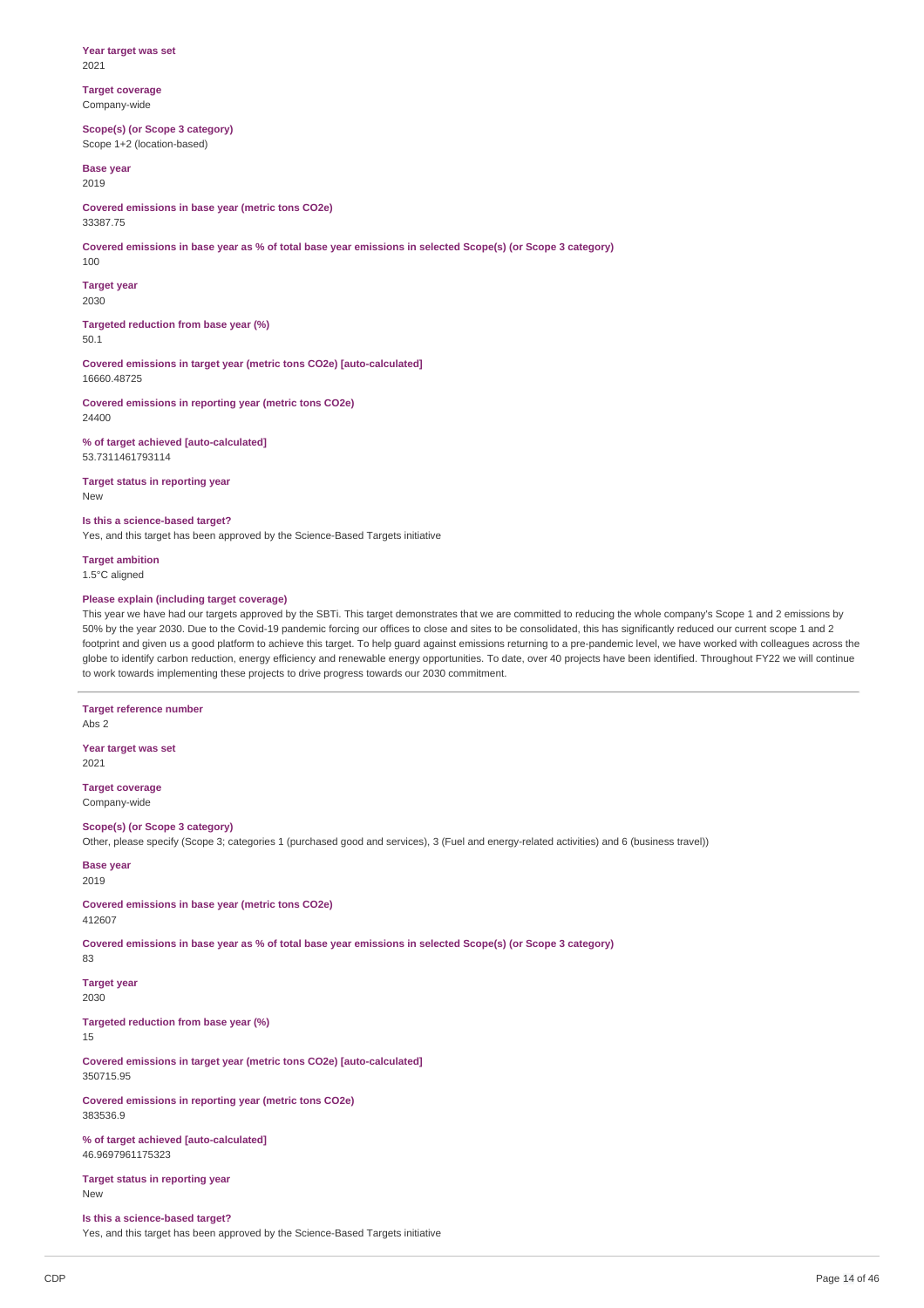#### **Target ambition** 2°C aligned

#### **Please explain (including target coverage)**

This year we have had our targets approved by the SBTi. This target demonstrates that we are committed to reducing our Scope 3 emissions from purchased goods and services, business travel and Well-to-Tank by 15% by 2030. In previous years, we have only tracked and reported Scope 3 emissions related to air travel. In FY21, we engaged external experts to undertake a full assessment of our Scope 3 emissions, using best practice models and a combination of procurement and financial data available for FY19, the last full year before the exceptional circumstances of COVID-19. This initial analysis estimated our baseline Scope 3 emissions in FY19 as 495.3 thousand tonnes. The biggest contributor to this total is purchased goods and services (72%), followed by business travel (10%) and capital goods (6%). Therefore, focusing on these three categories will be key to reducing the company's footprint.

# C4.2

**(C4.2) Did you have any other climate-related targets that were active in the reporting year?** Other climate-related target(s)

# C4.2b

**(C4.2b) Provide details of any other climate-related targets, including methane reduction targets.**

| <b>Target reference number</b><br>Oth 1                                                                                                                                 |                                                                                     |  |  |
|-------------------------------------------------------------------------------------------------------------------------------------------------------------------------|-------------------------------------------------------------------------------------|--|--|
| Year target was set<br>2019                                                                                                                                             |                                                                                     |  |  |
| <b>Target coverage</b><br>Country/region                                                                                                                                |                                                                                     |  |  |
| Target type: absolute or intensity<br>Absolute                                                                                                                          |                                                                                     |  |  |
|                                                                                                                                                                         | Target type: category & Metric (target numerator if reporting an intensity target)  |  |  |
| Low-carbon vehicles                                                                                                                                                     | Other, please specify (Absolute number of hybrid vehicles in the Brazil grey fleet) |  |  |
| <b>Target denominator (intensity targets only)</b><br><not applicable=""></not>                                                                                         |                                                                                     |  |  |
| <b>Base year</b><br>2020                                                                                                                                                |                                                                                     |  |  |
| Figure or percentage in base year<br>130                                                                                                                                |                                                                                     |  |  |
| <b>Target year</b><br>2021                                                                                                                                              |                                                                                     |  |  |
| Figure or percentage in target year<br>125                                                                                                                              |                                                                                     |  |  |
| Figure or percentage in reporting year<br>127                                                                                                                           |                                                                                     |  |  |
| % of target achieved [auto-calculated]<br>60                                                                                                                            |                                                                                     |  |  |
| <b>Target status in reporting year</b><br>Underway                                                                                                                      |                                                                                     |  |  |
| Is this target part of an emissions target?<br>Yes, the target is for Brazil and the goal is to achieve a 6% annual reduction in emissions from fleet vehicles by 2021. |                                                                                     |  |  |
| Is this target part of an overarching initiative?<br>No, it's not part of an overarching initiative                                                                     |                                                                                     |  |  |
| Please explain (including target coverage)                                                                                                                              |                                                                                     |  |  |

This initiative refers to Brazil. There is an initiative underway in Brazil to replace some company-owned petrol vehicles with hybrids so as to reduce emissions from vehicles in the country by 6% annually. This target is a financial-year based target. Experian record our data on a fiscal year cycle. During FY21, Experian acquired two more hybrid vehicles to reduce the emissions from fleet vehicles.

# C4.3

(C4.3) Did you have emissions reduction initiatives that were active within the reporting year? Note that this can include those in the planning and/or **implementation phases.**

Yes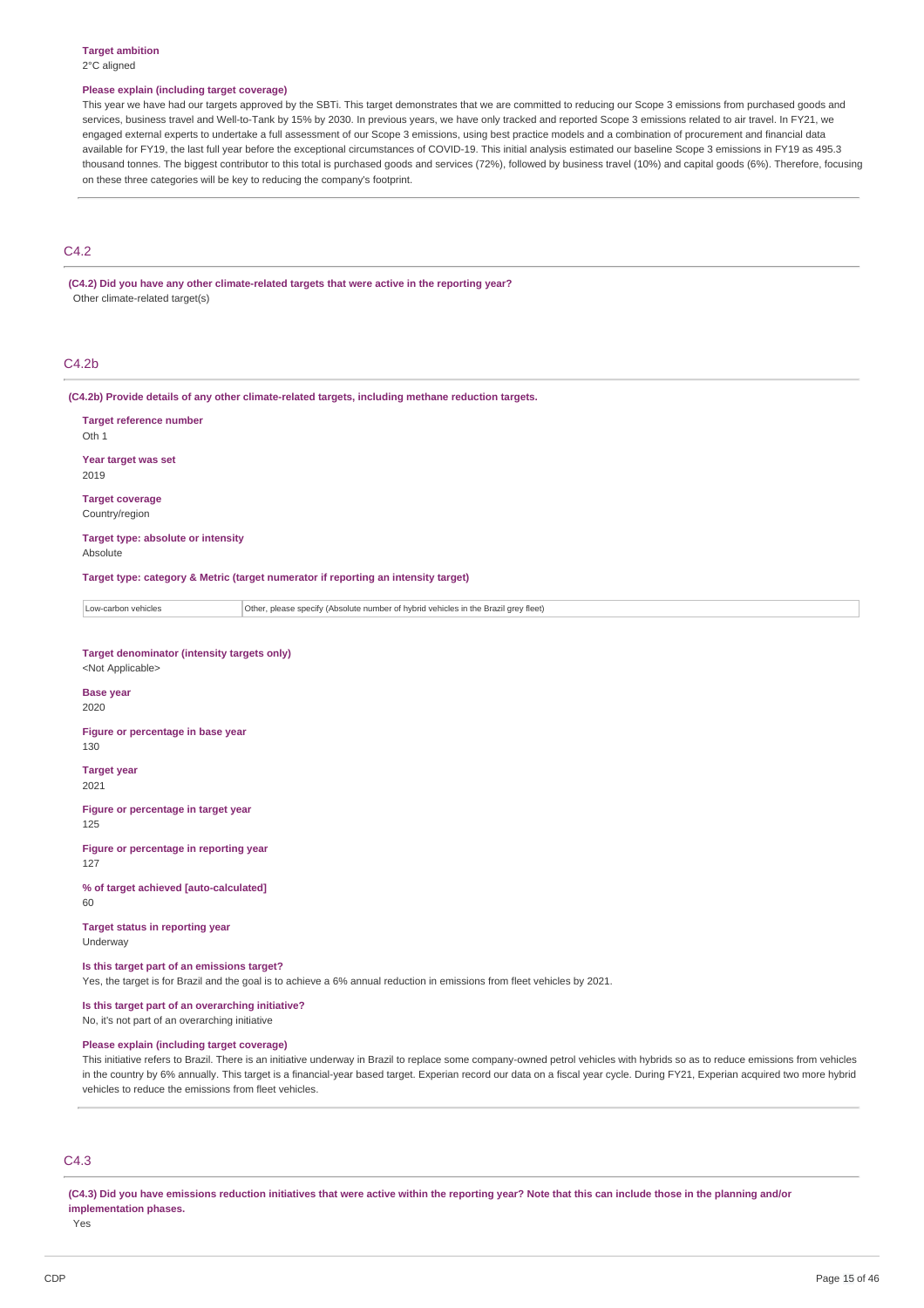# C4.3a

(C4.3a) Identify the total number of initiatives at each stage of development, and for those in the implementation stages, the estimated CO2e savings.

|                           | Number of initiatives | Total estimated annual CO2e savings in metric tonnes CO2e (only for rows marked *) |
|---------------------------|-----------------------|------------------------------------------------------------------------------------|
| Under investigation       |                       |                                                                                    |
| To be implemented*        |                       | 78                                                                                 |
| Implementation commenced* |                       |                                                                                    |
| Implemented*              |                       | 3722                                                                               |
| Not to be implemented     |                       |                                                                                    |

# C4.3b

| (C4.3b) Provide details on the initiatives implemented in the reporting year in the table below.<br>Initiative category & Initiative type |                            |
|-------------------------------------------------------------------------------------------------------------------------------------------|----------------------------|
| Company policy or behavioral change                                                                                                       | Site consolidation/closure |
| Estimated annual CO2e savings (metric tonnes CO2e)<br>114                                                                                 |                            |
| Scope(s)<br>Scope 2 (location-based)                                                                                                      |                            |
| <b>Voluntary/Mandatory</b><br>Voluntary                                                                                                   |                            |
| Annual monetary savings (unit currency - as specified in C0.4)<br>$\mathbf 0$                                                             |                            |
| Investment required (unit currency - as specified in C0.4)<br>$\mathbf 0$                                                                 |                            |
| <b>Payback period</b><br>No payback                                                                                                       |                            |
| <b>Estimated lifetime of the initiative</b><br>Ongoing                                                                                    |                            |
| <b>Comment</b><br>Office consolidation in the UK including Southport, Edinburgh, Leeds resulting in lower energy consumption.             |                            |
| Initiative category & Initiative type                                                                                                     |                            |
| Low-carbon energy consumption                                                                                                             | Low-carbon electricity mix |
| Estimated annual CO2e savings (metric tonnes CO2e)<br>3608                                                                                |                            |
| Scope(s)<br>Scope 2 (market-based)                                                                                                        |                            |
| <b>Voluntary/Mandatory</b><br>Voluntary                                                                                                   |                            |
| Annual monetary savings (unit currency - as specified in C0.4)<br>$\mathsf{O}\xspace$                                                     |                            |
| Investment required (unit currency - as specified in C0.4)<br>$\mathsf{O}\xspace$                                                         |                            |
| <b>Payback period</b><br>No payback                                                                                                       |                            |
| Ectimated lifetime of the initiative                                                                                                      |                            |

**Estimated lifetime of the initiative** Ongoing

# **Comment**

Renewable electricity contracts established for Allen data centre in North America, Cardinal Place and Newenham House in UK & Ireland. Combined consumption of 9,000MWh.

C4.3c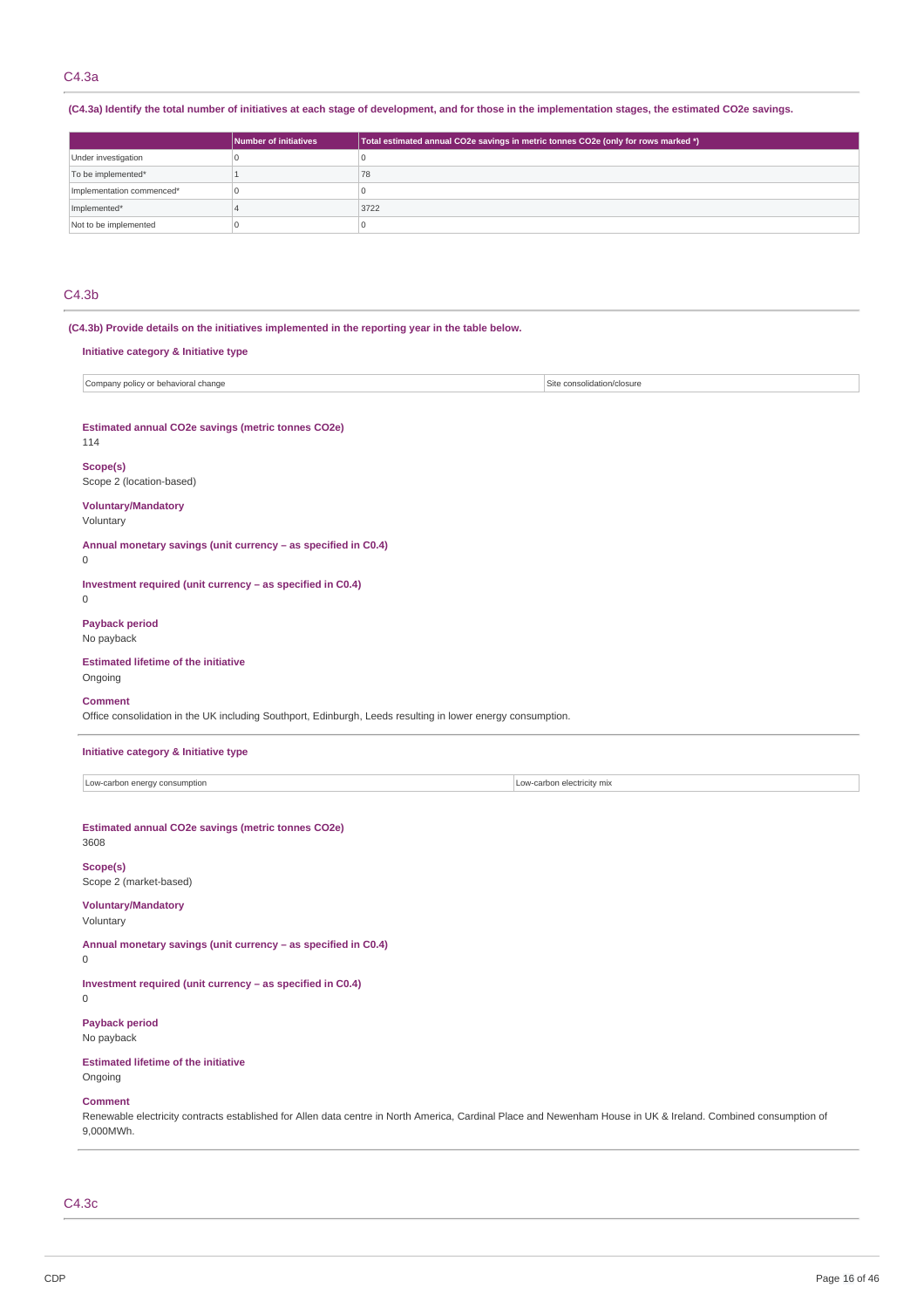### **(C4.3c) What methods do you use to drive investment in emissions reduction activities?**

| Method                                                       | <b>Comment</b>                                                                                                                                                                                                                                                                                                                                                     |
|--------------------------------------------------------------|--------------------------------------------------------------------------------------------------------------------------------------------------------------------------------------------------------------------------------------------------------------------------------------------------------------------------------------------------------------------|
| Compliance with regulatory<br>requirements/standards         |                                                                                                                                                                                                                                                                                                                                                                    |
| Dedicated budget for energy<br>efficiency                    |                                                                                                                                                                                                                                                                                                                                                                    |
| Dedicated budget for low-<br>carbon product R&D              |                                                                                                                                                                                                                                                                                                                                                                    |
| Dedicated budget for other<br>emissions reduction activities |                                                                                                                                                                                                                                                                                                                                                                    |
| Employee engagement                                          | As part of our Science Based Target roadmap we have engaged globally with Facilities and procurement to do a full review of emission reduction initiatives. We have collaborated<br>with Finance to ensure there is a process for financing projects subject to quality                                                                                            |
| Internal<br>incentives/recognition<br>programs               |                                                                                                                                                                                                                                                                                                                                                                    |
| Partnering with governments<br>on technology development     |                                                                                                                                                                                                                                                                                                                                                                    |
| Financial optimization<br>calculations                       | We have developed a toolkit for calculating the carbon and cost savings associated with emission reduction initiatives. The global tool uses global emission factors to determine the<br>carbon saving associated with projects and uses persistence factors to identify the lifetime carbon savings. A total of 46 projects have been identified using this tool. |

# C4.5

(C4.5) Do you classify any of your existing goods and/or services as low-carbon products or do they enable a third party to avoid GHG emissions? No

# C5. Emissions methodology

# C5.1

# **(C5.1) Provide your base year and base year emissions (Scopes 1 and 2).**

#### **Scope 1**

**Base year start** April 1 2017

**Base year end** March 31 2018

**Base year emissions (metric tons CO2e)** 3900

**Comment**

**Scope 2 (location-based)**

**Base year start** April 1 2017

**Base year end** March 31 2018

**Base year emissions (metric tons CO2e)** 33000

**Comment**

**Scope 2 (market-based)**

**Base year start** April 1 2017

**Base year end** March 31 2018

**Base year emissions (metric tons CO2e)** 28000

**Comment**

C5.2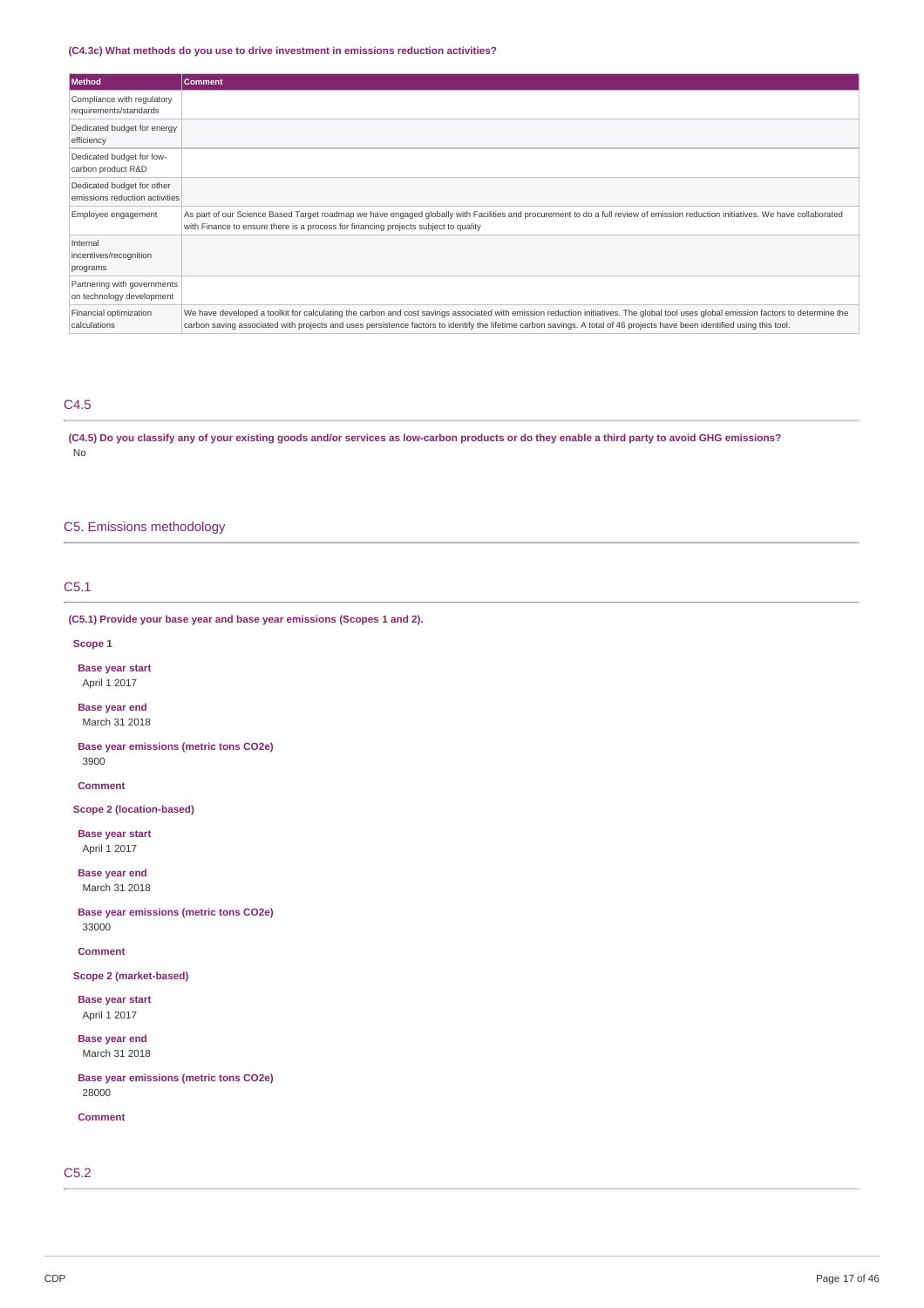(C5.2) Select the name of the standard, protocol, or methodology you have used to collect activity data and calculate emissions.

Defra Environmental Reporting Guidelines: Including streamlined energy and carbon reporting guidance, 2019

IEA CO2 Emissions from Fuel Combustion

The Greenhouse Gas Protocol: A Corporate Accounting and Reporting Standard (Revised Edition)

### C6. Emissions data

# C6.1

**(C6.1) What were your organization's gross global Scope 1 emissions in metric tons CO2e?**

#### **Reporting year**

**Gross global Scope 1 emissions (metric tons CO2e)** 2165.31

**Start date**

<Not Applicable>

**End date** <Not Applicable>

**Comment**

# C6.2

**(C6.2) Describe your organization's approach to reporting Scope 2 emissions.**

#### **Row 1**

**Scope 2, location-based** We are reporting a Scope 2, location-based figure

#### **Scope 2, market-based**

We are reporting a Scope 2, market-based figure

**Comment**

# C6.3

**(C6.3) What were your organization's gross global Scope 2 emissions in metric tons CO2e?**

#### **Reporting year**

**Scope 2, location-based** 22237.99

**Scope 2, market-based (if applicable)** 14292.98

**Start date** <Not Applicable>

**End date**

<Not Applicable>

**Comment**

# C6.4

(C6.4) Are there any sources (e.g. facilities, specific GHGs, activities, geographies, etc.) of Scope 1 and Scope 2 emissions that are within your selected reporting **boundary which are not included in your disclosure?**

No

# C6.5

**(C6.5) Account for your organization's gross global Scope 3 emissions, disclosing and explaining any exclusions.**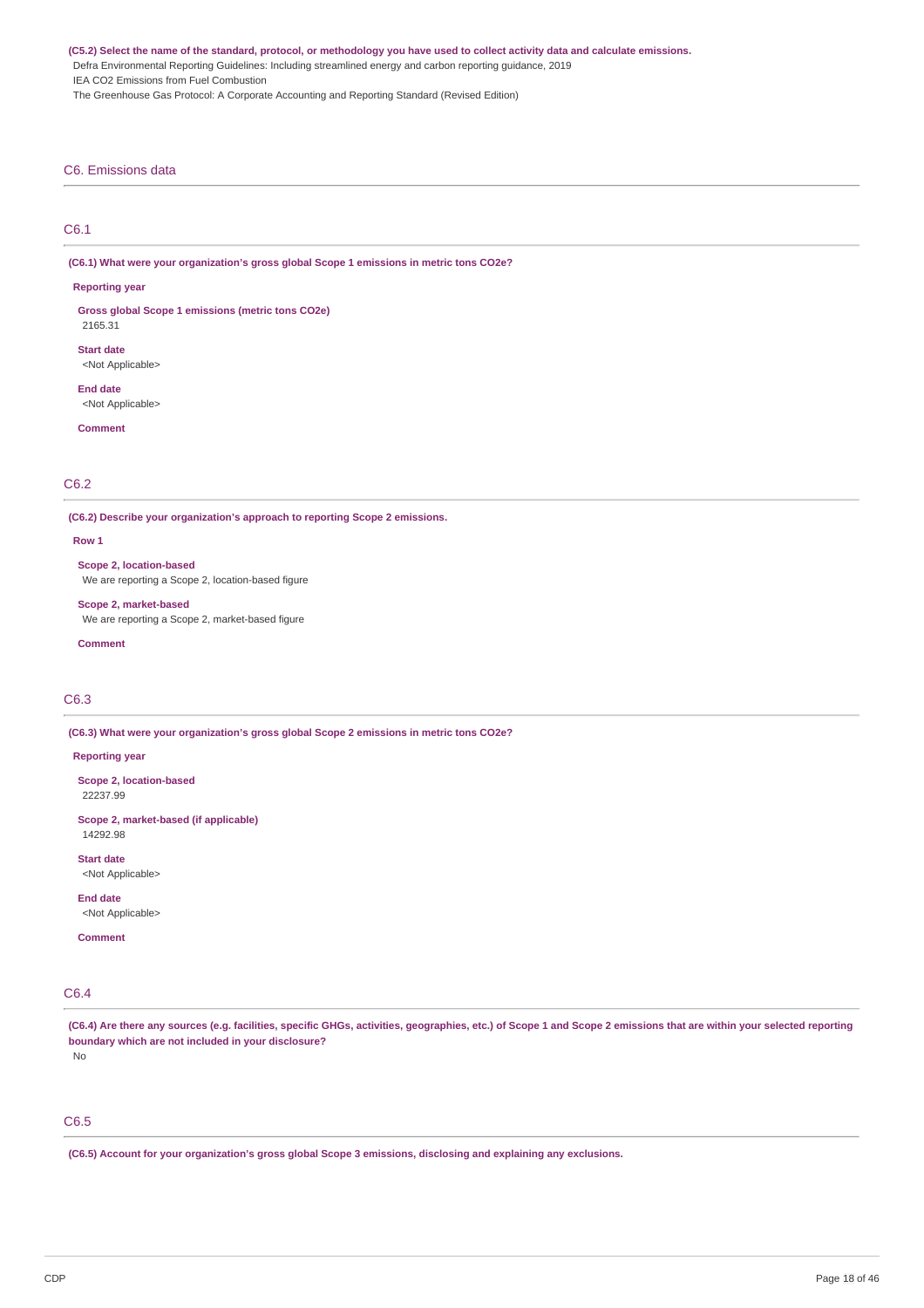**Evaluation status**

Relevant, calculated

**Metric tonnes CO2e** 378929

#### **Emissions calculation methodology**

Indirect emissions from goods and services purchased by Experian were estimated using the Quantis emission factors, which is an economic input-output database and aligned with WRI, WBCSD and GHG Protocol. The relevant emission factors from the Quantis database have been applied to calculate GHG emissions (IT services, Manufacturing services, Infrastructure Maintenance and Production Equipment).

#### **Percentage of emissions calculated using data obtained from suppliers or value chain partners**

 $\Omega$ 

#### **Please explain**

Using an economic input output method we have calculated carbon emissions by supplier spend. The suppliers have been categorised by industry sector and a relevant carbon intensity value has been used to calculate the carbon emissions. The top 200 suppliers were reviewed as these accounted for ~70% overall spend. Suppliers such as those for business travel or utility suppliers where emissions will have been accounted for in different categories or scopes have been excluded. The data has then been extrapolated to account for 100% supplier spend in FY20.

#### **Capital goods**

**Evaluation status**

Relevant, calculated

# **Metric tonnes CO2e**

31411

#### **Emissions calculation methodology**

Indirect emissions from capital goods purchased by Experian were estimated using the Quantis emission factors, which is an economic input-output database and aligned with WRI, WBCSD and GHG Protocol. The relevant emission factors from the Ouantis database have been applied to calculate GHG emissions (IT services, Manufacturing services, Infrastructure Maintenance and Production Equipment).

**Percentage of emissions calculated using data obtained from suppliers or value chain partners**

 $\theta$ 

#### **Please explain**

Using an economic input output method we have calculated carbon emissions by supplier spend. The suppliers have been categorised by industry sector and a relevant carbon intensity value has been used to calculate the carbon emissions. The top 200 suppliers were reviewed as these accounted for ~70% overall spend. Suppliers such as those for business travel or utility suppliers where emissions will have been accounted for in different categories or scopes have been excluded. The data has then been extrapolated to account for 100% supplier spend in FY20.

#### **Fuel-and-energy-related activities (not included in Scope 1 or 2)**

**Evaluation status** Relevant, calculated

#### **Metric tonnes CO2e**

4194

#### **Emissions calculation methodology**

Activity data is collected maintained and reported using Experian's sustainability software system. Following DEFRA reporting guidelines this category includes emissions from three distinct activities: (1) "Well to Tank" emissions of purchased fuels; (2) "Well to Tank" emissions from purchased electricity; (3) Transmission & Distribution (T&D) Losses from purchased electricity. For calculating (1) DEFRA 2020 Emission Factors for WTT of fuels have been applied. For calculating (2) DEFRA 2020 WTT Emission factors for electricity have been applied to all our sites, using the relevant country specific emission factor. To calculate (3) DEFRA 2020 and IEA T&D Emission Factors were used and applied to all our sites, using the relevant country specific emission factor.

### **Percentage of emissions calculated using data obtained from suppliers or value chain partners**

87

### **Please explain**

Activity data is collected maintained and reported using Experian's sustainability software system, with the electricity and gas usage being provided from our suppliers.

#### **Upstream transportation and distribution**

**Evaluation status** Not relevant, explanation provided

### **Metric tonnes CO2e**

<Not Applicable>

# **Emissions calculation methodology**

<Not Applicable>

**Percentage of emissions calculated using data obtained from suppliers or value chain partners**

<Not Applicable>

### **Please explain**

Due to the fact that Experian is an information and data business there are no physical products being produced and no raw materials being transported. Experian does have suppliers that deliver to sites, the delivery charge is included in total cost and so are reported in category 1 rather than category 4. If reporting was to be moved to category 4 , it would be considered immaterial and so will continue to be reported in category 1 purchased goods and services.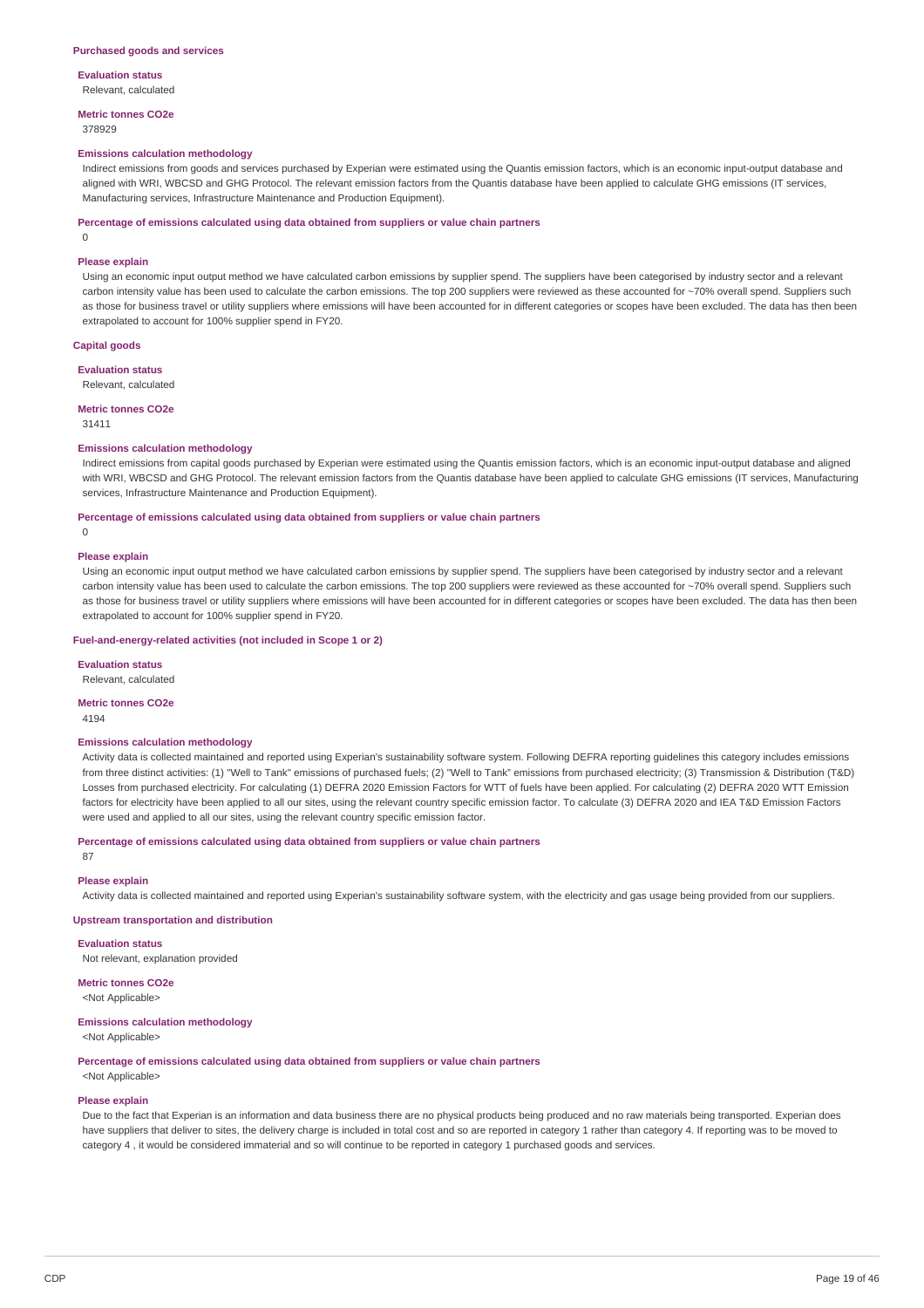# **Evaluation status**

Relevant, calculated

#### **Metric tonnes CO2e**

220

#### **Emissions calculation methodology**

Activity data is collected, maintained and reported using Experian's sustainability software system. Where data sets were complete actual data was used. For sites where data was incomplete, emissions were modelled based on number of FTEs. DEFRA 2020 waste emission factors were applied to all sites. Assumptions applied to FTE calculations: 54kg per person per annum, 36% recycled, 53% landfilled, 11% incinerated. (Eurostate, 2010: The European Environment: State and Outlook: 2010)

#### **Percentage of emissions calculated using data obtained from suppliers or value chain partners**

 $\Omega$ 

### **Please explain**

Activity data is collected, maintained and reported using Experian's sustainability software system.

#### **Business travel**

**Evaluation status** Relevant, calculated

#### **Metric tonnes CO2e**

414

 $\Omega$ 

#### **Emissions calculation methodology**

Data collected from travel provider and internal expense system. Expense data is removed from cat 1 spend data to avoid double counting. This category includes emissions from the transportation of employees for business-related by air travel, rail, grey fleet and hotel stays. DEFRA 2020 emission factors have been applied, including WTT.

**Percentage of emissions calculated using data obtained from suppliers or value chain partners**

#### **Please explain**

Data collected from travel provider and internal expense system.

#### **Employee commuting**

**Evaluation status**

Relevant, calculated

#### **Metric tonnes CO2e**

13688

#### **Emissions calculation methodology**

Due to the Covid-19 pandemic, the vast majority of sites and offices have been closed and, therefore, it has been assumed that there has been no employee commuting during the reporting period. For Experian, headcounts per site were aggregated to the country-level and then using EcoAct's Homeworking and Commuting Tool and advice from EcoAct's whitepaper, assumptions on electricity and gas usage were made and the multiplied by the country specific emission factors for gas and electricity usage. There were 17,815 employees were working across 44 countries, with the vast majority in the UK, USA and Brazil.

**Percentage of emissions calculated using data obtained from suppliers or value chain partners**

#### $\Omega$

#### **Please explain**

Headcount of FTEs were taken at site level and then aggregated up to country-level to gain the number of employees working from home.

#### **Upstream leased assets**

**Evaluation status**

Relevant, calculated

**Metric tonnes CO2e** 30982

#### **Emissions calculation methodology**

Emissions from colo and cloud based providers captured in this category. For colo locations a mixture of power and spend was used to estimate consumption. For cloud based providers only spend data was available. Where only spend data was available, emissions were estimated using the Quantis conversion factors, which is an economic input-output database and aligned to WRI, WBCSD and GHG Protocol. The relevant emission factors from the Quantis database have been applied to calculate GHG emissions (Data processing, hosting, and related services). Where power information was available, this was converted to kWh and the appropriate country specific emission factors were applied (direct consumption, WTT (T&D), WTT (generation) and T&D) from IEA and DEFRA 2020.

**Percentage of emissions calculated using data obtained from suppliers or value chain partners**

#### $\Omega$

### **Please explain**

Emissions from colo and cloud based providers captured in this category.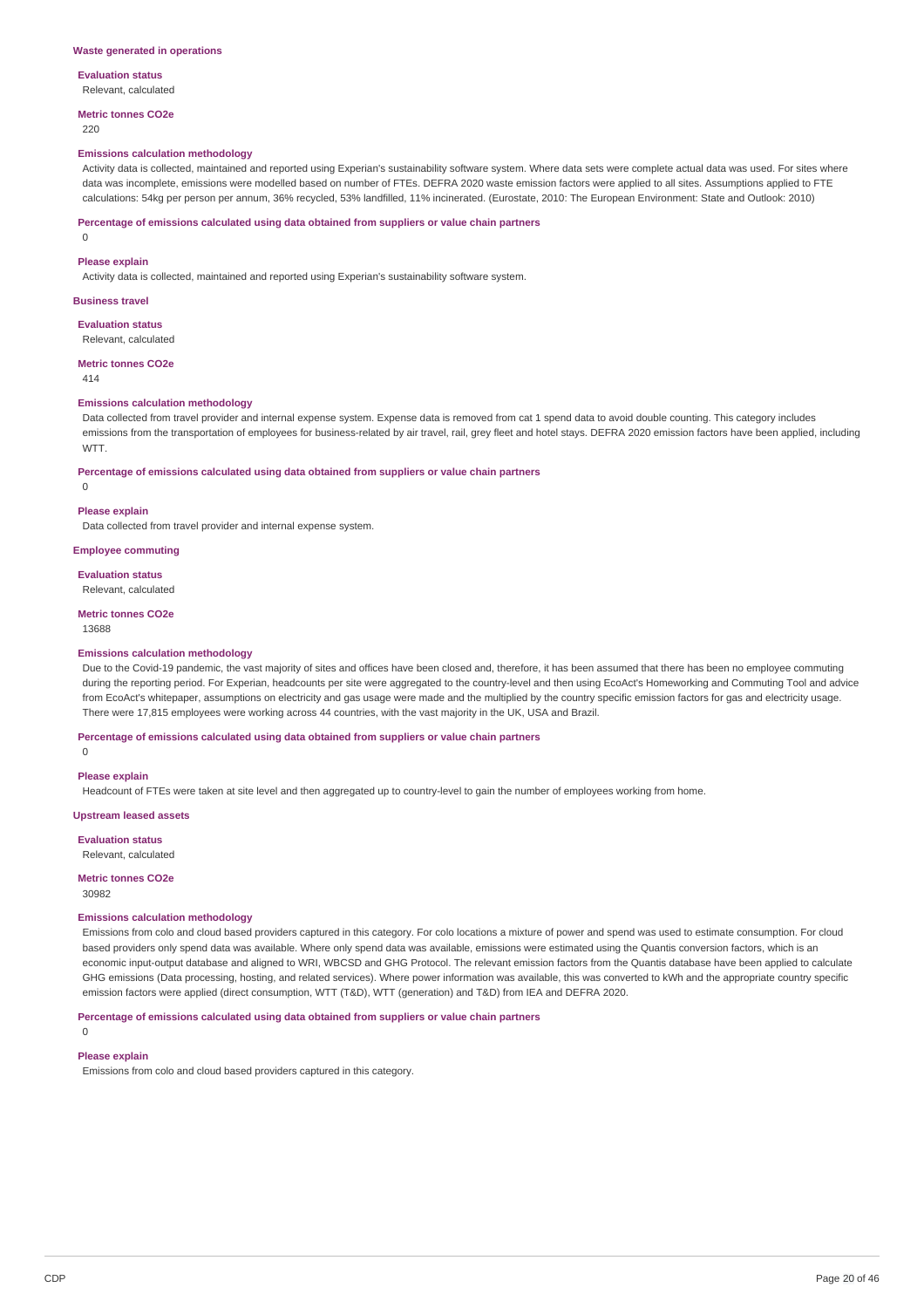#### **Downstream transportation and distribution**

**Evaluation status** Not relevant, explanation provided

**Metric tonnes CO2e** <Not Applicable>

#### **Emissions calculation methodology**

<Not Applicable>

**Percentage of emissions calculated using data obtained from suppliers or value chain partners**

<Not Applicable>

# **Please explain**

Due to the fact that Experian is an information and data business there are no physical products being produced and transported.

#### **Processing of sold products**

**Evaluation status** Not relevant, explanation provided

**Metric tonnes CO2e** <Not Applicable>

**Emissions calculation methodology** <Not Applicable>

**Percentage of emissions calculated using data obtained from suppliers or value chain partners** <Not Applicable>

# **Please explain**

Due to the fact that Experian is an information and data business there are no physical products being produced.

#### **Use of sold products**

**Evaluation status**

Not relevant, explanation provided

**Metric tonnes CO2e** <Not Applicable>

#### **Emissions calculation methodology**

<Not Applicable>

**Percentage of emissions calculated using data obtained from suppliers or value chain partners** <Not Applicable>

#### **Please explain**

Due to the fact that Experian is an information and data business there are no physical products being produced.

#### **End of life treatment of sold products**

**Evaluation status**

Not relevant, explanation provided

**Metric tonnes CO2e** <Not Applicable>

# **Emissions calculation methodology**

<Not Applicable>

**Percentage of emissions calculated using data obtained from suppliers or value chain partners** <Not Applicable>

#### **Please explain**

Due to the fact that Experian is an information and data business there are no physical products being produced.

# **Downstream leased assets**

**Evaluation status**

Not relevant, explanation provided

#### **Metric tonnes CO2e** <Not Applicable>

**Emissions calculation methodology**

### <Not Applicable>

**Percentage of emissions calculated using data obtained from suppliers or value chain partners** <Not Applicable>

# **Please explain**

Experian does not have any downstream leased assets.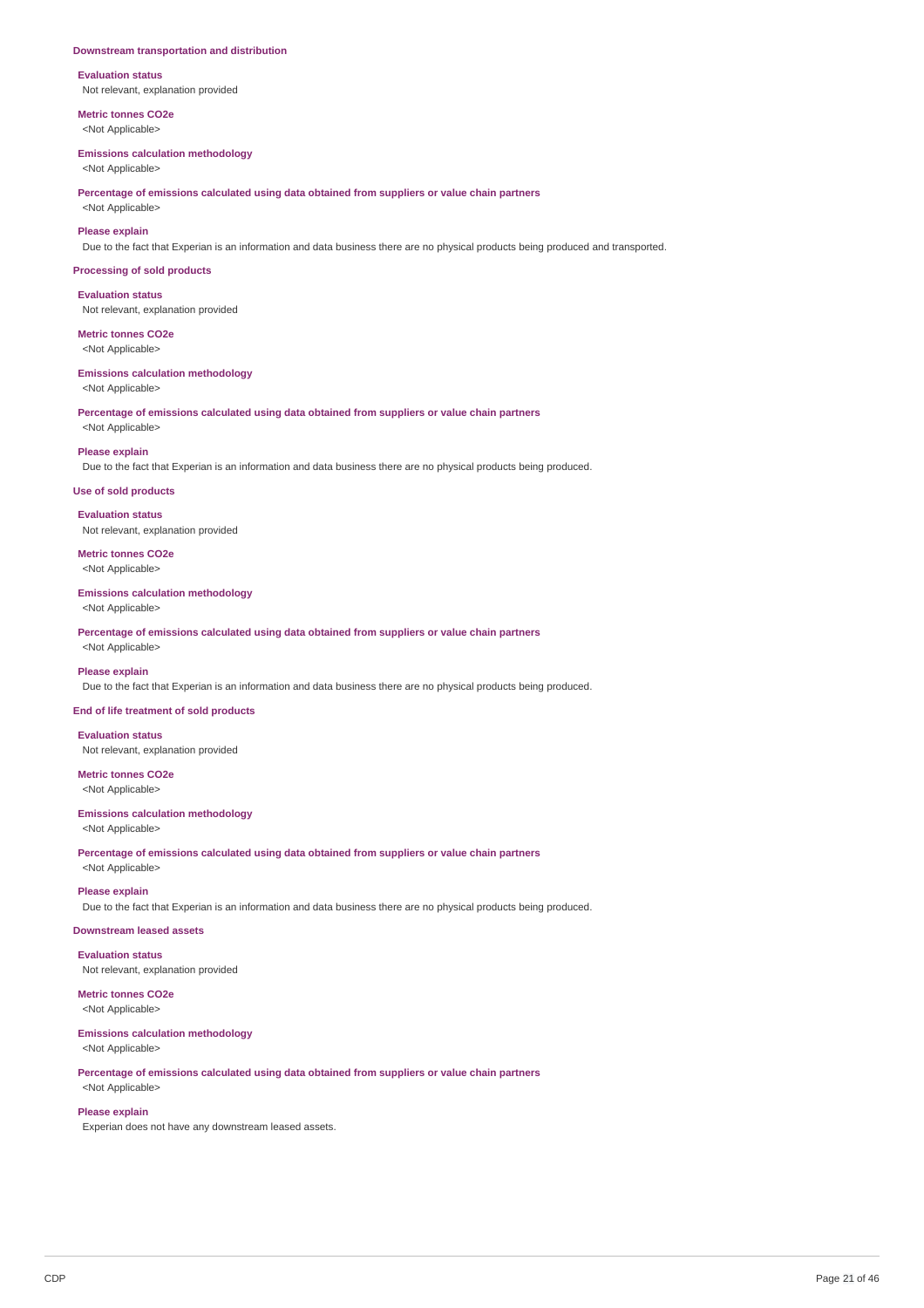#### **Franchises**

#### **Evaluation status** Not relevant, explanation provided

**Metric tonnes CO2e**

<Not Applicable>

#### **Emissions calculation methodology**

<Not Applicable>

**Percentage of emissions calculated using data obtained from suppliers or value chain partners**

<Not Applicable>

# **Please explain**

Experian does not have any franchises

#### **Investments**

**Evaluation status** Relevant, calculated

#### **Metric tonnes CO2e**

7680

#### **Emissions calculation methodology**

Emissions from companies in which Experian has investments were estimated using the Quantis conversion factors, which is an economic input-output database and aligned to WRI, WBCSD and GHG Protocol. The company function was mapped to a category within the Quantis database and the associated emission factor has been applied to total investment.

# **Percentage of emissions calculated using data obtained from suppliers or value chain partners**

0

#### **Please explain**

This has been calculated using the value of the pension contributions Experian have made on behalf of employees during the reporting period. This figure is taken from the annual report.

### **Other (upstream)**

**Evaluation status**

Not relevant, explanation provided

### **Metric tonnes CO2e** <Not Applicable>

### **Emissions calculation methodology** <Not Applicable>

# **Percentage of emissions calculated using data obtained from suppliers or value chain partners**

<Not Applicable>

### **Please explain**

Experian does not have any other upstream emissions

# **Other (downstream)**

### **Evaluation status**

Not relevant, explanation provided

# **Metric tonnes CO2e**

<Not Applicable>

# **Emissions calculation methodology**

<Not Applicable>

**Percentage of emissions calculated using data obtained from suppliers or value chain partners** <Not Applicable>

#### **Please explain**

Experian does not have any other downstream emissions

# C6.7

**(C6.7) Are carbon dioxide emissions from biogenic carbon relevant to your organization?** No

# C6.10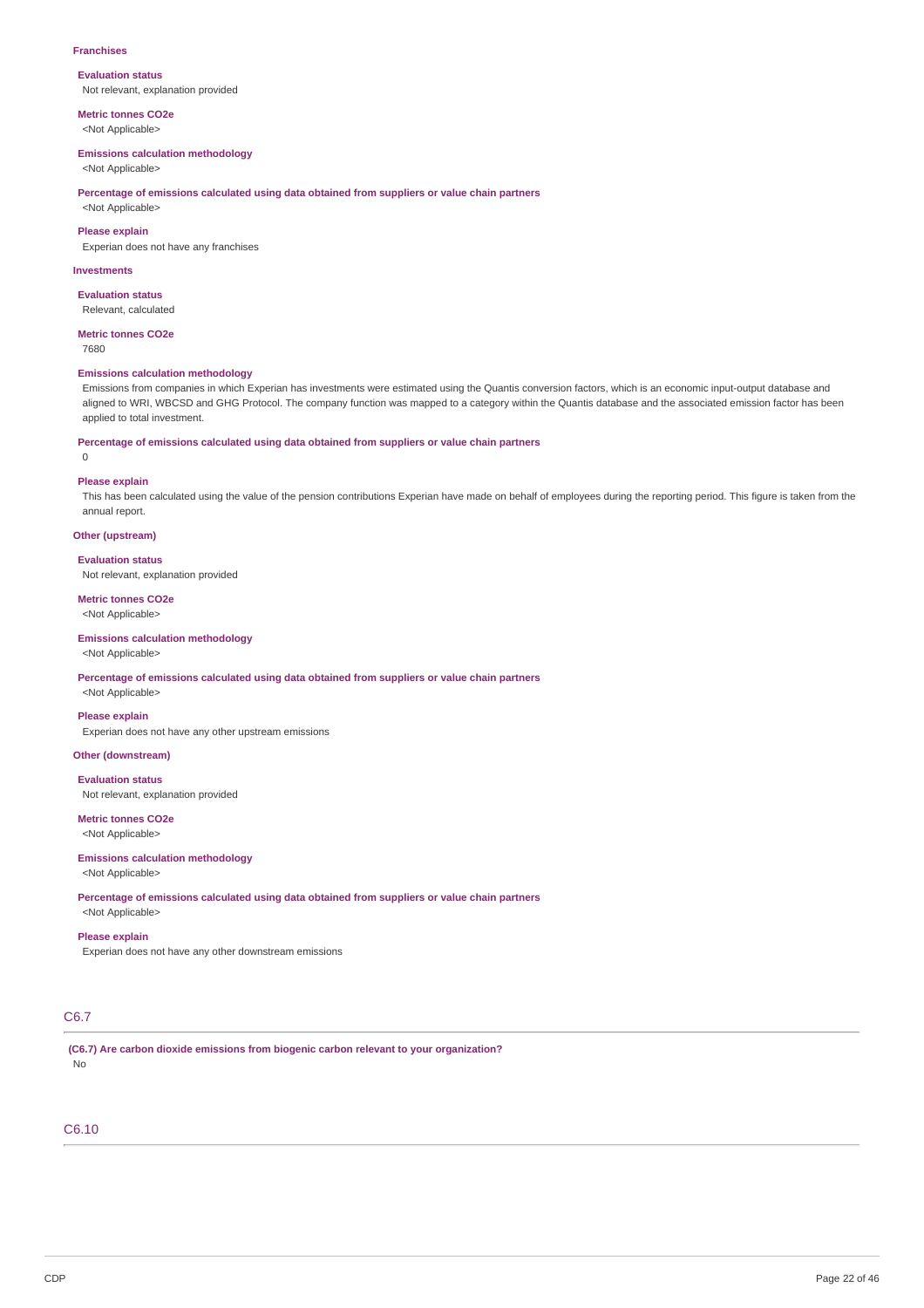(C6.10) Describe your gross global combined Scope 1 and 2 emissions for the reporting year in metric tons CO2e per unit currency total revenue and provide any **additional intensity metrics that are appropriate to your business operations.**

# **Intensity figure**

4.5

**Metric numerator (Gross global combined Scope 1 and 2 emissions, metric tons CO2e)** 24400

**Metric denominator** unit total revenue

**Metric denominator: Unit total** 5372000000

**Scope 2 figure used** Location-based

**% change from previous year** 18.18

**Direction of change** Decreased

### **Reason for change**

The COVID-19 pandemic has accelerated the move to more flexible working. Almost our entire workforce moved to full-time homeworking this year, with just a small number of employees working on site to keep our facilities and data centres going. This is combined with the closure of an office in the UK and the consolidation of the workforce from two buildings into one. This has reduced our Scope 1 and 2 emissions by 14%, compared to the last reporting year. Whilst the company has also continued to grow over the year, with our revenue increasing by 3%, compared to the last reporting year.

## C7. Emissions breakdowns

# C7.1

**(C7.1) Does your organization break down its Scope 1 emissions by greenhouse gas type?** No

# C7.2

#### **(C7.2) Break down your total gross global Scope 1 emissions by country/region.**

| Country/Region                                                                                                                                               | Scope 1 emissions (metric tons CO2e) |
|--------------------------------------------------------------------------------------------------------------------------------------------------------------|--------------------------------------|
| United Kingdom of Great Britain and Northern Ireland<br>United Kingdom of Great Britain and Northern Ireland. This region also includes Republic of Ireland. | 386.25                               |
| North America                                                                                                                                                | 1361.03                              |
| Latin America (LATAM)                                                                                                                                        | 217.38                               |
| Europe, Middle East and Africa (EMEA)                                                                                                                        | 200.13                               |
| Asia Pacific (or JAPA)                                                                                                                                       | 0.52                                 |

# C7.3

**(C7.3) Indicate which gross global Scope 1 emissions breakdowns you are able to provide.** By activity

# C7.3c

### **(C7.3c) Break down your total gross global Scope 1 emissions by business activity.**

| <b>Activity</b>                      | Scope 1 emissions (metric tons CO2e) |  |
|--------------------------------------|--------------------------------------|--|
| Emissions from Experian Data Centres | 241.22                               |  |
| Experian Buildings (General)         | 1924.09                              |  |

#### C7.5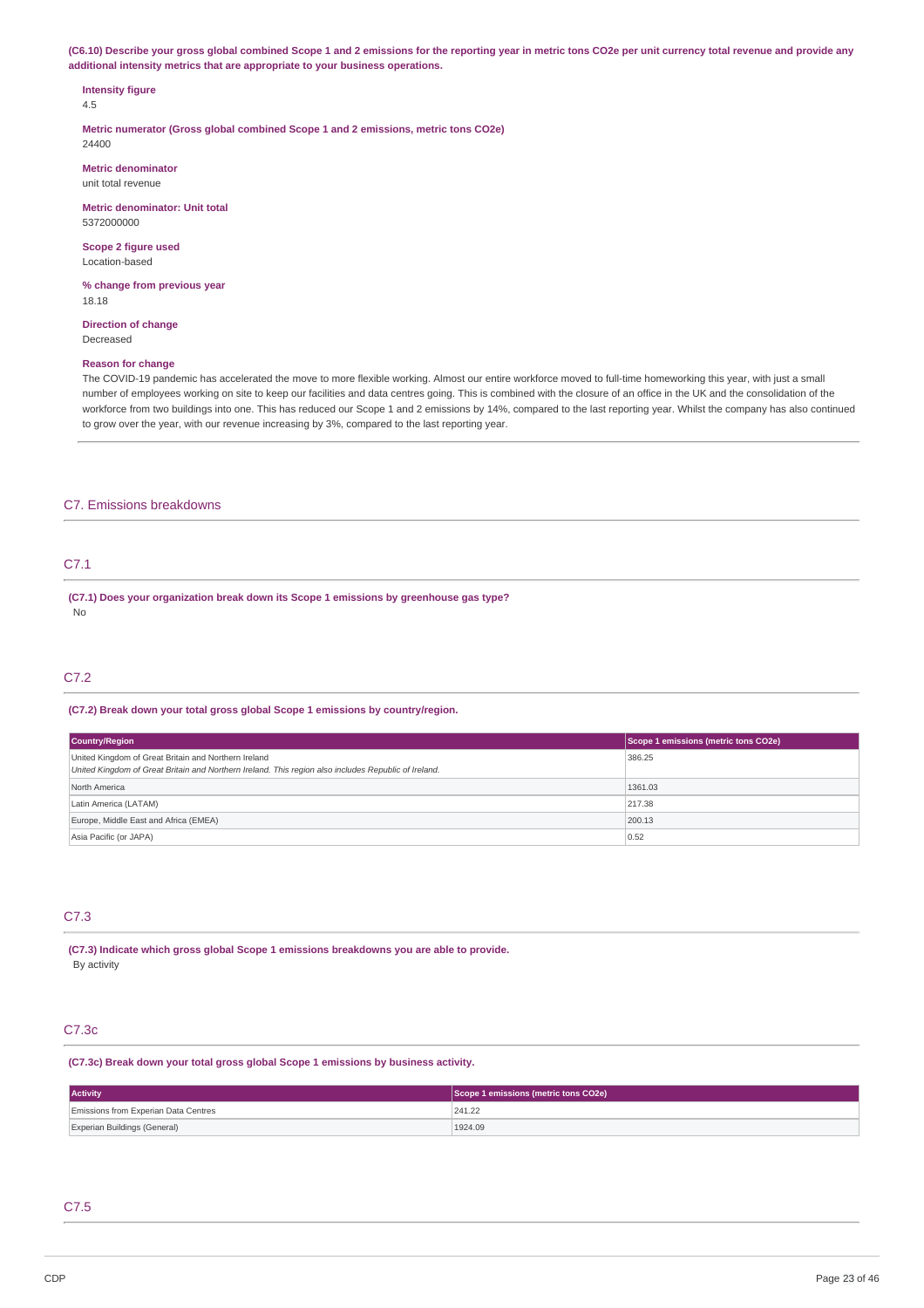### **(C7.5) Break down your total gross global Scope 2 emissions by country/region.**

| Country/Region                                                                          | Scope 2. location-based<br>(metric tons CO2e) | Scope 2, market-based<br>(metric tons CO2e) | Purchased and consumed electricity,<br>heat, steam or cooling (MWh) | Purchased and consumed low-carbon electricity, heat, steam or cooling<br>accounted for in Scope 2 market-based approach (MWh) |
|-----------------------------------------------------------------------------------------|-----------------------------------------------|---------------------------------------------|---------------------------------------------------------------------|-------------------------------------------------------------------------------------------------------------------------------|
| United Kingdom of Great<br>Britain and Northern Ireland<br>Includes Republic of Ireland | 5394.3                                        | 142.51                                      | 22487.21                                                            | 22077.1                                                                                                                       |
| North America                                                                           | 14250.23                                      | 11132.85                                    | 35444.91                                                            | 7670.01                                                                                                                       |
| Latin America (LATAM)                                                                   | 920.29                                        | 920.29                                      | 8147.48                                                             | л.                                                                                                                            |
| Europe, Middle East and<br>Africa (EMEA)                                                | 1280.29                                       | 1451.34                                     | 2626.99                                                             |                                                                                                                               |
| Asia Pacific (or JAPA)                                                                  | 645.98                                        | 645.98                                      | 1011.27                                                             |                                                                                                                               |

# C7.6

**(C7.6) Indicate which gross global Scope 2 emissions breakdowns you are able to provide.** By activity

# C7.6c

**(C7.6c) Break down your total gross global Scope 2 emissions by business activity.**

| <b>Activity</b>                      | Scope 2, location-based (metric tons CO2e) | Scope 2, market-based (metric tons CO2e) |  |
|--------------------------------------|--------------------------------------------|------------------------------------------|--|
| Emissions from Experian Data Centres | 13521                                      | 5431                                     |  |
| Experian Buildings (General)         | 8717                                       | 8862                                     |  |

# C7.9

(C7.9) How do your gross global emissions (Scope 1 and 2 combined) for the reporting year compare to those of the previous reporting year? Decreased

# C7.9a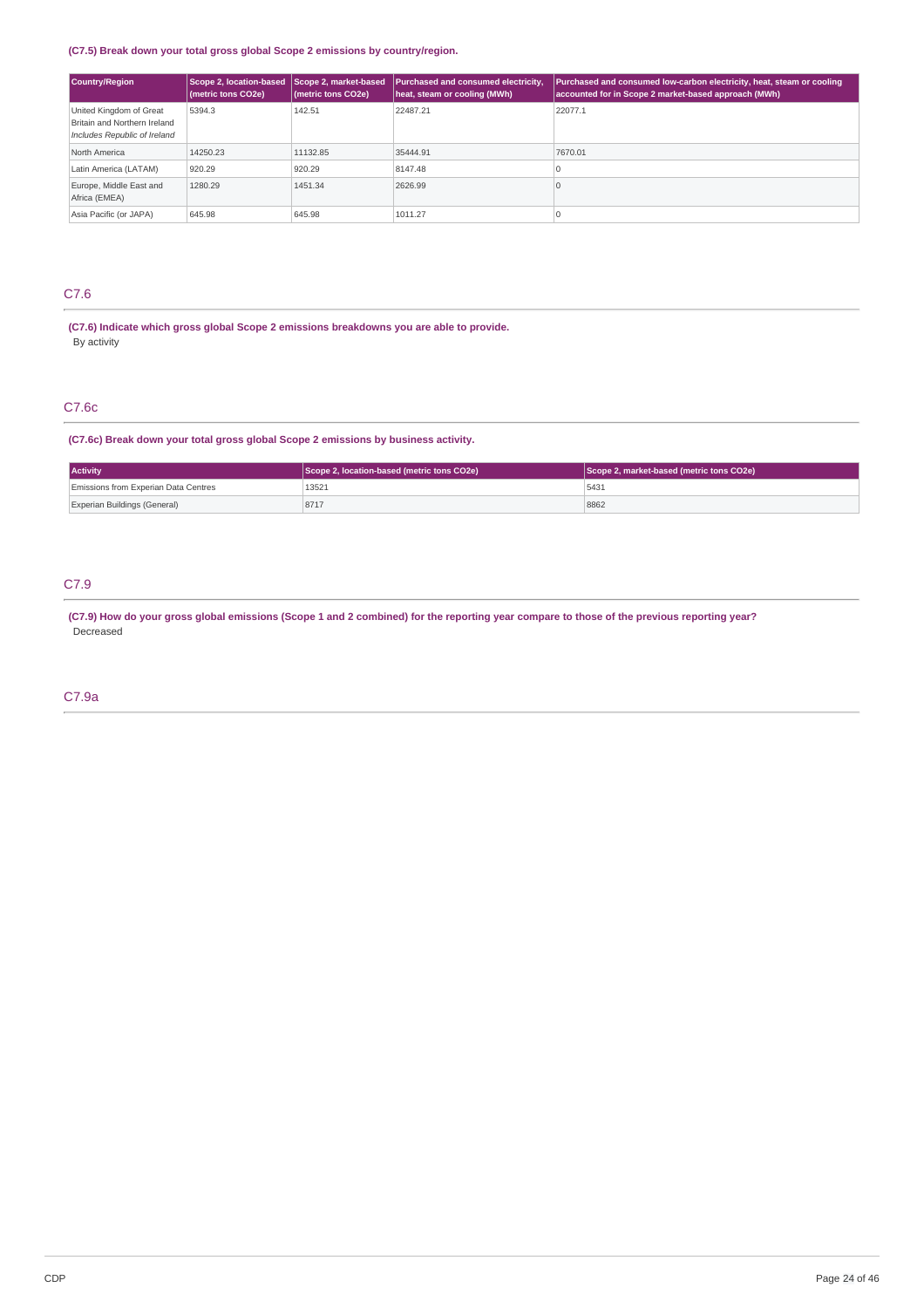### (C7.9a) Identify the reasons for any change in your gross global emissions (Scope 1 and 2 combined), and for each of them specify how your emissions compare **to the previous year.**

|                                                  | Change in<br>emissions<br>(metric<br>tons CO2e) | $ $ of change                                     | Direction Emissions<br>value<br>(percentage) | Please explain calculation                                                                                                                                                                                                                                                                                                                                                                                                                                                                                                                                   |
|--------------------------------------------------|-------------------------------------------------|---------------------------------------------------|----------------------------------------------|--------------------------------------------------------------------------------------------------------------------------------------------------------------------------------------------------------------------------------------------------------------------------------------------------------------------------------------------------------------------------------------------------------------------------------------------------------------------------------------------------------------------------------------------------------------|
| Change in<br>renewable<br>energy<br>consumption  | 6935.24                                         | Decreased 31                                      |                                              | The total reduction in market-based emissions was 7,800 tCO2e. Across the UK and USA, we procured just under 30,000 MWhs of low-carbon electricity<br>which has meant that nearly 7000 tCO2e has been avoided. This has attributed to 31% of a total market-based emissions from last year<br>(6935.24/22100=31%)                                                                                                                                                                                                                                            |
| Other<br>emissions<br>reduction<br>activities    | $\mathbf 0$                                     | No change 0                                       |                                              | There have been no other emissions reduction activities that have been implemented this reporting year due to the Covid-19 pandemic.                                                                                                                                                                                                                                                                                                                                                                                                                         |
| Divestment                                       |                                                 | <not<br>Applicable<br/><math>\geq</math></not<br> |                                              |                                                                                                                                                                                                                                                                                                                                                                                                                                                                                                                                                              |
| Acquisitions                                     |                                                 | $<$ Not<br>Applicable<br>$\mathsf{L}$             |                                              |                                                                                                                                                                                                                                                                                                                                                                                                                                                                                                                                                              |
| Mergers                                          |                                                 | $<$ Not<br>Applicable<br>$\vert$                  |                                              |                                                                                                                                                                                                                                                                                                                                                                                                                                                                                                                                                              |
| Change in<br>output                              |                                                 | $<$ Not<br>Applicable<br>$\geq$                   |                                              |                                                                                                                                                                                                                                                                                                                                                                                                                                                                                                                                                              |
| Change in<br>methodology                         |                                                 | $<$ Not<br>Applicable<br>$\vert$                  |                                              |                                                                                                                                                                                                                                                                                                                                                                                                                                                                                                                                                              |
| Change in<br>boundary                            |                                                 | <not<br>Applicable<br/><math>\geq</math></not<br> |                                              |                                                                                                                                                                                                                                                                                                                                                                                                                                                                                                                                                              |
| Change in<br>physical<br>operating<br>conditions | 864.76                                          | Decreased 4                                       |                                              | The remaining reduction in Scope 2 emissions is due to Covid-19 pandemic. The majority of staff, across all regions, were forced to work from home, which<br>meant that all offices and sites were not being used to their full capacity. The total Scope 2 market-based emissions reduction was 7,800 tCO2e, with nearly<br>7,000 tCO2e being attributed to cleaner energy procurement. The remaining 864 tCO2e is a result of our offices being forced to shut for the year or 4% of the<br>total market-based emissions from last year (864.76/22100=4%). |
| Unidentified                                     |                                                 | $<$ Not<br>Applicable<br>$\geq$                   |                                              |                                                                                                                                                                                                                                                                                                                                                                                                                                                                                                                                                              |
| Other                                            |                                                 | $<$ Not<br>Applicable<br>$\overline{\phantom{a}}$ |                                              |                                                                                                                                                                                                                                                                                                                                                                                                                                                                                                                                                              |

# C7.9b

(C7.9b) Are your emissions performance calculations in C7.9 and C7.9a based on a location-based Scope 2 emissions figure or a market-based Scope 2 **emissions figure?**

Market-based

# C8. Energy

# C8.1

**(C8.1) What percentage of your total operational spend in the reporting year was on energy?** More than 0% but less than or equal to 5%

# C8.2

# **(C8.2) Select which energy-related activities your organization has undertaken.**

|                                                    | Indicate whether your organization undertook this energy-related activity in the reporting year |
|----------------------------------------------------|-------------------------------------------------------------------------------------------------|
| Consumption of fuel (excluding feedstocks)         | Yes                                                                                             |
| Consumption of purchased or acquired electricity   | Yes                                                                                             |
| Consumption of purchased or acquired heat          | <b>No</b>                                                                                       |
| Consumption of purchased or acquired steam         | N <sub>0</sub>                                                                                  |
| Consumption of purchased or acquired cooling       | <b>No</b>                                                                                       |
| Generation of electricity, heat, steam, or cooling | N <sub>0</sub>                                                                                  |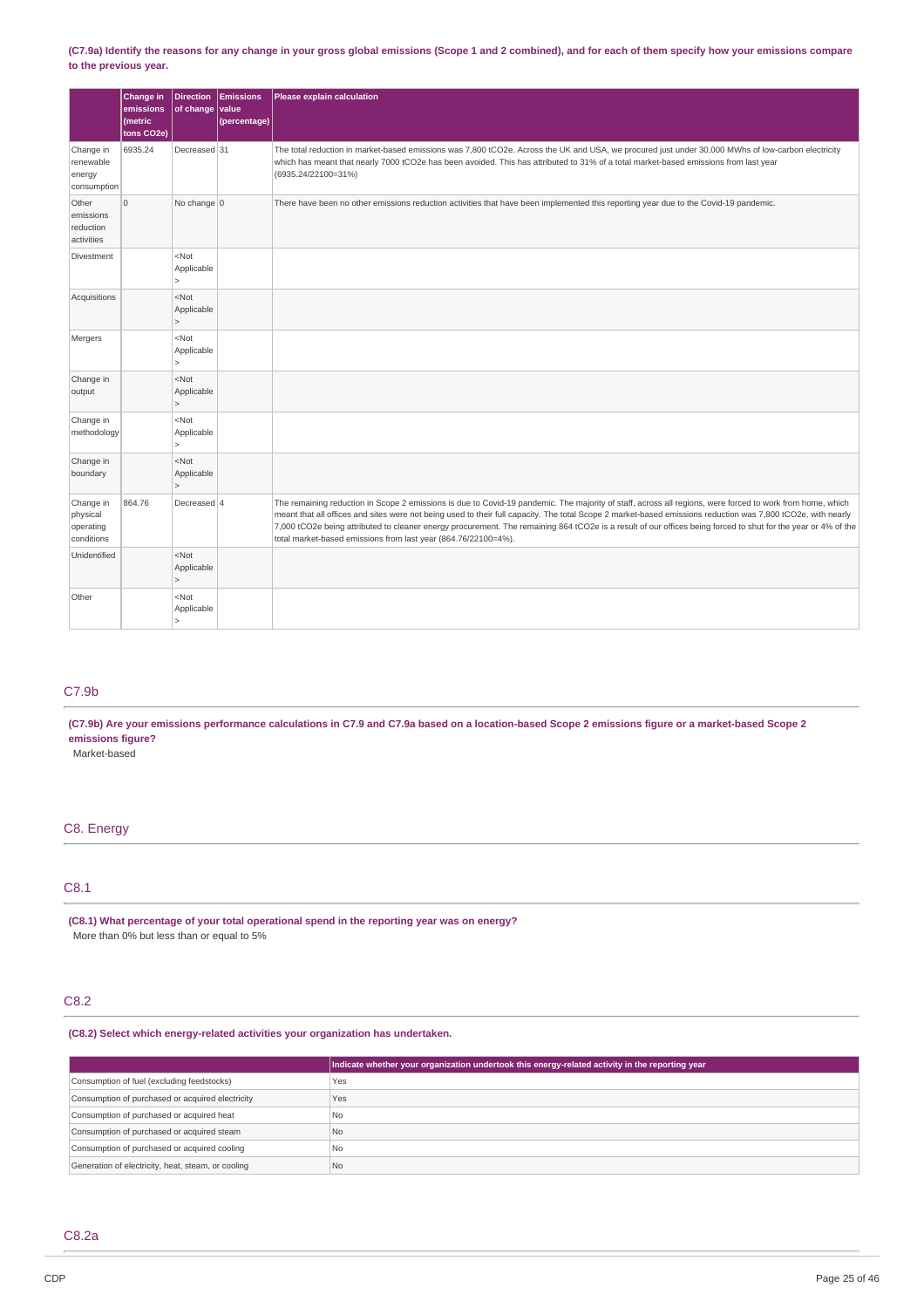# **(C8.2a) Report your organization's energy consumption totals (excluding feedstocks) in MWh.**

|                                                         | <b>Heating value</b>                  | MWh from renewable sources | MWh from non-renewable sources | Total (renewable and non-renewable) MWh |
|---------------------------------------------------------|---------------------------------------|----------------------------|--------------------------------|-----------------------------------------|
| Consumption of fuel (excluding feedstock)               | LHV (lower heating value) $ 0\rangle$ |                            | 5077                           | 5077                                    |
| Consumption of purchased or acquired electricity        | <not applicable=""></not>             | 29747                      | 39971                          | 69718                                   |
| Consumption of purchased or acquired heat               | <not applicable=""></not>             | <not applicable=""></not>  | <not applicable=""></not>      | <not applicable=""></not>               |
| Consumption of purchased or acquired steam              | <not applicable=""></not>             | <not applicable=""></not>  | <not applicable=""></not>      | <not applicable=""></not>               |
| Consumption of purchased or acquired cooling            | <not applicable=""></not>             | <not applicable=""></not>  | <not applicable=""></not>      | <not applicable=""></not>               |
| Consumption of self-generated non-fuel renewable energy | <not applicable=""></not>             | <not applicable=""></not>  | <not applicable=""></not>      | <not applicable=""></not>               |
| Total energy consumption                                | <not applicable=""></not>             | 29747                      | 45048                          | 74795                                   |

# C8.2b

# **(C8.2b) Select the applications of your organization's consumption of fuel.**

|                                                         | Indicate whether your organization undertakes this fuel application |
|---------------------------------------------------------|---------------------------------------------------------------------|
| Consumption of fuel for the generation of electricity   | Yes                                                                 |
| Consumption of fuel for the generation of heat          | Yes                                                                 |
| Consumption of fuel for the generation of steam         | No.                                                                 |
| Consumption of fuel for the generation of cooling       | No                                                                  |
| Consumption of fuel for co-generation or tri-generation | <sup>1</sup> No                                                     |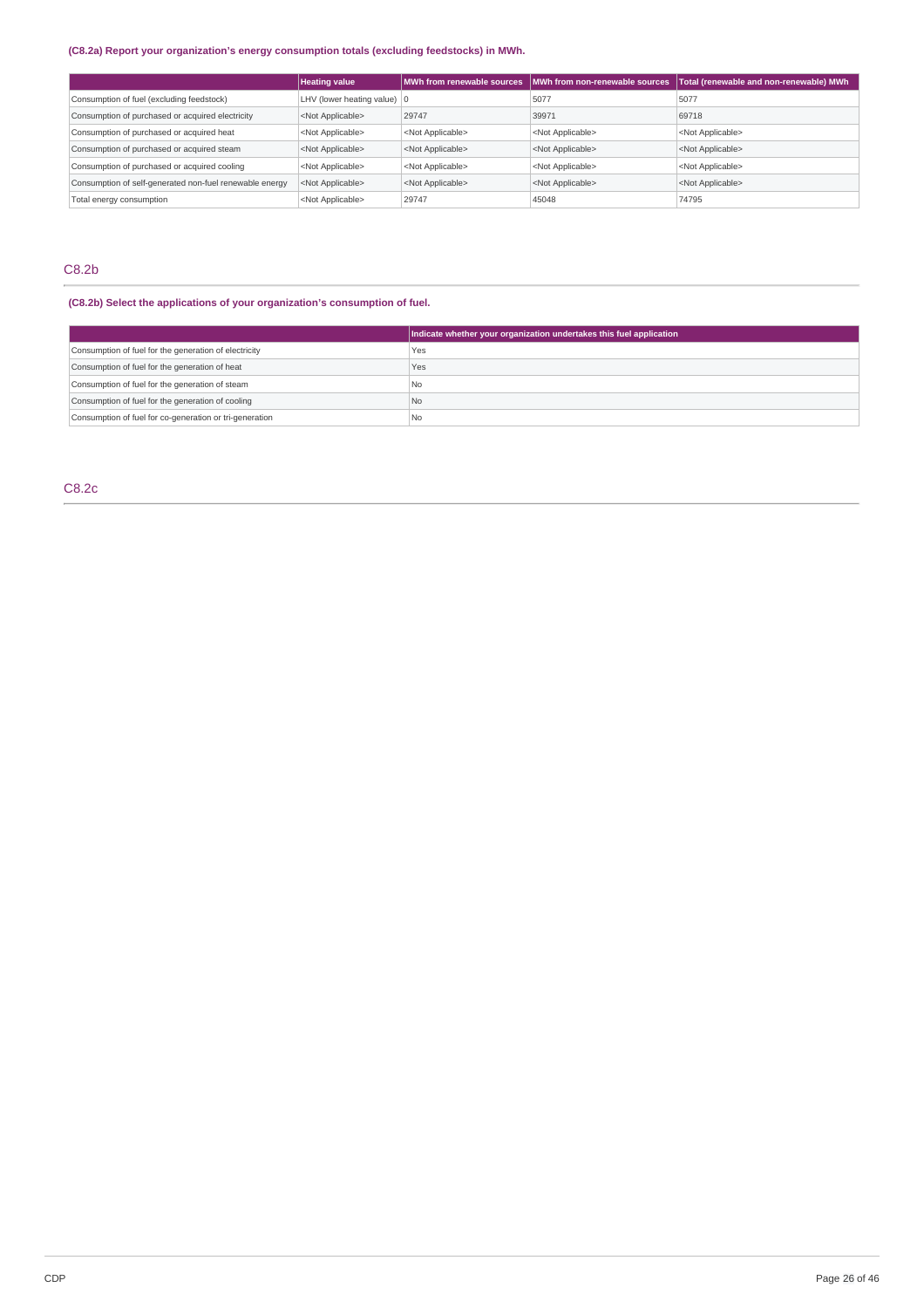**(C8.2c) State how much fuel in MWh your organization has consumed (excluding feedstocks) by fuel type.**

**Fuels (excluding feedstocks)** Diesel

**Heating value** HHV (higher heating value)

**Total fuel MWh consumed by the organization** 1187

**MWh fuel consumed for self-generation of electricity** 1187

**MWh fuel consumed for self-generation of heat**  $\theta$ 

**MWh fuel consumed for self-generation of steam** <Not Applicable>

**MWh fuel consumed for self-generation of cooling** <Not Applicable>

**MWh fuel consumed for self-cogeneration or self-trigeneration** <Not Applicable>

**Emission factor** 0.24057

**Unit** kg CO2e per KWh

**Emissions factor source** DEFRA (2020) - Fuels, Diesel (avg. biofuel blend), kWh (Gross CV)

**Comment**

**Fuels (excluding feedstocks)** Natural Gas

**Heating value** HHV (higher heating value)

**Total fuel MWh consumed by the organization** 3890

**MWh fuel consumed for self-generation of electricity** 0

**MWh fuel consumed for self-generation of heat** 3890

**MWh fuel consumed for self-generation of steam** <Not Applicable>

**MWh fuel consumed for self-generation of cooling** <Not Applicable>

**MWh fuel consumed for self-cogeneration or self-trigeneration** <Not Applicable>

**Emission factor** 0.18387

**Unit** kg CO2e per KWh

**Emissions factor source**

DEFRA (2020) - Fuels, Natural Gas, kWh (Gross CV)

**Comment**

C8.2e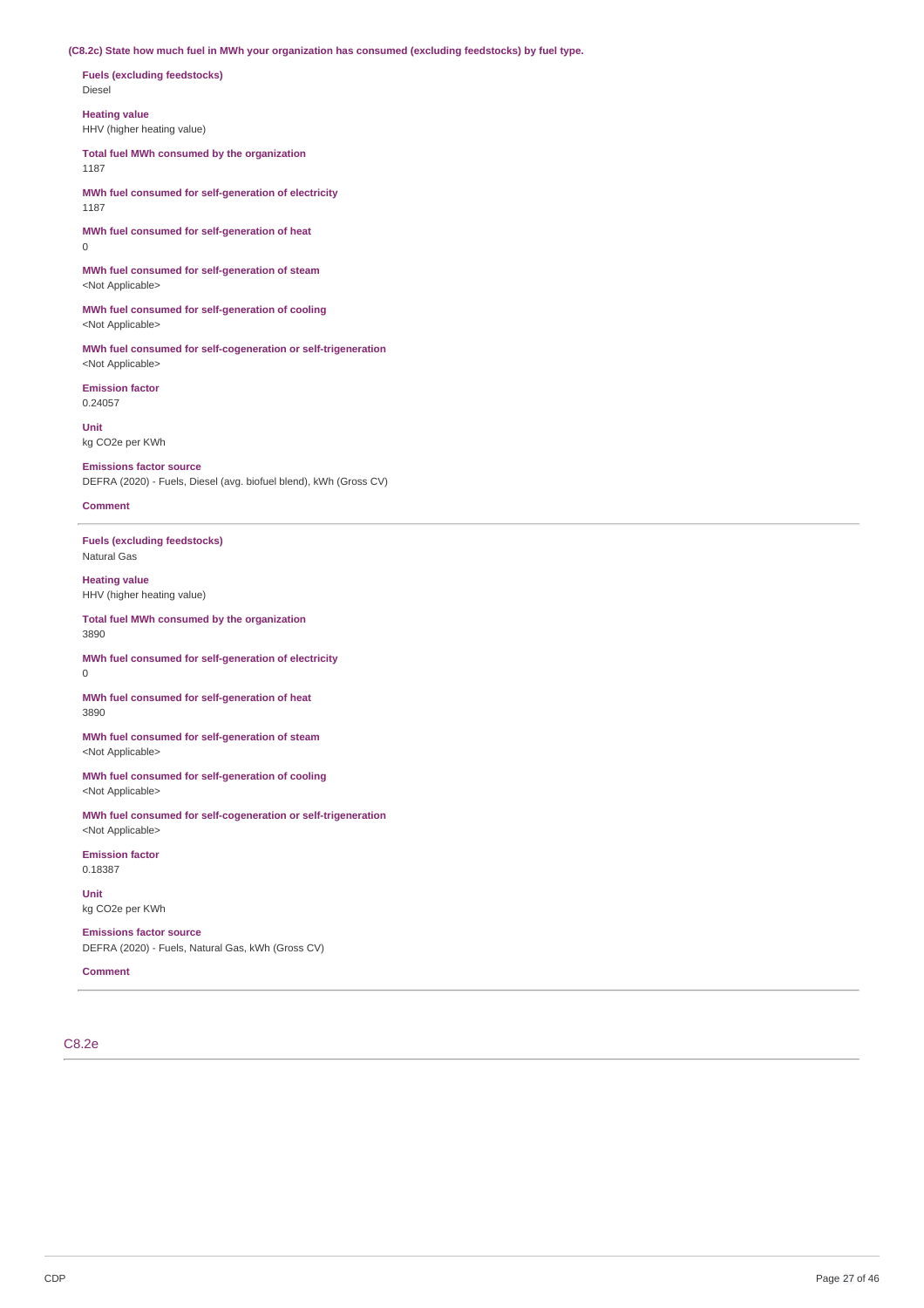| (C8.2e) Provide details on the electricity, heat, steam, and/or cooling amounts that were accounted for at a zero emission factor in the market-based Scope 2 |  |
|---------------------------------------------------------------------------------------------------------------------------------------------------------------|--|
| figure reported in C6.3.                                                                                                                                      |  |

### **Sourcing method**

Green electricity products (e.g. green tariffs) from an energy supplier, supported by energy attribute certificates

**Low-carbon technology type** Biomass

**Country/area of consumption of low-carbon electricity, heat, steam or cooling** United Kingdom of Great Britain and Northern Ireland

# **MWh consumed accounted for at a zero emission factor**

22077.1

# **Comment**

# **Sourcing method**

Unbundled energy attribute certificates, Renewable Energy Certificates (RECs)

**Low-carbon technology type** Wind

**Country/area of consumption of low-carbon electricity, heat, steam or cooling** United States of America

**MWh consumed accounted for at a zero emission factor** 7670.01

**Comment**

# C9. Additional metrics

# C9.1

**(C9.1) Provide any additional climate-related metrics relevant to your business.**

# C10. Verification

# C10.1

### **(C10.1) Indicate the verification/assurance status that applies to your reported emissions.**

|                                          | Verification/assurance status                          |  |
|------------------------------------------|--------------------------------------------------------|--|
| Scope 1                                  | Third-party verification or assurance process in place |  |
| Scope 2 (location-based or market-based) | Third-party verification or assurance process in place |  |
| Scope 3                                  | No third-party verification or assurance               |  |

# C10.1a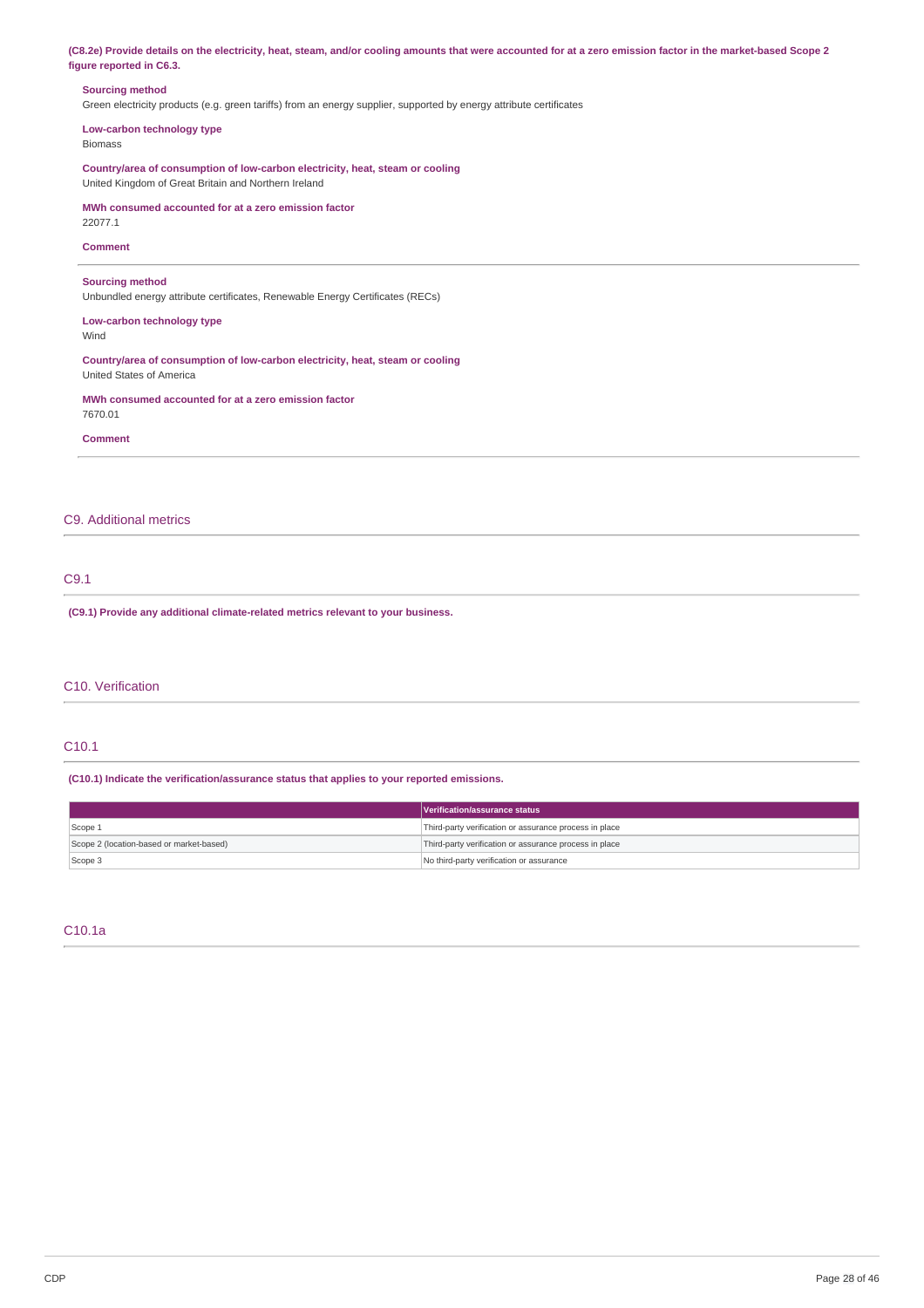(C10.1a) Provide further details of the verification/assurance undertaken for your Scope 1 emissions, and attach the relevant statements.

**Verification or assurance cycle in place** Annual process

**Status in the current reporting year** Complete

**Type of verification or assurance** Limited assurance

**Attach the statement** Experian - PwC Limited Assurance Report\_09-06-21.pdf

**Page/ section reference**

1

**Relevant standard** ISAE 3410

**Proportion of reported emissions verified (%)** 100

# C10.1b

(C10.1b) Provide further details of the verification/assurance undertaken for your Scope 2 emissions and attach the relevant statements.

**Scope 2 approach** Scope 2 location-based

**Verification or assurance cycle in place** Annual process

**Status in the current reporting year** Complete

**Type of verification or assurance** Limited assurance

**Attach the statement** Experian - PwC Limited Assurance Report\_09-06-21.pdf

**Page/ section reference**

**Relevant standard** ISAE 3410

**Proportion of reported emissions verified (%)** 100

# C10.2

1

(C10.2) Do you verify any climate-related information reported in your CDP disclosure other than the emissions figures reported in C6.1, C6.3, and C6.5? No, we do not verify any other climate-related information reported in our CDP disclosure

### C11. Carbon pricing

# C11.1

(C11.1) Are any of your operations or activities regulated by a carbon pricing system (i.e. ETS, Cap & Trade or Carbon Tax)? No, and we do not anticipate being regulated in the next three years

# C11.2

**(C11.2) Has your organization originated or purchased any project-based carbon credits within the reporting period?** No

# C11.3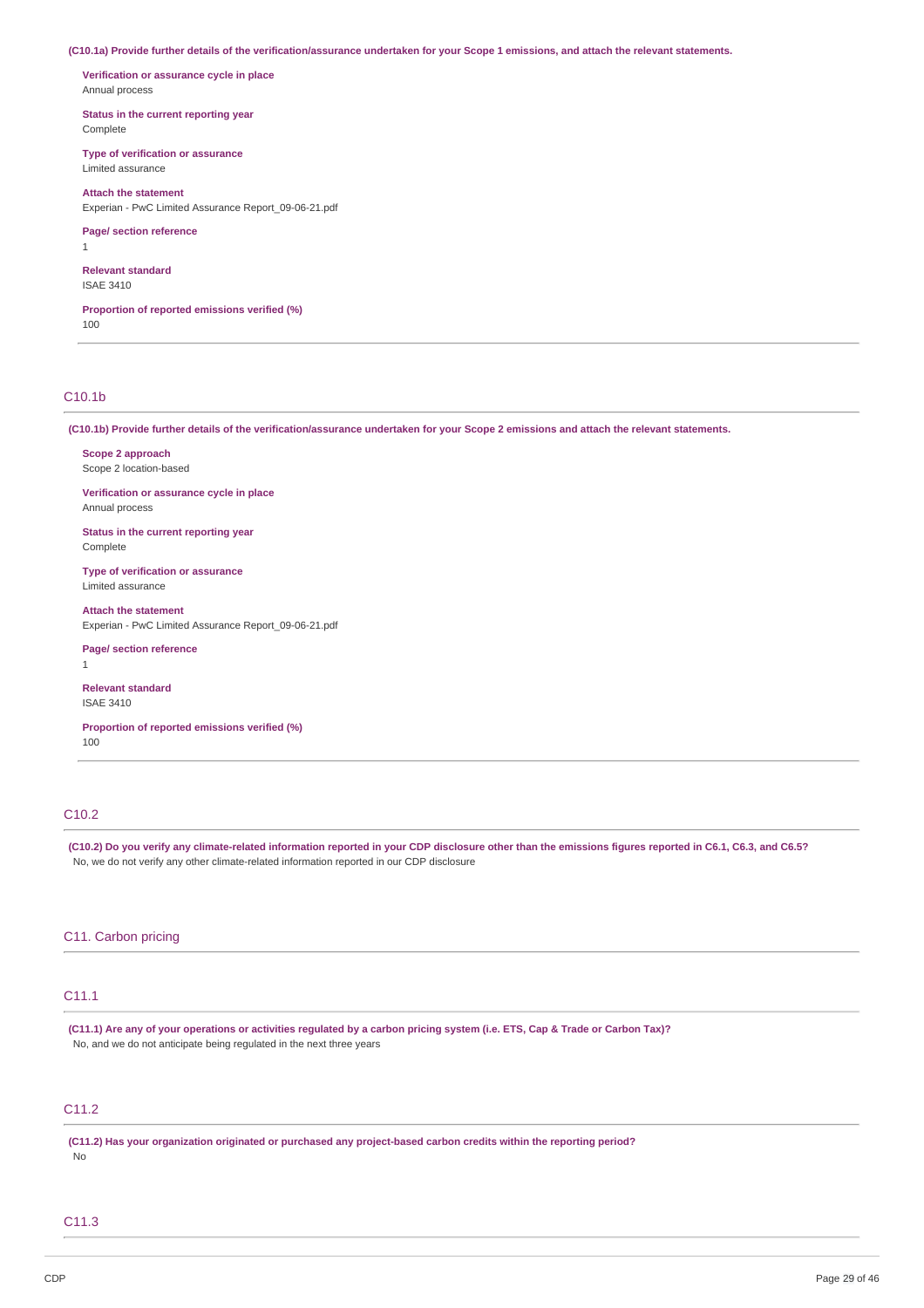No, and we do not currently anticipate doing so in the next two years

#### C12. Engagement

# C12.1

**(C12.1) Do you engage with your value chain on climate-related issues?** Yes, our suppliers

# C12.1a

#### **(C12.1a) Provide details of your climate-related supplier engagement strategy.**

#### **Type of engagement**

Engagement & incentivization (changing supplier behavior)

#### **Details of engagement**

Other, please specify (Quarterly Business Review)

#### **% of suppliers by number**

3

#### **% total procurement spend (direct and indirect)**

70

#### **% of supplier-related Scope 3 emissions as reported in C6.5**

 $\Omega$ 

#### **Rationale for the coverage of your engagement**

200 suppliers is 3% of our overall number of suppliers. As part of the development of our scope 3 emissions, we identified that purchased goods and services account for 70% of our total carbon footprint. The top 200 suppliers account for 70% of our annual supplier spend therefore represents an opportunity to reduce our scope 3 carbon footprint and help us achieve our science-based 15% carbon reduction target by 2030. So these are primary, tier 1 suppliers we wish to engage with and those that we have significant influence over

#### **Impact of engagement, including measures of success**

The key measure of success is the reduction of carbon emissions from purchased goods and services as this directly contributes to our Science Based Target. The engagement and two way communication provides the opportunity to discuss and share best practice and identify future opportunities for carbon reduction. From our QBR with our company car provider in the UK (which ins one of our top 200 suppliers we understand that the average CO2 emissions of our fleet is 62gCO2/km and that 91% of orders for company cars are either full electric or hybrid vehicles, averaging 33g CO2/km. This enables us to forecast what our company carbon footprint may look like in the future and with new electric vehicles being released we can see the transition to a full electric fleet and continue to promote the adoption of electric vehicles to our employees.

#### **Comment**

#### **Type of engagement**

Information collection (understanding supplier behavior)

#### **Details of engagement**

Collect climate change and carbon information at least annually from suppliers

### **% of suppliers by number**

0.33

#### **% total procurement spend (direct and indirect)**

11

### **% of supplier-related Scope 3 emissions as reported in C6.5**

21

# **Rationale for the coverage of your engagement**

These 20 suppliers is 0.33% of the number of global suppliers. Our top 20 suppliers account for 21% of our annual supplier spend therefore represents an opportunity to reduce our scope 3 carbon footprint and help us achieve our science-based 15% carbon reduction target by 2030. We recognise this target will only be achieved through engagement with our supply chain.

# **Impact of engagement, including measures of success**

The response rate from the RFI was 50% and provided a greater level of insight into the climate change strategy adopted by our key suppliers. We have identified that 50% of these suppliers assure their carbon data, 80% procure renewable electricity, 90% have targets to reduce their carbon footprint, 70% of the targets are science-based. As these suppliers account for over 20% of our scope 3 purchased goods and services a 15% reduction from these suppliers would deliver a carbon dioxide saving of 10,249 tonnes, a significant proportion towards our 2030 target. The aim is to expand this supplier RFI to the top 200 suppliers in FY22 so that we can replace estimated carbon emissions associated with suppliers with actual data.

#### **Comment**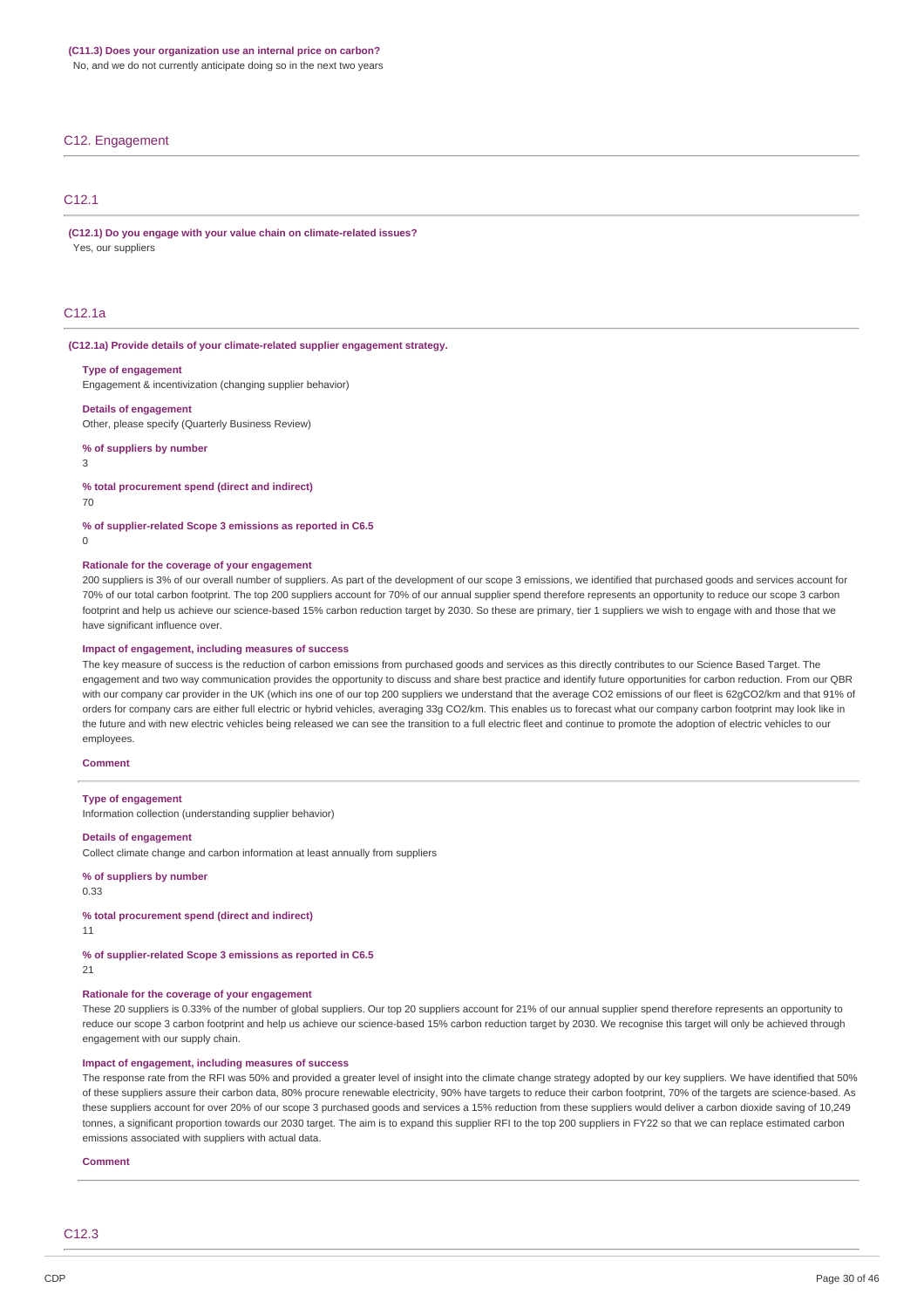(C12.3) Do you engage in activities that could either directly or indirectly influence public policy on climate-related issues through any of the following? Funding research organizations **Other** 

# C12.3d

**(C12.3d) Do you publicly disclose a list of all research organizations that you fund?** No

# C12.3e

#### **(C12.3e) Provide details of the other engagement activities that you undertake.**

Ways in which we engage on climate change:

We actively participate in the work of the GC100. GC100 is The Association of General Counsel and Company Secretaries of the FTSE100. We have collaborated with GC100 on consultations including climate change regulation and TCFD reporting.

We've engaged with the UK's Net Zero Business Champion, appointed by Prime Minister, and UK Department for Business, Enterprise, Innovation and Strategy on the Race to Zero and Science Based Targets

Working with academics at the University of Sao Paulo to collaborate on research projects across the climate change and environmental conservation topic area

Partnering with UN Global Compact to develop systems and process to enable businesses in Brazil to demonstrate how they are contributing to the UN SDGs.

Participated in round table discussions with specialist environmental charities including Hubbub on employee engagement on climate change and minimising the environmental impact of our employees working at home.

Engaged with other private sector organisations on climate change and environmental regulatory reporting through a climate change workshop facilitated by Three Hands.

Partnering the University of Lancaster's research teams in Climate and environmental risk analytics research for the finance sector including supporting a bid to the Natural Environmental Research Council (NERC).

Engaged with the Clean Growth Leadership Network (CGLN) that convenes businesses, scientists, academics and policy makers to collaborate on the transition to the low carbon economy.

# C12.3f

(C12.3f) What processes do you have in place to ensure that all of your direct and indirect activities that influence policy are consistent with your overall climate **change strategy?**

We have a global code of conduct that establishes the expectations of Experian in relation to conducting business in a responsible way. We have a clear set of policies that are published on our public website including a dedicated code of business conduct for suppliers that includes a specific clause relating to environmental management. This is a mandatory contractual obligation for suppliers to adhere to and ensures that our suppliers adopt the same principles and values as Experian.

We also have a clear structure for CR governance in place, all our responses are directed through our central Global CR team to ensure alignment to the strategy and the CR team reports to the Group Company Secretary and is represented at the ESG Steering Committee that is chaired by the CFO. Our environment strategy, including our Science Based Target is planned and co-ordinated centrally and we maintain regular communication with the regional teams providing advice and direction.

### C12.4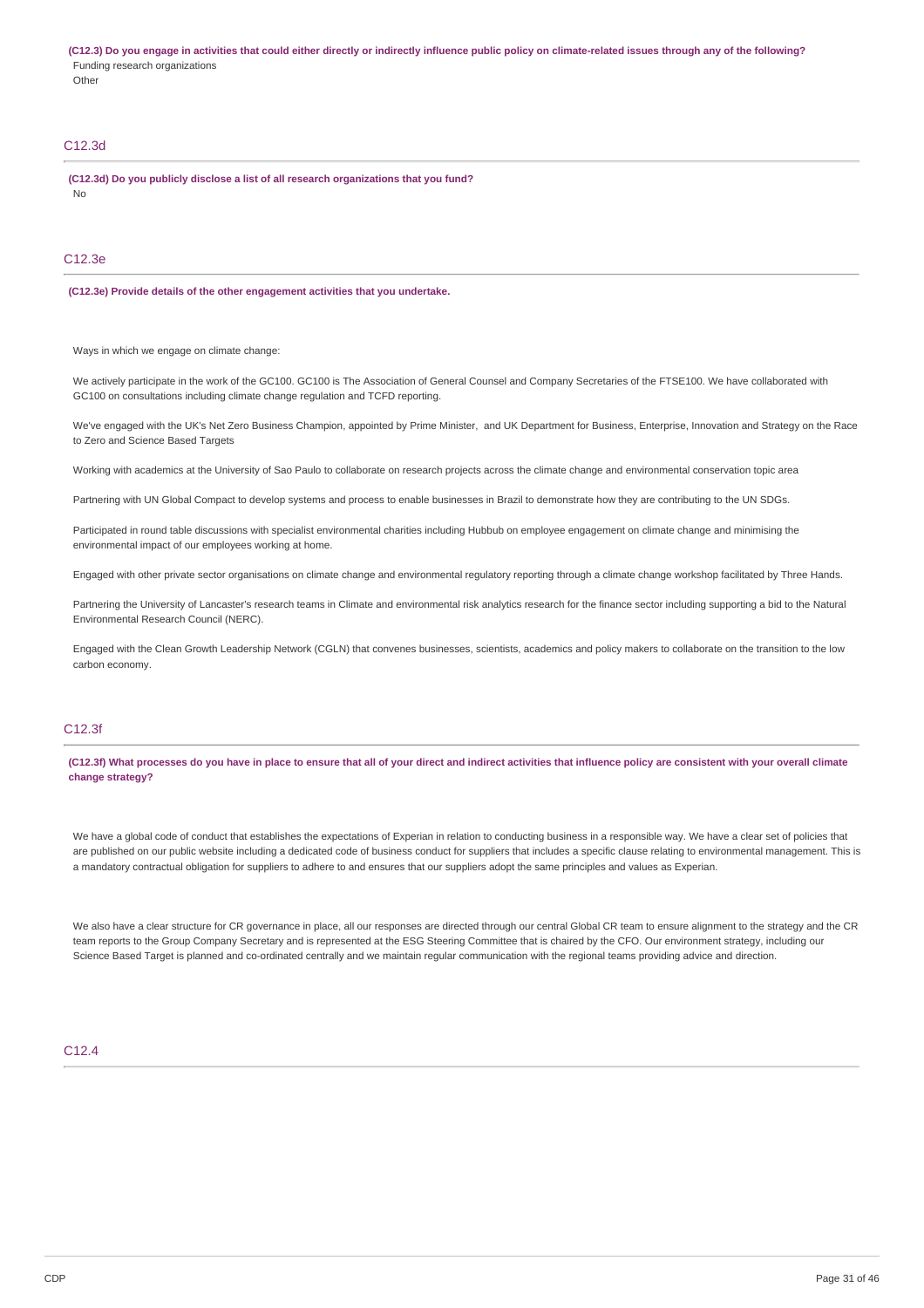(C12.4) Have you published information about your organization's response to climate change and GHG emissions performance for this reporting year in places **other than in your CDP response? If so, please attach the publication(s).**

# **Publication** In mainstream reports

**Status** Complete

**Attach the document** experian-annual-report-2021.pdf

**Page/Section reference** pages 17, 53-56

### **Content elements**

Governance Risks & opportunities Emissions figures

#### **Comment**

# **Publication**

In mainstream reports

**Status** Complete

#### **Attach the document**

experian-annual-report-2021.pdf

# **Page/Section reference**

46-49

# **Content elements**

Governance Risks & opportunities Emissions figures

**Comment**

# C15. Signoff

# C-FI

(C-FI) Use this field to provide any additional information or context that you feel is relevant to your organization's response. Please note that this field is optional **and is not scored.**

# C15.1

**(C15.1) Provide details for the person that has signed off (approved) your CDP climate change response.**

|         | Job title              | category                     |
|---------|------------------------|------------------------------|
| $Row_+$ | Financial Officer<br>. | ' Officer (CFO)<br>Financial |

# SC. Supply chain module

### SC0.0

**(SC0.0) If you would like to do so, please provide a separate introduction to this module.**

# SC0.1

**(SC0.1) What is your company's annual revenue for the stated reporting period?**

**Annual Revenue** Row 1 5372000000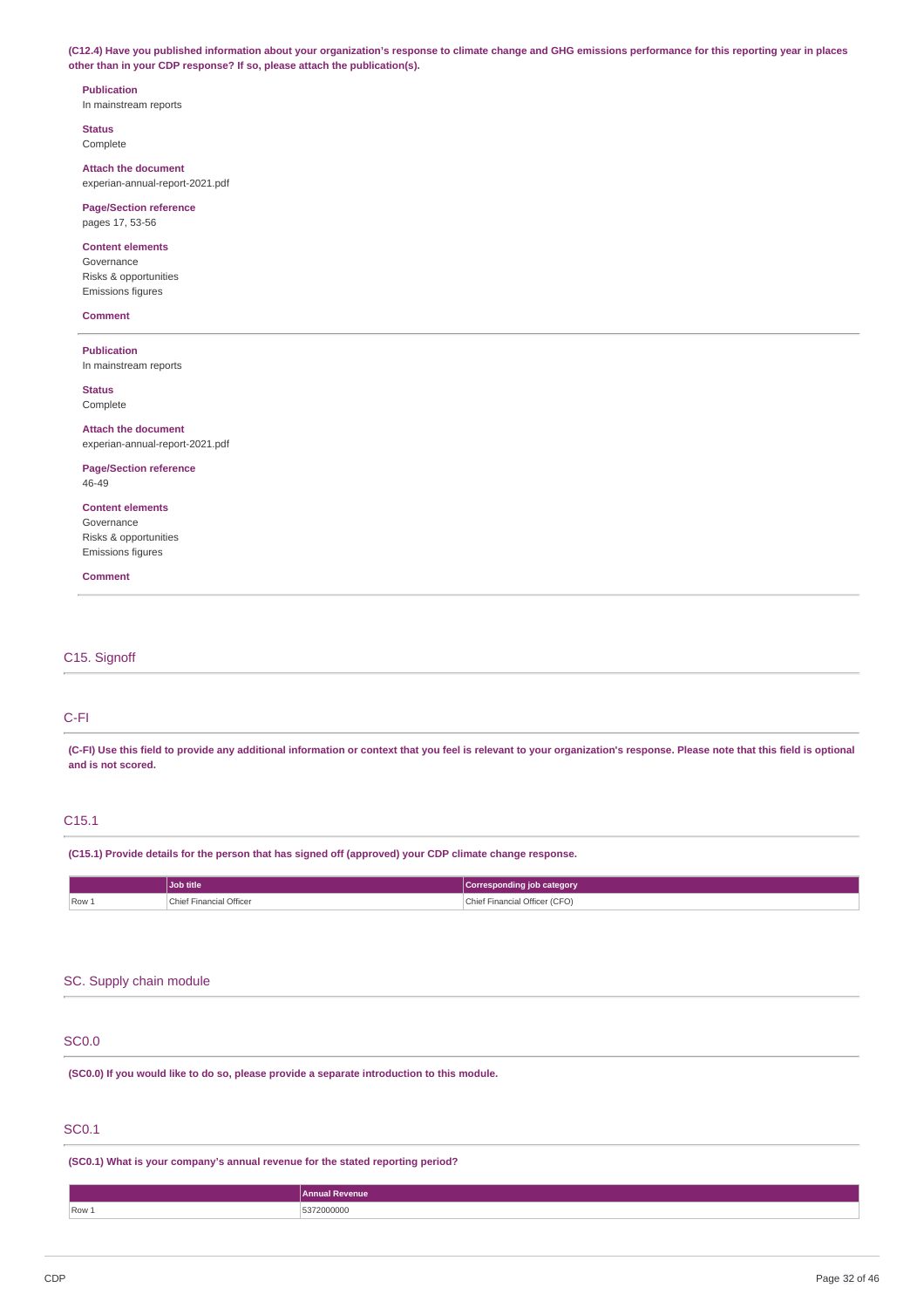**(SC0.2) Do you have an ISIN for your company that you would be willing to share with CDP?** Yes

#### SC0.2a

**(SC0.2a) Please use the table below to share your ISIN.**

|       | <b>ISIN country code (2 letters)</b> | <b>ISIN numeric identifier and single check digit (10 numbers overall)</b> |
|-------|--------------------------------------|----------------------------------------------------------------------------|
| Row 1 |                                      | 00B19NLV48                                                                 |

# SC1.1

(SC1.1) Allocate your emissions to your customers listed below according to the goods or services you have sold them in this reporting period.

| <b>Requesting member</b><br>AIB Group Plc                                                                                                                                                                                                                                                                                      |
|--------------------------------------------------------------------------------------------------------------------------------------------------------------------------------------------------------------------------------------------------------------------------------------------------------------------------------|
| <b>Scope of emissions</b><br>Scope 3                                                                                                                                                                                                                                                                                           |
| <b>Allocation level</b><br>Company wide                                                                                                                                                                                                                                                                                        |
| <b>Allocation level detail</b><br><not applicable=""></not>                                                                                                                                                                                                                                                                    |
| <b>Emissions in metric tonnes of CO2e</b><br>44.95                                                                                                                                                                                                                                                                             |
| Uncertainty $(\pm\%)$<br>20                                                                                                                                                                                                                                                                                                    |
| <b>Major sources of emissions</b><br>Our total Scope 3 figure has been used to calculate the emissions value above. Out of the 15 Scope 3 categories, 81% of our emissions result from purchased goods and<br>services. For example, IT services, Manufacturing services, Infrastructure Maintenance and Production Equipment. |
| <b>Verified</b><br><b>No</b>                                                                                                                                                                                                                                                                                                   |
| <b>Allocation method</b><br>Allocation based on the market value of products purchased                                                                                                                                                                                                                                         |

### Please explain how you have identified the GHG source, including major limitations to this process and assumptions made

Through our Global Environmental Management System we have identified the main impacts of our business. We record and monitor these impacts in our CR database and we gather: Scope 1: Fuel used in company vehicles, diesel to run back-up generators and natural gas for heating. Location-based Scope 2: Grid electricity, used for heating, lighting and powering computers and servers. Scope 3: We have estimated our full scope 3 emissions using FY20 spend data and the Quantis Scope 3 evaluator tool for carbon conversion factors for 3rd party spend. Specific customer allocations are calculated using this total scope 3 figure and these calculations are not themselves verified. At present, our major limitation is that we are unable to account for the energy consumed and mileage travelled to deliver a specific product and/or service. In an information services company such as Experian we need to rely on more general and estimated figures (e.g. our data centres are running throughout the year with constant energy consumption regardless of the type of product or service we are delivering for a particular customer). Therefore, the best approach we have found is to apportion emissions based on revenue. We assume that revenue is indicative of the level of production - utilities consumption and, ultimately, emissions generated while delivering products and services. We also assume that level of utilities consumption is the same regardless the product/service being delivered. Specific assumptions made in carbon calculations are explained in the 'Reporting principles and methodologies' document attached.

# **Requesting member**

AT&T Inc.

**Scope of emissions** Scope 3

**Allocation level** Company wide

**Allocation level detail** <Not Applicable>

**Emissions in metric tonnes of CO2e** 1306.23

**Uncertainty (±%)**  $20$ 

#### **Major sources of emissions**

Our total Scope 3 figure has been used to calculate the emissions value above. Out of the 15 Scope 3 categories, 81% of our emissions result from purchased goods and services. For example, IT services, Manufacturing services, Infrastructure Maintenance and Production Equipment.

**Verified**

No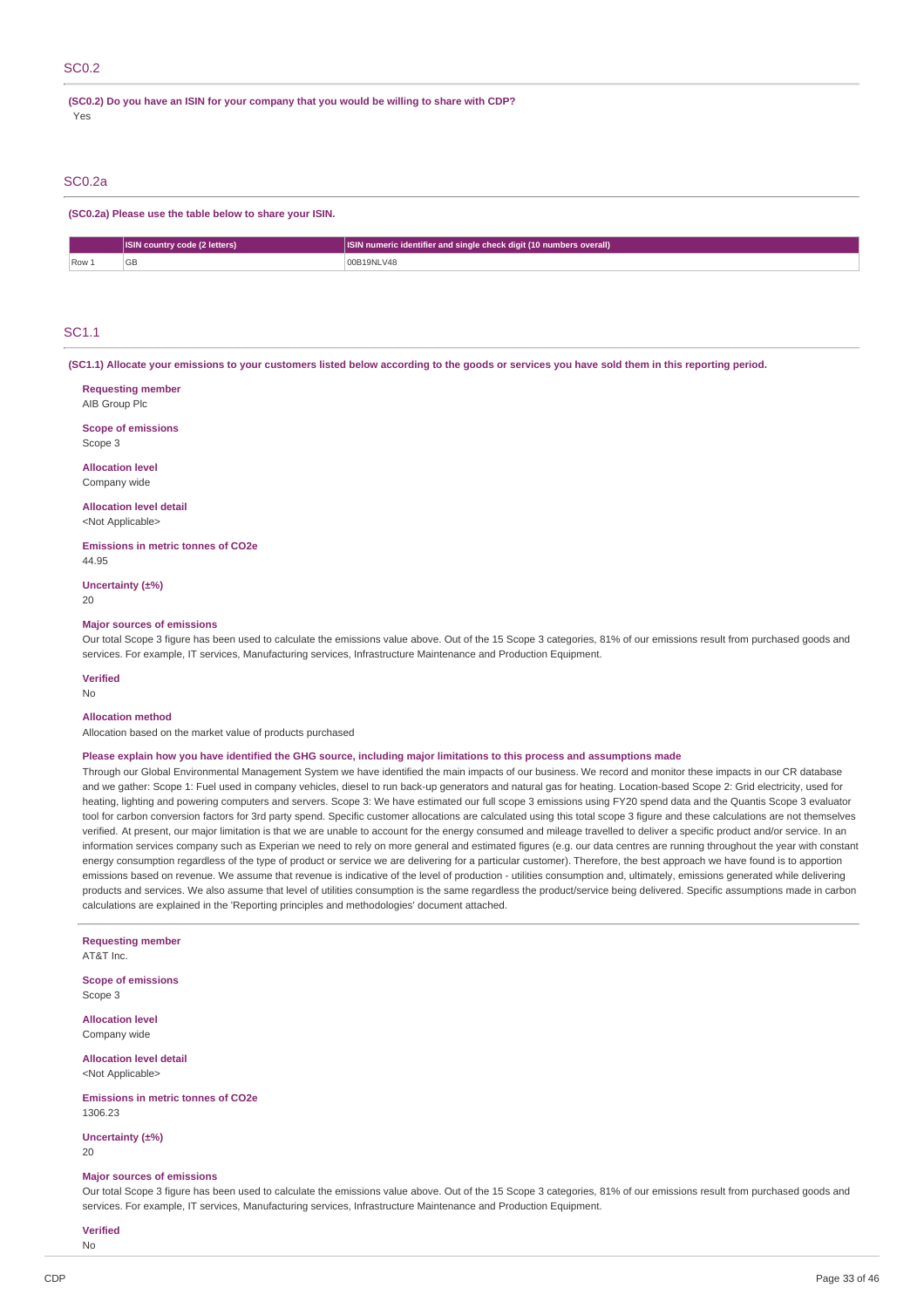#### **Allocation method**

Allocation based on the market value of products purchased

#### Please explain how you have identified the GHG source, including major limitations to this process and assumptions made

Through our Global Environmental Management System we have identified the main impacts of our business. We record and monitor these impacts in our CR database and we gather: Scope 1: Fuel used in company vehicles, diesel to run back-up generators and natural gas for heating. Location-based Scope 2: Grid electricity, used for heating, lighting and powering computers and servers. Scope 3: We have estimated our full scope 3 emissions using FY20 spend data and the Quantis Scope 3 evaluator tool for carbon conversion factors for 3rd party spend. Specific customer allocations are calculated using this total scope 3 figure and these calculations are not themselves verified. At present, our major limitation is that we are unable to account for the energy consumed and mileage travelled to deliver a specific product and/or service. In an information services company such as Experian we need to rely on more general and estimated figures (e.g. our data centres are running throughout the year with constant energy consumption regardless of the type of product or service we are delivering for a particular customer). Therefore, the best approach we have found is to apportion emissions based on revenue. We assume that revenue is indicative of the level of production - utilities consumption and, ultimately, emissions generated while delivering products and services. We also assume that level of utilities consumption is the same regardless the product/service being delivered. Specific assumptions made in carbon calculations are explained in the 'Reporting principles and methodologies' document attached.

**Requesting member** Banco Bradesco S/A

**Scope of emissions** Scope 3

**Allocation level** Company wide

**Allocation level detail** <Not Applicable>

**Emissions in metric tonnes of CO2e**

2814.03

#### **Uncertainty (±%)**

20

#### **Major sources of emissions**

Our total Scope 3 figure has been used to calculate the emissions value above. Out of the 15 Scope 3 categories, 81% of our emissions result from purchased goods and services. For example, IT services, Manufacturing services, Infrastructure Maintenance and Production Equipment.

**Verified**

#### No

#### **Allocation method**

Allocation based on the market value of products purchased

#### Please explain how you have identified the GHG source, including major limitations to this process and assumptions made

Through our Global Environmental Management System we have identified the main impacts of our business. We record and monitor these impacts in our CR database and we gather: Scope 1: Fuel used in company vehicles, diesel to run back-up generators and natural gas for heating. Location-based Scope 2: Grid electricity, used for heating, lighting and powering computers and servers. Scope 3: We have estimated our full scope 3 emissions using FY20 spend data and the Quantis Scope 3 evaluator tool for carbon conversion factors for 3rd party spend. Specific customer allocations are calculated using this total scope 3 figure and these calculations are not themselves verified. At present, our major limitation is that we are unable to account for the energy consumed and mileage travelled to deliver a specific product and/or service. In an information services company such as Experian we need to rely on more general and estimated figures (e.g. our data centres are running throughout the year with constant energy consumption regardless of the type of product or service we are delivering for a particular customer). Therefore, the best approach we have found is to apportion emissions based on revenue. We assume that revenue is indicative of the level of production - utilities consumption and, ultimately, emissions generated while delivering products and services. We also assume that level of utilities consumption is the same regardless the product/service being delivered. Specific assumptions made in carbon calculations are explained in the 'Reporting principles and methodologies' document attached.

**Requesting member** Bank of America

**Scope of emissions** Scope 3

**Allocation level**

Company wide

**Allocation level detail** <Not Applicable>

**Emissions in metric tonnes of CO2e** 2411.42

**Uncertainty (±%)** 20

### **Major sources of emissions**

Our total Scope 3 figure has been used to calculate the emissions value above. Out of the 15 Scope 3 categories, 81% of our emissions result from purchased goods and services. For example, IT services, Manufacturing services, Infrastructure Maintenance and Production Equipment.

**Verified** No

#### **Allocation method**

Allocation based on the market value of products purchased

#### Please explain how you have identified the GHG source, including major limitations to this process and assumptions made

Through our Global Environmental Management System we have identified the main impacts of our business. We record and monitor these impacts in our CR database and we gather: Scope 1: Fuel used in company vehicles, diesel to run back-up generators and natural gas for heating. Location-based Scope 2: Grid electricity, used for heating, lighting and powering computers and servers. Scope 3: We have estimated our full scope 3 emissions using FY20 spend data and the Ouantis Scope 3 evaluator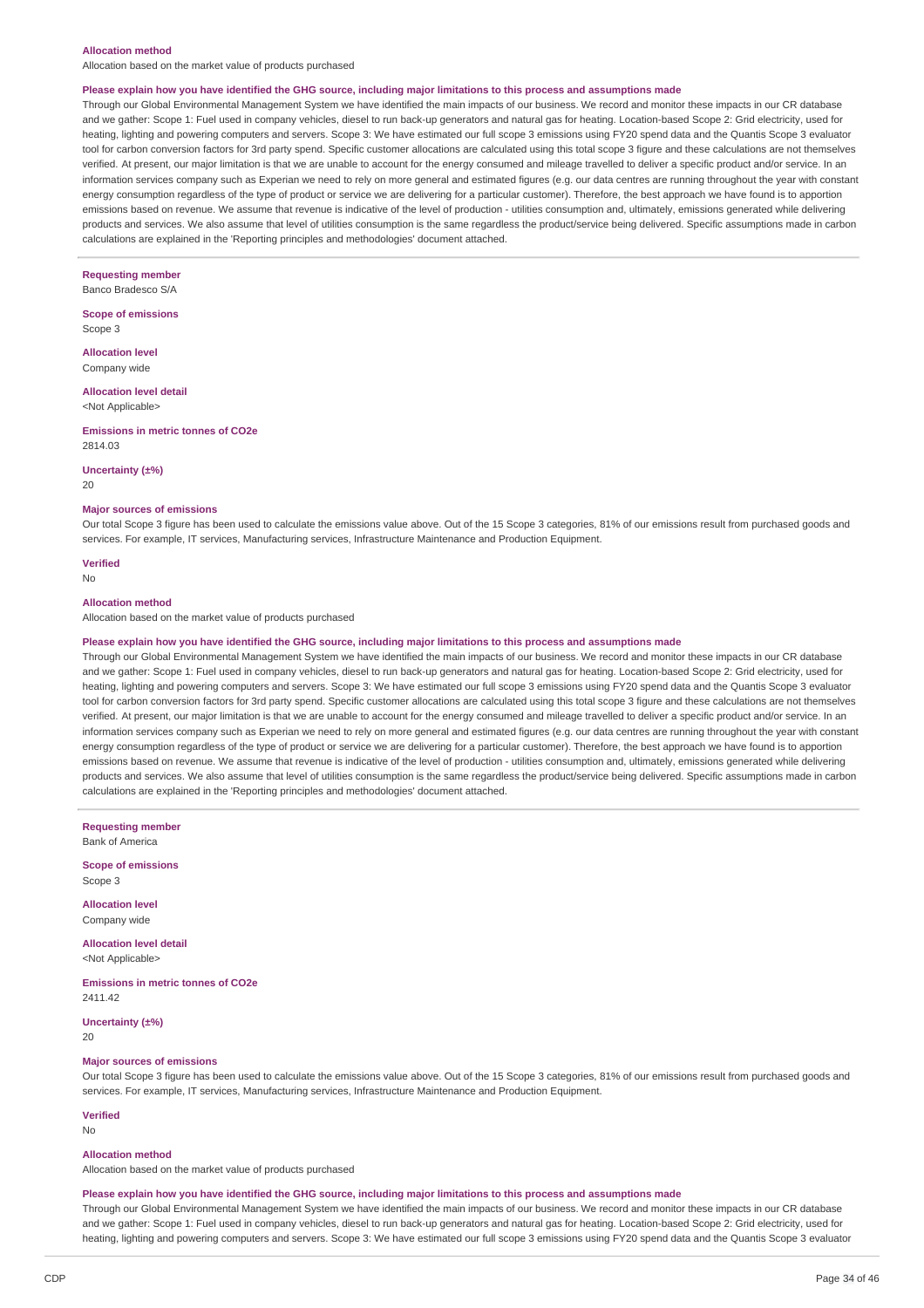tool for carbon conversion factors for 3rd party spend. Specific customer allocations are calculated using this total scope 3 figure and these calculations are not themselves verified. At present, our major limitation is that we are unable to account for the energy consumed and mileage travelled to deliver a specific product and/or service. In an information services company such as Experian we need to rely on more general and estimated figures (e.g. our data centres are running throughout the year with constant energy consumption regardless of the type of product or service we are delivering for a particular customer). Therefore, the best approach we have found is to apportion emissions based on revenue. We assume that revenue is indicative of the level of production - utilities consumption and, ultimately, emissions generated while delivering products and services. We also assume that level of utilities consumption is the same regardless the product/service being delivered. Specific assumptions made in carbon calculations are explained in the 'Reporting principles and methodologies' document attached.

**Requesting member** BT Group

**Scope of emissions** Scope 3

**Allocation level** Company wide

**Allocation level detail**

<Not Applicable>

**Emissions in metric tonnes of CO2e** 570.1

**Uncertainty (±%)** 20

### **Major sources of emissions**

Our total Scope 3 figure has been used to calculate the emissions value above. Out of the 15 Scope 3 categories, 81% of our emissions result from purchased goods and services. For example, IT services, Manufacturing services, Infrastructure Maintenance and Production Equipment.

**Verified**

No

# **Allocation method**

Allocation based on the market value of products purchased

#### Please explain how you have identified the GHG source, including major limitations to this process and assumptions made

Through our Global Environmental Management System we have identified the main impacts of our business. We record and monitor these impacts in our CR database and we gather: Scope 1: Fuel used in company vehicles, diesel to run back-up generators and natural gas for heating. Location-based Scope 2: Grid electricity, used for heating, lighting and powering computers and servers. Scope 3: We have estimated our full scope 3 emissions using FY20 spend data and the Quantis Scope 3 evaluator tool for carbon conversion factors for 3rd party spend. Specific customer allocations are calculated using this total scope 3 figure and these calculations are not themselves verified. At present, our major limitation is that we are unable to account for the energy consumed and mileage travelled to deliver a specific product and/or service. In an information services company such as Experian we need to rely on more general and estimated figures (e.g. our data centres are running throughout the year with constant energy consumption regardless of the type of product or service we are delivering for a particular customer). Therefore, the best approach we have found is to apportion emissions based on revenue. We assume that revenue is indicative of the level of production - utilities consumption and, ultimately, emissions generated while delivering products and services. We also assume that level of utilities consumption is the same regardless the product/service being delivered. Specific assumptions made in carbon calculations are explained in the 'Reporting principles and methodologies' document attached.

**Requesting member**

Caesars Entertainment

**Scope of emissions** Scope 3

**Allocation level**

Company wide **Allocation level detail**

<Not Applicable>

**Emissions in metric tonnes of CO2e** 1.18

**Uncertainty (±%)**

20

### **Major sources of emissions**

Our total Scope 3 figure has been used to calculate the emissions value above. Out of the 15 Scope 3 categories, 81% of our emissions result from purchased goods and services. For example, IT services, Manufacturing services, Infrastructure Maintenance and Production Equipment.

**Verified** No

#### **Allocation method**

Allocation based on the market value of products purchased

#### Please explain how you have identified the GHG source, including major limitations to this process and assumptions made

Through our Global Environmental Management System we have identified the main impacts of our business. We record and monitor these impacts in our CR database and we gather: Scope 1: Fuel used in company vehicles, diesel to run back-up generators and natural gas for heating. Location-based Scope 2: Grid electricity, used for heating, lighting and powering computers and servers. Scope 3: We have estimated our full scope 3 emissions using FY20 spend data and the Quantis Scope 3 evaluator tool for carbon conversion factors for 3rd party spend. Specific customer allocations are calculated using this total scope 3 figure and these calculations are not themselves verified. At present, our major limitation is that we are unable to account for the energy consumed and mileage travelled to deliver a specific product and/or service. In an information services company such as Experian we need to rely on more general and estimated figures (e.g. our data centres are running throughout the year with constant energy consumption regardless of the type of product or service we are delivering for a particular customer). Therefore, the best approach we have found is to apportion emissions based on revenue. We assume that revenue is indicative of the level of production - utilities consumption and, ultimately, emissions generated while delivering products and services. We also assume that level of utilities consumption is the same regardless the product/service being delivered. Specific assumptions made in carbon calculations are explained in the 'Reporting principles and methodologies' document attached.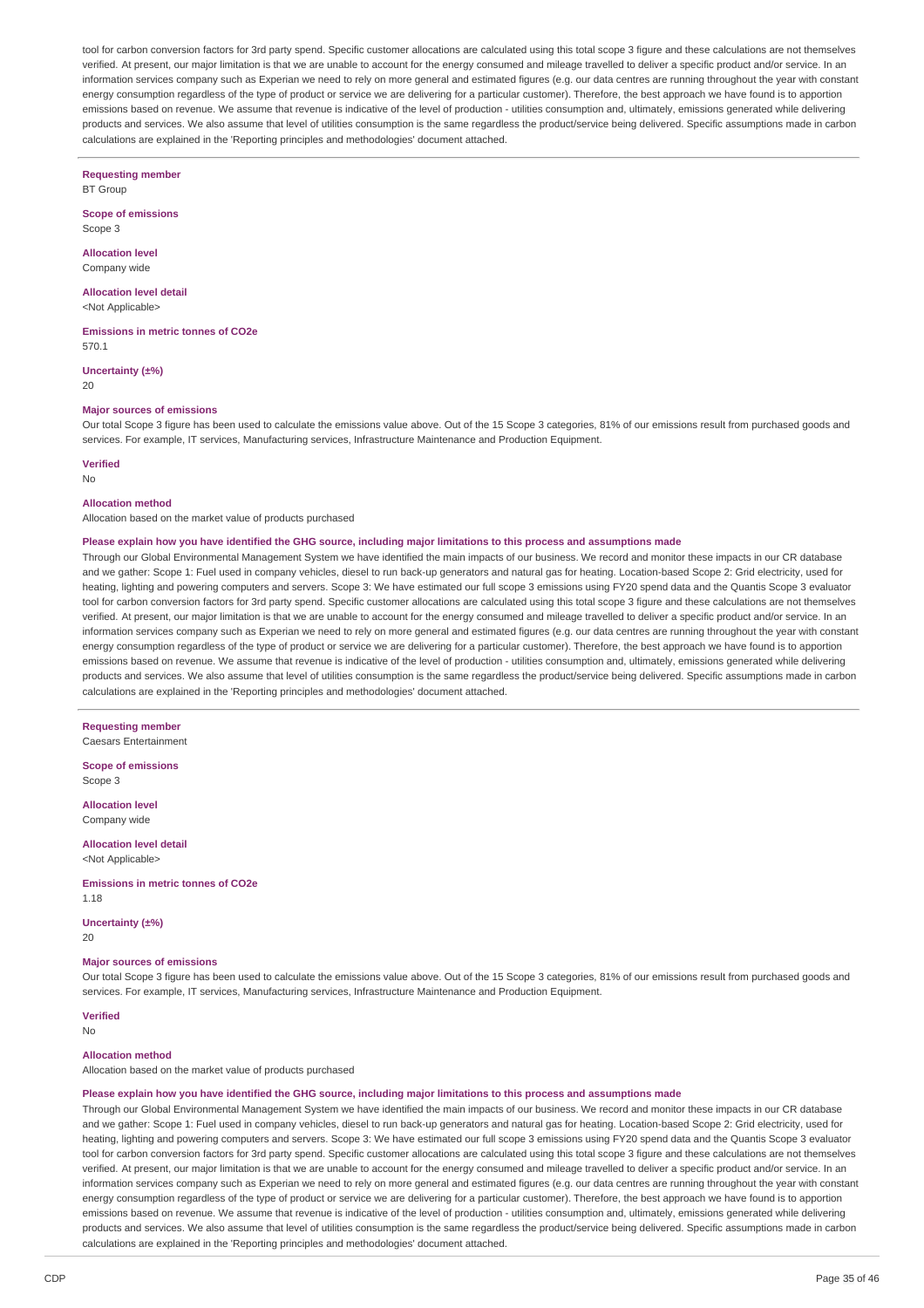# **Requesting member**

Caixa Econômica Federal

**Scope of emissions** Scope 3

**Allocation level** Company wide

**Allocation level detail** <Not Applicable>

**Emissions in metric tonnes of CO2e**

521.65

**Uncertainty (±%)**  $20$ 

#### **Major sources of emissions**

Our total Scope 3 figure has been used to calculate the emissions value above. Out of the 15 Scope 3 categories, 81% of our emissions result from purchased goods and services. For example, IT services, Manufacturing services, Infrastructure Maintenance and Production Equipment.

**Verified** No

#### **Allocation method**

Allocation based on the market value of products purchased

#### Please explain how you have identified the GHG source, including major limitations to this process and assumptions made

Through our Global Environmental Management System we have identified the main impacts of our business. We record and monitor these impacts in our CR database and we gather: Scope 1: Fuel used in company vehicles, diesel to run back-up generators and patural gas for heating. Location-based Scope 2: Grid electricity, used for heating, lighting and powering computers and servers. Scope 3: We have estimated our full scope 3 emissions using FY20 spend data and the Quantis Scope 3 evaluator tool for carbon conversion factors for 3rd party spend. Specific customer allocations are calculated using this total scope 3 figure and these calculations are not themselves verified. At present, our major limitation is that we are unable to account for the energy consumed and mileage travelled to deliver a specific product and/or service. In an information services company such as Experian we need to rely on more general and estimated figures (e.g. our data centres are running throughout the year with constant energy consumption regardless of the type of product or service we are delivering for a particular customer). Therefore, the best approach we have found is to apportion emissions based on revenue. We assume that revenue is indicative of the level of production - utilities consumption and, ultimately, emissions generated while delivering products and services. We also assume that level of utilities consumption is the same regardless the product/service being delivered. Specific assumptions made in carbon calculations are explained in the 'Reporting principles and methodologies' document attached.

**Requesting member** Capital One Financial

**Scope of emissions** Scope 3

**Allocation level** Company wide

**Allocation level detail** <Not Applicable>

**Emissions in metric tonnes of CO2e** 2769.94

**Uncertainty (±%)** 20

#### **Major sources of emissions**

Our total Scope 3 figure has been used to calculate the emissions value above. Out of the 15 Scope 3 categories, 81% of our emissions result from purchased goods and services. For example, IT services, Manufacturing services, Infrastructure Maintenance and Production Equipment.

**Verified** No

#### **Allocation method**

Allocation based on the market value of products purchased

### Please explain how you have identified the GHG source, including major limitations to this process and assumptions made

Through our Global Environmental Management System we have identified the main impacts of our business. We record and monitor these impacts in our CR database and we gather: Scope 1: Fuel used in company vehicles, diesel to run back-up generators and natural gas for heating. Location-based Scope 2: Grid electricity, used for heating, lighting and powering computers and servers. Scope 3: We have estimated our full scope 3 emissions using FY20 spend data and the Quantis Scope 3 evaluator tool for carbon conversion factors for 3rd party spend. Specific customer allocations are calculated using this total scope 3 figure and these calculations are not themselves verified. At present, our major limitation is that we are unable to account for the energy consumed and mileage travelled to deliver a specific product and/or service. In an information services company such as Experian we need to rely on more general and estimated figures (e.g. our data centres are running throughout the year with constant energy consumption regardless of the type of product or service we are delivering for a particular customer). Therefore, the best approach we have found is to apportion emissions based on revenue. We assume that revenue is indicative of the level of production - utilities consumption and, ultimately, emissions generated while delivering products and services. We also assume that level of utilities consumption is the same regardless the product/service being delivered. Specific assumptions made in carbon calculations are explained in the 'Reporting principles and methodologies' document attached.

**Requesting member**

CBRE Group, Inc.

**Scope of emissions** Scope 3

**Allocation level**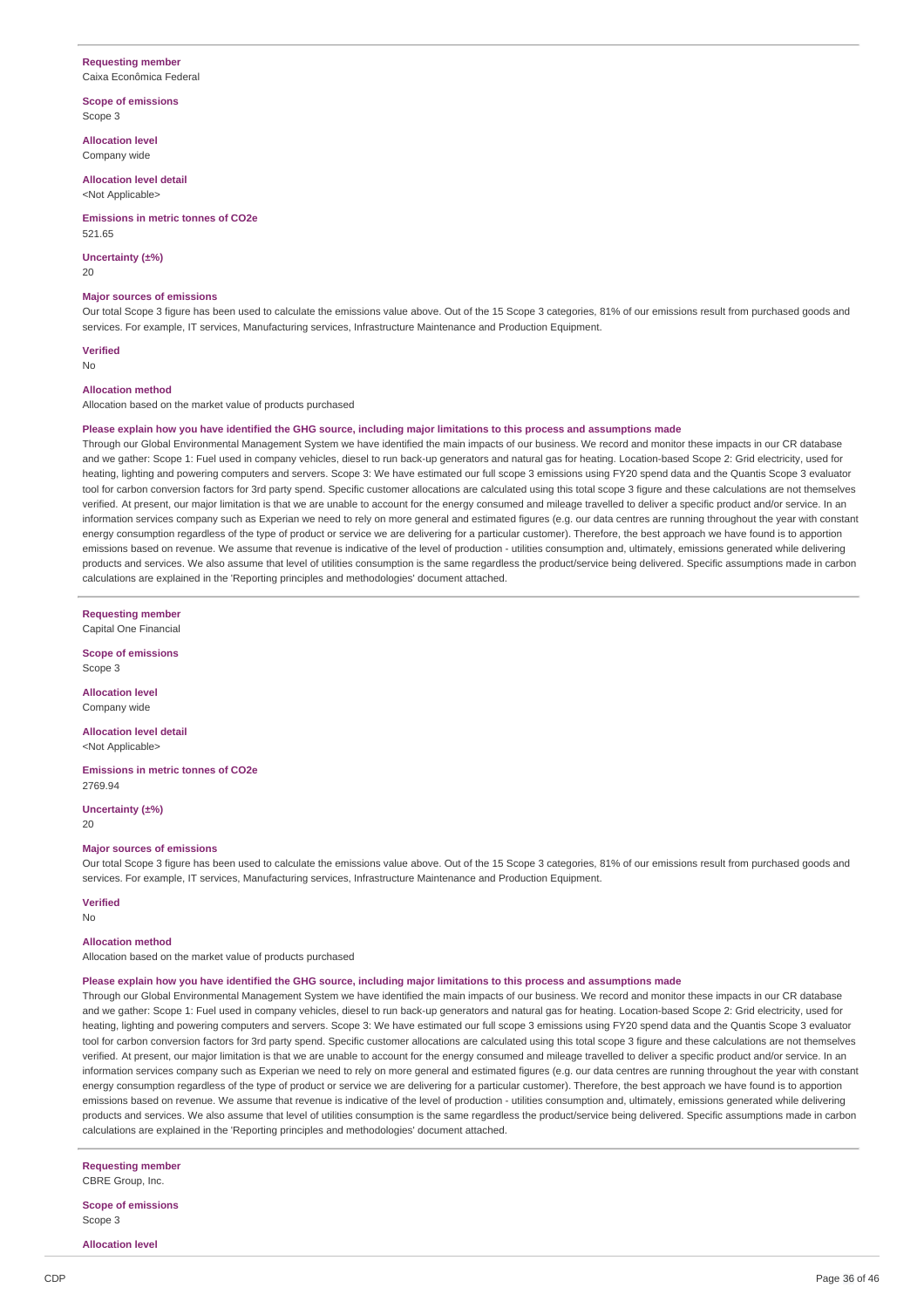#### Company wide

#### **Allocation level detail** <Not Applicable>

**Emissions in metric tonnes of CO2e**

32.62

**Uncertainty (±%)**

20

#### **Major sources of emissions**

Our total Scope 3 figure has been used to calculate the emissions value above. Out of the 15 Scope 3 categories, 81% of our emissions result from purchased goods and services. For example, IT services, Manufacturing services, Infrastructure Maintenance and Production Equipment.

#### **Verified**

No

#### **Allocation method**

Allocation based on the market value of products purchased

#### Please explain how you have identified the GHG source, including major limitations to this process and assumptions made

Through our Global Environmental Management System we have identified the main impacts of our business. We record and monitor these impacts in our CR database and we gather: Scope 1: Fuel used in company vehicles, diesel to run back-up generators and natural gas for heating. Location-based Scope 2: Grid electricity, used for heating, lighting and powering computers and servers. Scope 3: We have estimated our full scope 3 emissions using FY20 spend data and the Quantis Scope 3 evaluator tool for carbon conversion factors for 3rd party spend. Specific customer allocations are calculated using this total scope 3 figure and these calculations are not themselves verified. At present, our major limitation is that we are unable to account for the energy consumed and mileage travelled to deliver a specific product and/or service. In an information services company such as Experian we need to rely on more general and estimated figures (e.g. our data centres are running throughout the year with constant energy consumption regardless of the type of product or service we are delivering for a particular customer). Therefore, the best approach we have found is to apportion emissions based on revenue. We assume that revenue is indicative of the level of production - utilities consumption and, ultimately, emissions generated while delivering products and services. We also assume that level of utilities consumption is the same regardless the product/service being delivered. Specific assumptions made in carbon calculations are explained in the 'Reporting principles and methodologies' document attached.

**Requesting member**

HSBC Holdings plc

**Scope of emissions** Scope 3

**Allocation level** Company wide

**Allocation level detail** <Not Applicable>

**Emissions in metric tonnes of CO2e** 1740.05

**Uncertainty (±%)**

20

#### **Major sources of emissions**

Our total Scope 3 figure has been used to calculate the emissions value above. Out of the 15 Scope 3 categories, 81% of our emissions result from purchased goods and services. For example, IT services, Manufacturing services, Infrastructure Maintenance and Production Equipment.

**Verified** No

#### **Allocation method**

Allocation based on the market value of products purchased

#### Please explain how you have identified the GHG source, including major limitations to this process and assumptions made

Through our Global Environmental Management System we have identified the main impacts of our business. We record and monitor these impacts in our CR database and we gather: Scope 1: Fuel used in company vehicles, diesel to run back-up generators and natural gas for heating. Location-based Scope 2: Grid electricity, used for heating, lighting and powering computers and servers. Scope 3: We have estimated our full scope 3 emissions using FY20 spend data and the Ouantis Scope 3 evaluator tool for carbon conversion factors for 3rd party spend. Specific customer allocations are calculated using this total scope 3 figure and these calculations are not themselves verified. At present, our major limitation is that we are unable to account for the energy consumed and mileage travelled to deliver a specific product and/or service. In an information services company such as Experian we need to rely on more general and estimated figures (e.g. our data centres are running throughout the year with constant energy consumption regardless of the type of product or service we are delivering for a particular customer). Therefore, the best approach we have found is to apportion emissions based on revenue. We assume that revenue is indicative of the level of production - utilities consumption and, ultimately, emissions generated while delivering products and services. We also assume that level of utilities consumption is the same regardless the product/service being delivered. Specific assumptions made in carbon calculations are explained in the 'Reporting principles and methodologies' document attached.

**Requesting member** PayPal Holdings Inc

**Scope of emissions** Scope 3

**Allocation level** Company wide

**Allocation level detail** <Not Applicable>

**Emissions in metric tonnes of CO2e** 4.08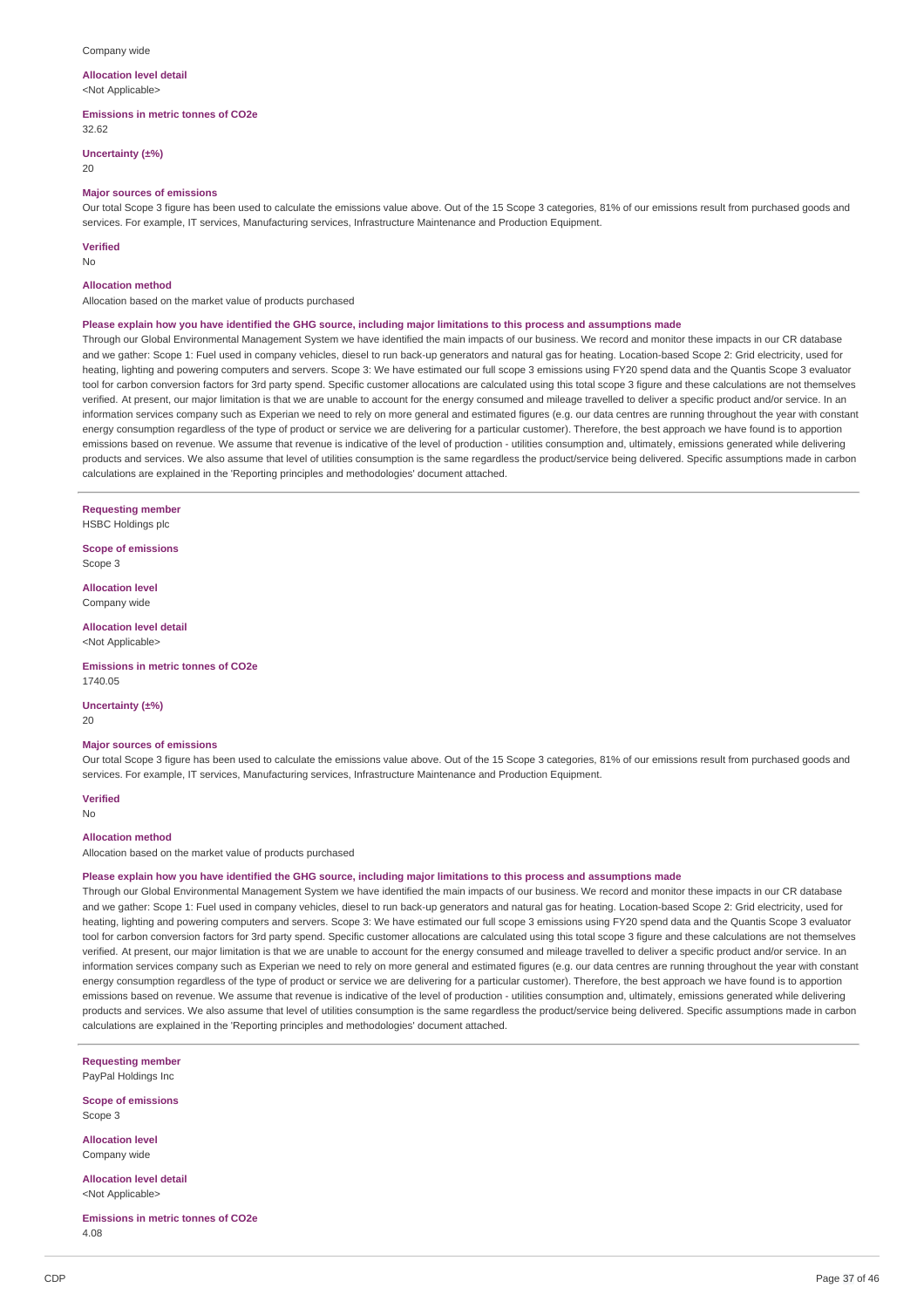20

#### **Major sources of emissions**

Our total Scope 3 figure has been used to calculate the emissions value above. Out of the 15 Scope 3 categories, 81% of our emissions result from purchased goods and services. For example, IT services, Manufacturing services, Infrastructure Maintenance and Production Equipment.

# **Verified**

No

# **Allocation method**

Allocation based on the market value of products purchased

#### Please explain how you have identified the GHG source, including major limitations to this process and assumptions made

Through our Global Environmental Management System we have identified the main impacts of our business. We record and monitor these impacts in our CR database and we gather: Scope 1: Fuel used in company vehicles, diesel to run back-up generators and natural gas for heating. Location-based Scope 2: Grid electricity, used for heating, lighting and powering computers and servers. Scope 3: We have estimated our full scope 3 emissions using FY20 spend data and the Quantis Scope 3 evaluator tool for carbon conversion factors for 3rd party spend. Specific customer allocations are calculated using this total scope 3 figure and these calculations are not themselves verified. At present, our major limitation is that we are unable to account for the energy consumed and mileage travelled to deliver a specific product and/or service. In an information services company such as Experian we need to rely on more general and estimated figures (e.g. our data centres are running throughout the year with constant energy consumption regardless of the type of product or service we are delivering for a particular customer). Therefore, the best approach we have found is to apportion emissions based on revenue. We assume that revenue is indicative of the level of production - utilities consumption and, ultimately, emissions generated while delivering products and services. We also assume that level of utilities consumption is the same regardless the product/service being delivered. Specific assumptions made in carbon calculations are explained in the 'Reporting principles and methodologies' document attached.

**Requesting member**

Pinsent Masons LLP

**Scope of emissions** Scope 3

**Allocation level** Company wide

**Allocation level detail** <Not Applicable>

**Emissions in metric tonnes of CO2e** 10.63

**Uncertainty (±%)**  $20$ 

#### **Major sources of emissions**

Our total Scope 3 figure has been used to calculate the emissions value above. Out of the 15 Scope 3 categories, 81% of our emissions result from purchased goods and services. For example, IT services, Manufacturing services, Infrastructure Maintenance and Production Equipment.

#### **Verified**

No

#### **Allocation method**

Allocation based on the market value of products purchased

#### Please explain how you have identified the GHG source, including major limitations to this process and assumptions made

Through our Global Environmental Management System we have identified the main impacts of our business. We record and monitor these impacts in our CR database and we gather: Scope 1: Fuel used in company vehicles, diesel to run back-up generators and natural gas for heating. Location-based Scope 2: Grid electricity, used for heating, lighting and powering computers and servers. Scope 3: We have estimated our full scope 3 emissions using FY20 spend data and the Quantis Scope 3 evaluator tool for carbon conversion factors for 3rd party spend. Specific customer allocations are calculated using this total scope 3 figure and these calculations are not themselves verified. At present, our major limitation is that we are unable to account for the energy consumed and mileage travelled to deliver a specific product and/or service. In an information services company such as Experian we need to rely on more general and estimated figures (e.g. our data centres are running throughout the year with constant energy consumption regardless of the type of product or service we are delivering for a particular customer). Therefore, the best approach we have found is to apportion emissions based on revenue. We assume that revenue is indicative of the level of production - utilities consumption and, ultimately, emissions generated while delivering products and services. We also assume that level of utilities consumption is the same regardless the product/service being delivered. Specific assumptions made in carbon calculations are explained in the 'Reporting principles and methodologies' document attached.

#### **Requesting member**

Royal London Mutual Insurance Society Limited

**Scope of emissions** Scope 3

**Allocation level** Company wide

**Allocation level detail** <Not Applicable>

**Emissions in metric tonnes of CO2e** 69.36

**Uncertainty (±%)**  $20$ 

#### **Major sources of emissions**

Our total Scope 3 figure has been used to calculate the emissions value above. Out of the 15 Scope 3 categories, 81% of our emissions result from purchased goods and services. For example, IT services, Manufacturing services, Infrastructure Maintenance and Production Equipment.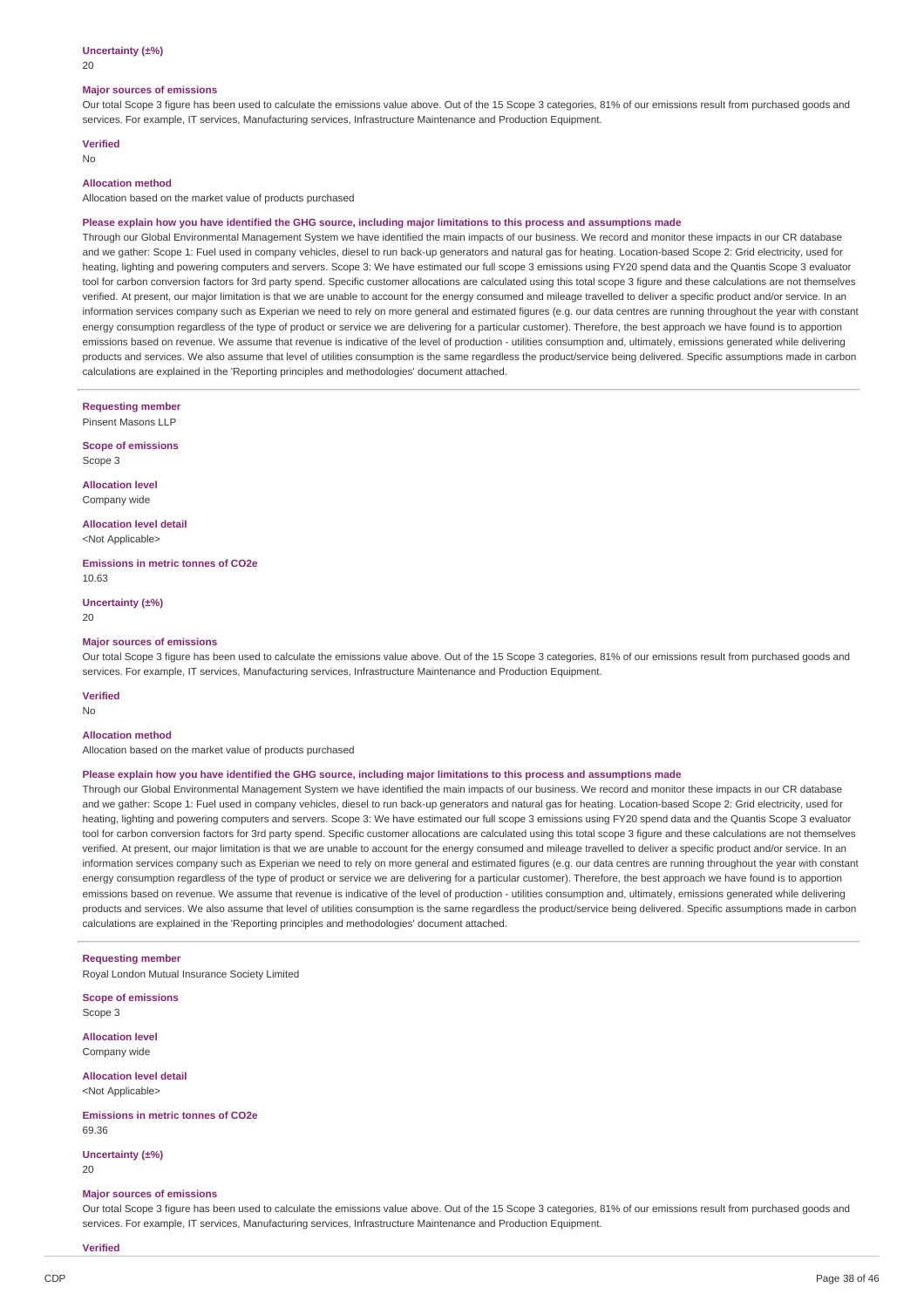# **Allocation method**

Allocation based on the market value of products purchased

#### Please explain how you have identified the GHG source, including major limitations to this process and assumptions made

Through our Global Environmental Management System we have identified the main impacts of our business. We record and monitor these impacts in our CR database and we gather: Scope 1: Fuel used in company vehicles, diesel to run back-up generators and natural gas for heating. Location-based Scope 2: Grid electricity, used for heating, lighting and powering computers and servers. Scope 3: We have estimated our full scope 3 emissions using FY20 spend data and the Quantis Scope 3 evaluator tool for carbon conversion factors for 3rd party spend. Specific customer allocations are calculated using this total scope 3 figure and these calculations are not themselves verified. At present, our major limitation is that we are unable to account for the energy consumed and mileage travelled to deliver a specific product and/or service. In an information services company such as Experian we need to rely on more general and estimated figures (e.g. our data centres are running throughout the year with constant energy consumption regardless of the type of product or service we are delivering for a particular customer). Therefore, the best approach we have found is to apportion emissions based on revenue. We assume that revenue is indicative of the level of production - utilities consumption and, ultimately, emissions generated while delivering products and services. We also assume that level of utilities consumption is the same regardless the product/service being delivered. Specific assumptions made in carbon calculations are explained in the 'Reporting principles and methodologies' document attached.

**Requesting member** TD Bank Group

**Scope of emissions** Scope 3

**Allocation level** Company wide

#### **Allocation level detail** <Not Applicable>

#### **Emissions in metric tonnes of CO2e** 1070.54

**Uncertainty (±%)**

20

### **Major sources of emissions**

Our total Scope 3 figure has been used to calculate the emissions value above. Out of the 15 Scope 3 categories, 81% of our emissions result from purchased goods and services. For example, IT services, Manufacturing services, Infrastructure Maintenance and Production Equipment.

**Verified**

#### No

#### **Allocation method**

Allocation based on the market value of products purchased

#### Please explain how you have identified the GHG source, including major limitations to this process and assumptions made

Through our Global Environmental Management System we have identified the main impacts of our business. We record and monitor these impacts in our CR database and we gather: Scope 1: Fuel used in company vehicles, diesel to run back-up generators and natural gas for heating. Location-based Scope 2: Grid electricity, used for heating, lighting and powering computers and servers. Scope 3: We have estimated our full scope 3 emissions using FY20 spend data and the Quantis Scope 3 evaluator tool for carbon conversion factors for 3rd party spend. Specific customer allocations are calculated using this total scope 3 figure and these calculations are not themselves verified. At present, our major limitation is that we are unable to account for the energy consumed and mileage travelled to deliver a specific product and/or service. In an information services company such as Experian we need to rely on more general and estimated figures (e.g. our data centres are running throughout the year with constant energy consumption regardless of the type of product or service we are delivering for a particular customer). Therefore, the best approach we have found is to apportion emissions based on revenue. We assume that revenue is indicative of the level of production - utilities consumption and, ultimately, emissions generated while delivering products and services. We also assume that level of utilities consumption is the same regardless the product/service being delivered. Specific assumptions made in carbon calculations are explained in the 'Reporting principles and methodologies' document attached.

**Requesting member** The Allstate Corporation

**Scope of emissions** Scope 3

**Allocation level** Company wide

**Allocation level detail** <Not Applicable>

**Emissions in metric tonnes of CO2e** 191.72

**Uncertainty (±%)** 20

#### **Major sources of emissions**

Our total Scope 3 figure has been used to calculate the emissions value above. Out of the 15 Scope 3 categories, 81% of our emissions result from purchased goods and services. For example, IT services, Manufacturing services, Infrastructure Maintenance and Production Equipment.

#### **Verified**

No

#### **Allocation method**

Allocation based on the market value of products purchased

#### Please explain how you have identified the GHG source, including major limitations to this process and assumptions made

Through our Global Environmental Management System we have identified the main impacts of our business. We record and monitor these impacts in our CR database and we gather: Scope 1: Fuel used in company vehicles, diesel to run back-up generators and natural gas for heating. Location-based Scope 2: Grid electricity, used for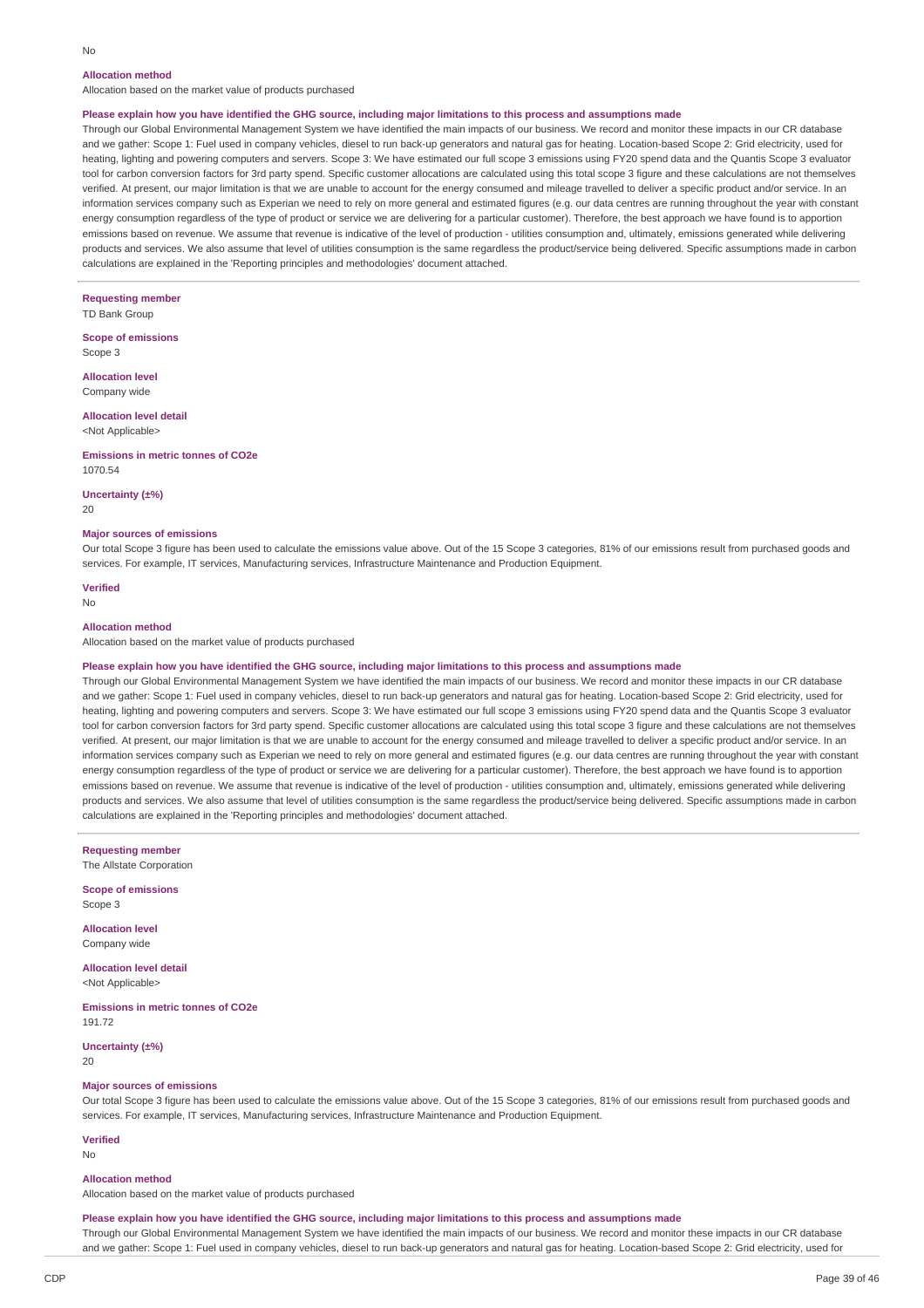heating, lighting and powering computers and servers. Scope 3: We have estimated our full scope 3 emissions using FY20 spend data and the Quantis Scope 3 evaluator tool for carbon conversion factors for 3rd party spend. Specific customer allocations are calculated using this total scope 3 figure and these calculations are not themselves verified. At present, our major limitation is that we are unable to account for the energy consumed and mileage travelled to deliver a specific product and/or service. In an information services company such as Experian we need to rely on more general and estimated figures (e.g. our data centres are running throughout the year with constant energy consumption regardless of the type of product or service we are delivering for a particular customer). Therefore, the best approach we have found is to apportion emissions based on revenue. We assume that revenue is indicative of the level of production - utilities consumption and, ultimately, emissions generated while delivering products and services. We also assume that level of utilities consumption is the same regardless the product/service being delivered. Specific assumptions made in carbon calculations are explained in the 'Reporting principles and methodologies' document attached.

#### **Requesting member**

Varian Medical Systems Inc

**Scope of emissions** Scope 3

**Allocation level** Company wide

**Allocation level detail** <Not Applicable>

**Emissions in metric tonnes of CO2e**

0

**Uncertainty (±%)**

20

#### **Major sources of emissions**

Our total Scope 3 figure has been used to calculate the emissions value above. Out of the 15 Scope 3 categories, 81% of our emissions result from purchased goods and services. For example, IT services, Manufacturing services, Infrastructure Maintenance and Production Equipment.

**Verified**

No

### **Allocation method**

Allocation based on the market value of products purchased

# Please explain how you have identified the GHG source, including major limitations to this process and assumptions made

Through our Global Environmental Management System we have identified the main impacts of our business. We record and monitor these impacts in our CR database and we gather: Scope 1: Fuel used in company vehicles, diesel to run back-up generators and natural gas for heating. Location-based Scope 2: Grid electricity, used for heating, lighting and powering computers and servers. Scope 3: We have estimated our full scope 3 emissions using FY20 spend data and the Ouantis Scope 3 evaluator tool for carbon conversion factors for 3rd party spend. Specific customer allocations are calculated using this total scope 3 figure and these calculations are not themselves verified. At present, our major limitation is that we are unable to account for the energy consumed and mileage travelled to deliver a specific product and/or service. In an information services company such as Experian we need to rely on more general and estimated figures (e.g. our data centres are running throughout the year with constant energy consumption regardless of the type of product or service we are delivering for a particular customer). Therefore, the best approach we have found is to apportion emissions based on revenue. We assume that revenue is indicative of the level of production - utilities consumption and, ultimately, emissions generated while delivering products and services. We also assume that level of utilities consumption is the same regardless the product/service being delivered. Specific assumptions made in carbon calculations are explained in the 'Reporting principles and methodologies' document attached.

**Requesting member** Vodafone Group

**Scope of emissions** Scope 3

**Allocation level** Company wide

**Allocation level detail** <Not Applicable>

**Emissions in metric tonnes of CO2e** 971.97

**Uncertainty (±%)** 20

# **Major sources of emissions**

Our total Scope 3 figure has been used to calculate the emissions value above. Out of the 15 Scope 3 categories, 81% of our emissions result from purchased goods and services. For example, IT services, Manufacturing services, Infrastructure Maintenance and Production Equipment.

#### **Verified**

No

#### **Allocation method**

Allocation based on the market value of products purchased

#### Please explain how you have identified the GHG source, including major limitations to this process and assumptions made

Through our Global Environmental Management System we have identified the main impacts of our business. We record and monitor these impacts in our CR database and we gather: Scope 1: Fuel used in company vehicles, diesel to run back-up generators and natural gas for heating. Location-based Scope 2: Grid electricity, used for heating, lighting and powering computers and servers. Scope 3: We have estimated our full scope 3 emissions using FY20 spend data and the Quantis Scope 3 evaluator tool for carbon conversion factors for 3rd party spend. Specific customer allocations are calculated using this total scope 3 figure and these calculations are not themselves verified. At present, our major limitation is that we are unable to account for the energy consumed and mileage travelled to deliver a specific product and/or service. In an information services company such as Experian we need to rely on more general and estimated figures (e.g. our data centres are running throughout the year with constant energy consumption regardless of the type of product or service we are delivering for a particular customer). Therefore, the best approach we have found is to apportion emissions based on revenue. We assume that revenue is indicative of the level of production - utilities consumption and, ultimately, emissions generated while delivering products and services. We also assume that level of utilities consumption is the same regardless the product/service being delivered. Specific assumptions made in carbon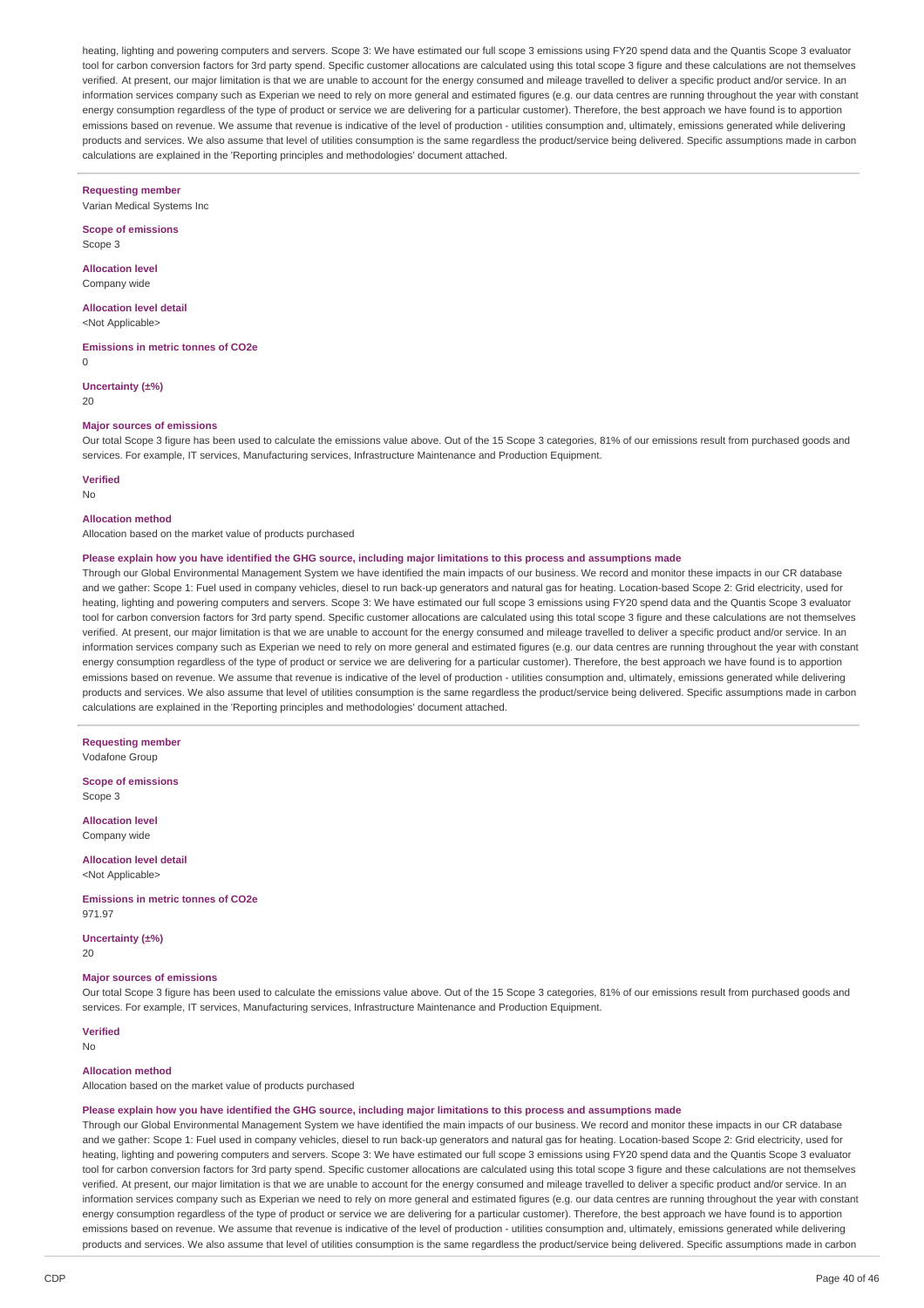# **Requesting member**

Wells Fargo & Company

#### **Scope of emissions**

Scope 3

**Allocation level** Company wide

### **Allocation level detail**

<Not Applicable>

#### **Emissions in metric tonnes of CO2e**

2137.39

**Uncertainty (±%)** 20

#### **Major sources of emissions**

Our total Scope 3 figure has been used to calculate the emissions value above. Out of the 15 Scope 3 categories, 81% of our emissions result from purchased goods and services. For example, IT services, Manufacturing services, Infrastructure Maintenance and Production Equipment.

#### **Verified**

No

#### **Allocation method**

Allocation based on the market value of products purchased

#### Please explain how you have identified the GHG source, including major limitations to this process and assumptions made

Through our Global Environmental Management System we have identified the main impacts of our business. We record and monitor these impacts in our CR database and we gather: Scope 1: Fuel used in company vehicles, diesel to run back-up generators and natural gas for heating. Location-based Scope 2: Grid electricity, used for heating, lighting and powering computers and servers. Scope 3: We have estimated our full scope 3 emissions using FY20 spend data and the Quantis Scope 3 evaluator tool for carbon conversion factors for 3rd party spend. Specific customer allocations are calculated using this total scope 3 figure and these calculations are not themselves verified. At present, our major limitation is that we are unable to account for the energy consumed and mileage travelled to deliver a specific product and/or service. In an information services company such as Experian we need to rely on more general and estimated figures (e.g. our data centres are running throughout the year with constant energy consumption regardless of the type of product or service we are delivering for a particular customer). Therefore, the best approach we have found is to apportion emissions based on revenue. We assume that revenue is indicative of the level of production - utilities consumption and, ultimately, emissions generated while delivering products and services. We also assume that level of utilities consumption is the same regardless the product/service being delivered. Specific assumptions made in carbon calculations are explained in the 'Reporting principles and methodologies' document attached.

**Requesting member**

Mastercard Incorporated

**Scope of emissions** Scope 3

**Allocation level** Company wide

**Allocation level detail** <Not Applicable>

**Emissions in metric tonnes of CO2e** 79.45

**Uncertainty (±%)**

### 20

# **Major sources of emissions**

Our total Scope 3 figure has been used to calculate the emissions value above. Out of the 15 Scope 3 categories, 81% of our emissions result from purchased goods and services. For example, IT services, Manufacturing services, Infrastructure Maintenance and Production Equipment.

#### **Verified**

No

### **Allocation method**

Allocation based on the market value of products purchased

#### Please explain how you have identified the GHG source, including major limitations to this process and assumptions made

Through our Global Environmental Management System we have identified the main impacts of our business. We record and monitor these impacts in our CR database and we gather: Scope 1: Fuel used in company vehicles, diesel to run back-up generators and natural gas for heating. Location-based Scope 2: Grid electricity, used for heating, lighting and powering computers and servers. Scope 3: We have estimated our full scope 3 emissions using FY20 spend data and the Quantis Scope 3 evaluator tool for carbon conversion factors for 3rd party spend. Specific customer allocations are calculated using this total scope 3 figure and these calculations are not themselves verified. At present, our major limitation is that we are unable to account for the energy consumed and mileage travelled to deliver a specific product and/or service. In an information services company such as Experian we need to rely on more general and estimated figures (e.g. our data centres are running throughout the year with constant energy consumption regardless of the type of product or service we are delivering for a particular customer). Therefore, the best approach we have found is to apportion emissions based on revenue. We assume that revenue is indicative of the level of production - utilities consumption and, ultimately, emissions generated while delivering products and services. We also assume that level of utilities consumption is the same regardless the product/service being delivered. Specific assumptions made in carbon calculations are explained in the 'Reporting principles and methodologies' document attached.

**Requesting member** Moody's Corporation

**Scope of emissions** Scope 3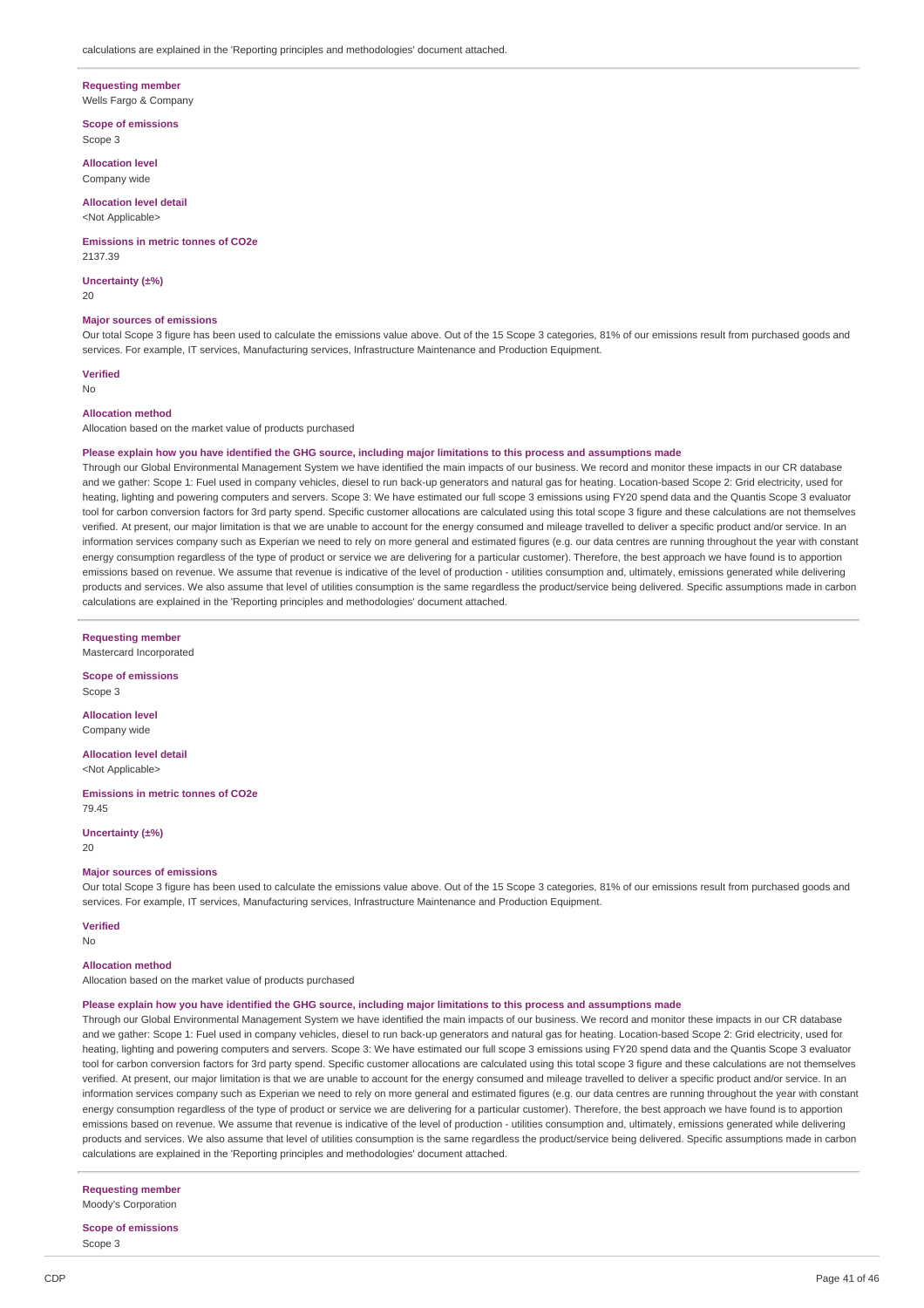# **Allocation level**

Company wide

#### **Allocation level detail** <Not Applicable>

# **Emissions in metric tonnes of CO2e**

0.75

### **Uncertainty (±%)**

20

#### **Major sources of emissions**

Our total Scope 3 figure has been used to calculate the emissions value above. Out of the 15 Scope 3 categories, 81% of our emissions result from purchased goods and services. For example, IT services, Manufacturing services, Infrastructure Maintenance and Production Equipment.

### **Verified**

No

### **Allocation method**

Allocation based on the market value of products purchased

#### Please explain how you have identified the GHG source, including major limitations to this process and assumptions made

Through our Global Environmental Management System we have identified the main impacts of our business. We record and monitor these impacts in our CR database and we gather: Scope 1: Fuel used in company vehicles, diesel to run back-up generators and natural gas for heating. Location-based Scope 2: Grid electricity, used for heating, lighting and powering computers and servers. Scope 3: We have estimated our full scope 3 emissions using FY20 spend data and the Quantis Scope 3 evaluator tool for carbon conversion factors for 3rd party spend. Specific customer allocations are calculated using this total scope 3 figure and these calculations are not themselves verified. At present, our major limitation is that we are unable to account for the energy consumed and mileage travelled to deliver a specific product and/or service. In an information services company such as Experian we need to rely on more general and estimated figures (e.g. our data centres are running throughout the year with constant energy consumption regardless of the type of product or service we are delivering for a particular customer). Therefore, the best approach we have found is to apportion emissions based on revenue. We assume that revenue is indicative of the level of production - utilities consumption and, ultimately, emissions generated while delivering products and services. We also assume that level of utilities consumption is the same regardless the product/service being delivered. Specific assumptions made in carbon calculations are explained in the 'Reporting principles and methodologies' document attached.

**Requesting member** Banco do Brasil S/A

**Scope of emissions** Scope 3

**Allocation level** Company wide

**Allocation level detail** <Not Applicable>

**Emissions in metric tonnes of CO2e** 110.69

**Uncertainty (±%)**  $20$ 

### **Major sources of emissions**

Our total Scope 3 figure has been used to calculate the emissions value above. Out of the 15 Scope 3 categories, 81% of our emissions result from purchased goods and services. For example, IT services, Manufacturing services, Infrastructure Maintenance and Production Equipment.

#### **Verified**

No

#### **Allocation method**

Allocation based on the market value of products purchased

#### Please explain how you have identified the GHG source, including major limitations to this process and assumptions made

Through our Global Environmental Management System we have identified the main impacts of our business. We record and monitor these impacts in our CR database and we gather: Scope 1: Fuel used in company vehicles, diesel to run back-up generators and natural gas for heating. Location-based Scope 2: Grid electricity, used for heating, lighting and powering computers and servers. Scope 3: We have estimated our full scope 3 emissions using FY20 spend data and the Quantis Scope 3 evaluator tool for carbon conversion factors for 3rd party spend. Specific customer allocations are calculated using this total scope 3 figure and these calculations are not themselves verified. At present, our major limitation is that we are unable to account for the energy consumed and mileage travelled to deliver a specific product and/or service. In an information services company such as Experian we need to rely on more general and estimated figures (e.g. our data centres are running throughout the year with constant energy consumption regardless of the type of product or service we are delivering for a particular customer). Therefore, the best approach we have found is to apportion emissions based on revenue. We assume that revenue is indicative of the level of production - utilities consumption and, ultimately, emissions generated while delivering products and services. We also assume that level of utilities consumption is the same regardless the product/service being delivered. Specific assumptions made in carbon calculations are explained in the 'Reporting principles and methodologies' document attached.

**Requesting member** Barclays

**Scope of emissions** Scope 3

**Allocation level** Company wide

**Allocation level detail** <Not Applicable>

**Emissions in metric tonnes of CO2e** 2661.78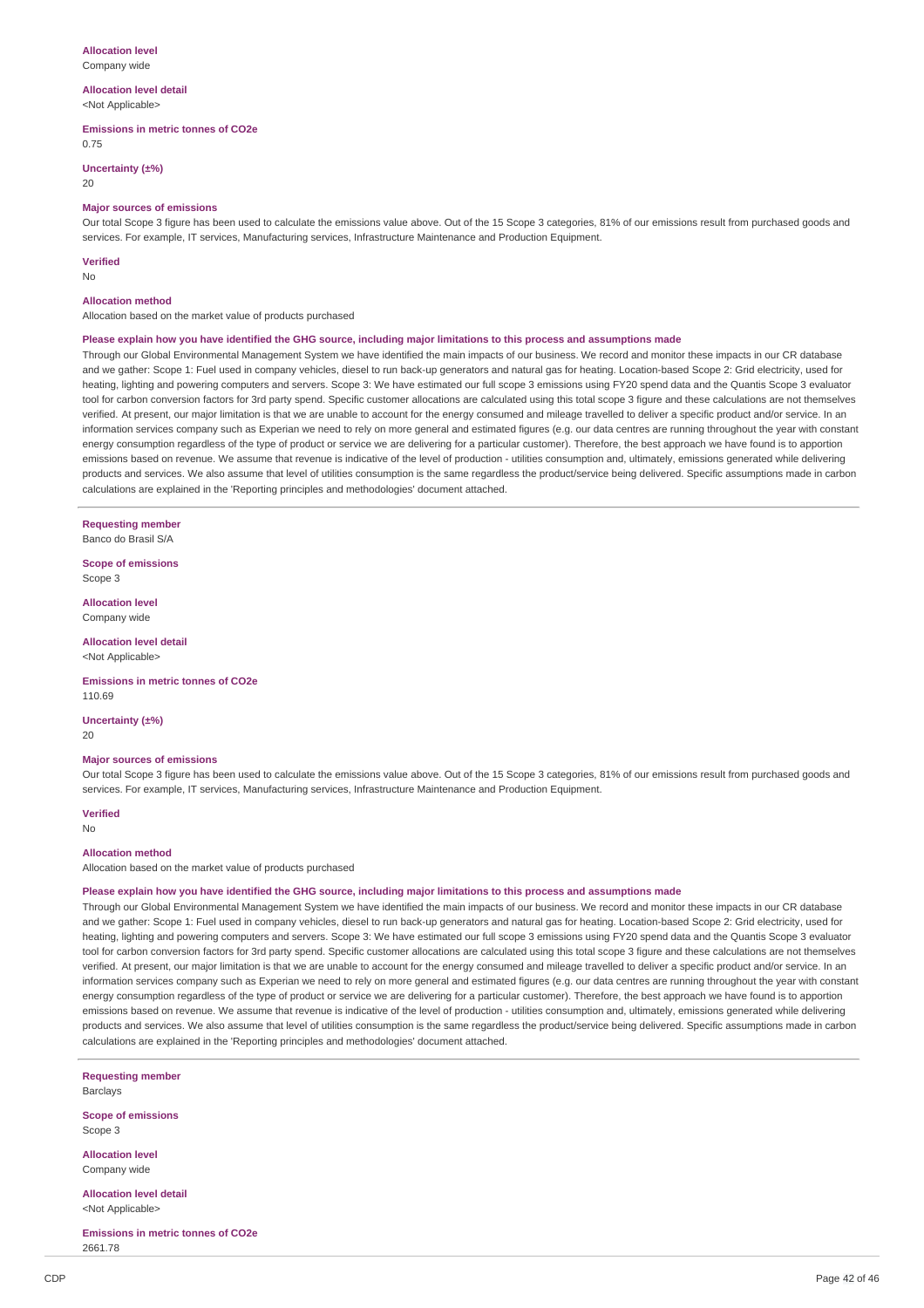20

#### **Major sources of emissions**

Our total Scope 3 figure has been used to calculate the emissions value above. Out of the 15 Scope 3 categories, 81% of our emissions result from purchased goods and services. For example, IT services, Manufacturing services, Infrastructure Maintenance and Production Equipment.

# **Verified**

No

# **Allocation method**

Allocation based on the market value of products purchased

#### Please explain how you have identified the GHG source, including major limitations to this process and assumptions made

Through our Global Environmental Management System we have identified the main impacts of our business. We record and monitor these impacts in our CR database and we gather: Scope 1: Fuel used in company vehicles, diesel to run back-up generators and natural gas for heating. Location-based Scope 2: Grid electricity, used for heating, lighting and powering computers and servers. Scope 3: We have estimated our full scope 3 emissions using FY20 spend data and the Quantis Scope 3 evaluator tool for carbon conversion factors for 3rd party spend. Specific customer allocations are calculated using this total scope 3 figure and these calculations are not themselves verified. At present, our major limitation is that we are unable to account for the energy consumed and mileage travelled to deliver a specific product and/or service. In an information services company such as Experian we need to rely on more general and estimated figures (e.g. our data centres are running throughout the year with constant energy consumption regardless of the type of product or service we are delivering for a particular customer). Therefore, the best approach we have found is to apportion emissions based on revenue. We assume that revenue is indicative of the level of production - utilities consumption and, ultimately, emissions generated while delivering products and services. We also assume that level of utilities consumption is the same regardless the product/service being delivered. Specific assumptions made in carbon calculations are explained in the 'Reporting principles and methodologies' document attached.

**Requesting member**

Amdocs Ltd

**Scope of emissions** Scope 3

**Allocation level** Company wide

**Allocation level detail** <Not Applicable>

**Emissions in metric tonnes of CO2e** 80.61

**Uncertainty (±%)**  $20$ 

### **Major sources of emissions**

Our total Scope 3 figure has been used to calculate the emissions value above. Out of the 15 Scope 3 categories, 81% of our emissions result from purchased goods and services. For example, IT services, Manufacturing services, Infrastructure Maintenance and Production Equipment.

#### **Verified**

No

#### **Allocation method**

Allocation based on the market value of products purchased

#### Please explain how you have identified the GHG source, including major limitations to this process and assumptions made

Through our Global Environmental Management System we have identified the main impacts of our business. We record and monitor these impacts in our CR database and we gather: Scope 1: Fuel used in company vehicles, diesel to run back-up generators and natural gas for heating. Location-based Scope 2: Grid electricity, used for heating, lighting and powering computers and servers. Scope 3: We have estimated our full scope 3 emissions using FY20 spend data and the Quantis Scope 3 evaluator tool for carbon conversion factors for 3rd party spend. Specific customer allocations are calculated using this total scope 3 figure and these calculations are not themselves verified. At present, our major limitation is that we are unable to account for the energy consumed and mileage travelled to deliver a specific product and/or service. In an information services company such as Experian we need to rely on more general and estimated figures (e.g. our data centres are running throughout the year with constant energy consumption regardless of the type of product or service we are delivering for a particular customer). Therefore, the best approach we have found is to apportion emissions based on revenue. We assume that revenue is indicative of the level of production - utilities consumption and, ultimately, emissions generated while delivering products and services. We also assume that level of utilities consumption is the same regardless the product/service being delivered. Specific assumptions made in carbon calculations are explained in the 'Reporting principles and methodologies' document attached.

**Requesting member** Telefónica

**Scope of emissions** Scope 3

**Allocation level** Company wide

**Allocation level detail** <Not Applicable>

**Emissions in metric tonnes of CO2e** 1164.92

**Uncertainty (±%)**  $20$ 

#### **Major sources of emissions**

Our total Scope 3 figure has been used to calculate the emissions value above. Out of the 15 Scope 3 categories, 81% of our emissions result from purchased goods and services. For example, IT services, Manufacturing services, Infrastructure Maintenance and Production Equipment.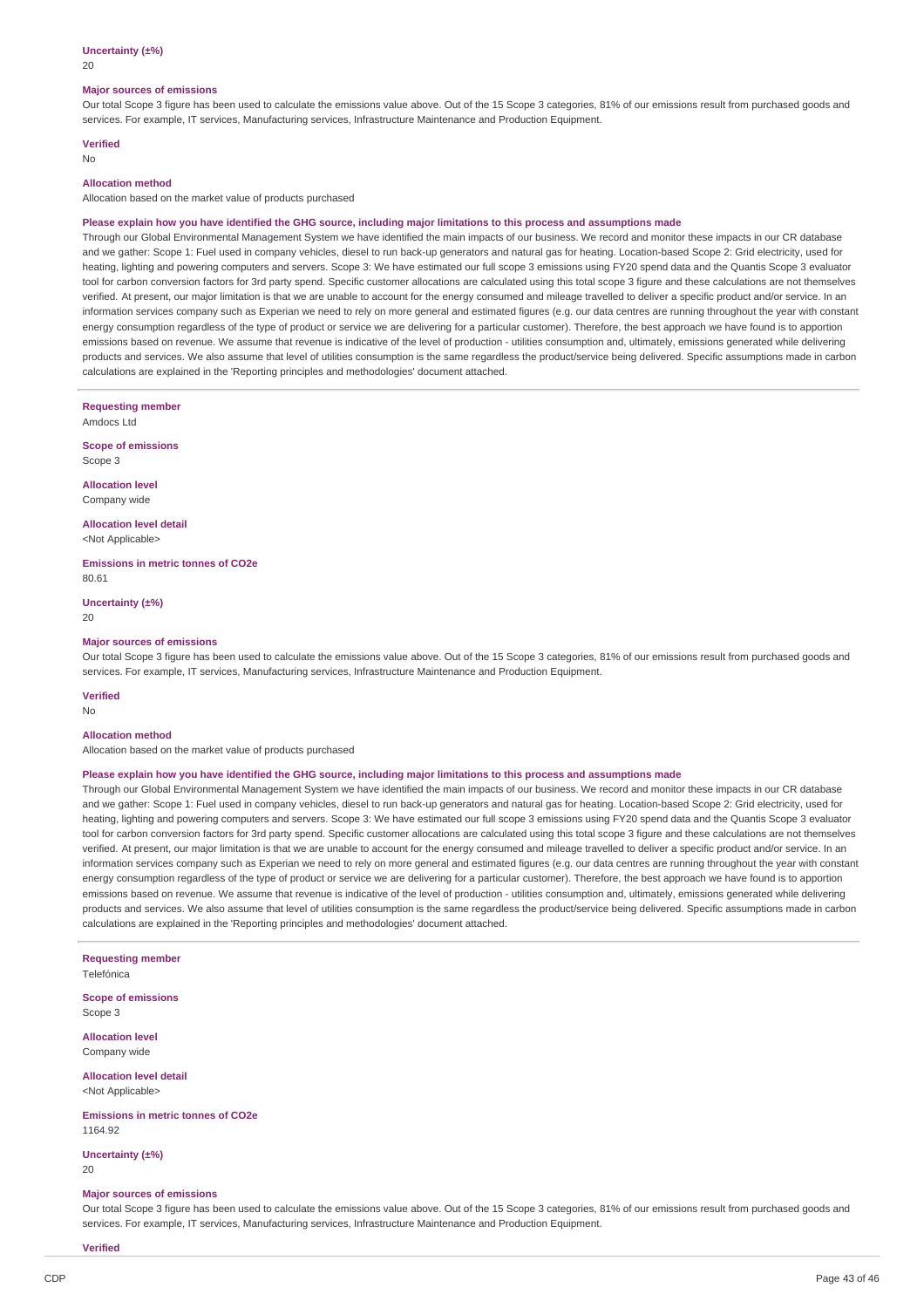# **Allocation method**

Allocation based on the market value of products purchased

#### Please explain how you have identified the GHG source, including major limitations to this process and assumptions made

Through our Global Environmental Management System we have identified the main impacts of our business. We record and monitor these impacts in our CR database and we gather: Scope 1: Fuel used in company vehicles, diesel to run back-up generators and natural gas for heating. Location-based Scope 2: Grid electricity, used for heating, lighting and powering computers and servers. Scope 3: We have estimated our full scope 3 emissions using FY20 spend data and the Quantis Scope 3 evaluator tool for carbon conversion factors for 3rd party spend. Specific customer allocations are calculated using this total scope 3 figure and these calculations are not themselves verified. At present, our major limitation is that we are unable to account for the energy consumed and mileage travelled to deliver a specific product and/or service. In an information services company such as Experian we need to rely on more general and estimated figures (e.g. our data centres are running throughout the year with constant energy consumption regardless of the type of product or service we are delivering for a particular customer). Therefore, the best approach we have found is to apportion emissions based on revenue. We assume that revenue is indicative of the level of production - utilities consumption and, ultimately, emissions generated while delivering products and services. We also assume that level of utilities consumption is the same regardless the product/service being delivered. Specific assumptions made in carbon calculations are explained in the 'Reporting principles and methodologies' document attached.

# **Requesting member**

Virgin Money UK PLC

**Scope of emissions** Scope 3

**Allocation level** Company wide

#### **Allocation level detail** <Not Applicable>

**Emissions in metric tonnes of CO2e** 554.63

#### **Uncertainty (±%)**

20

### **Major sources of emissions**

Our total Scope 3 figure has been used to calculate the emissions value above. Out of the 15 Scope 3 categories, 81% of our emissions result from purchased goods and services. For example, IT services, Manufacturing services, Infrastructure Maintenance and Production Equipment.

**Verified**

#### No

#### **Allocation method**

Allocation based on the market value of products purchased

#### Please explain how you have identified the GHG source, including major limitations to this process and assumptions made

Through our Global Environmental Management System we have identified the main impacts of our business. We record and monitor these impacts in our CR database and we gather: Scope 1: Fuel used in company vehicles, diesel to run back-up generators and natural gas for heating. Location-based Scope 2: Grid electricity, used for heating, lighting and powering computers and servers. Scope 3: We have estimated our full scope 3 emissions using FY20 spend data and the Quantis Scope 3 evaluator tool for carbon conversion factors for 3rd party spend. Specific customer allocations are calculated using this total scope 3 figure and these calculations are not themselves verified. At present, our major limitation is that we are unable to account for the energy consumed and mileage travelled to deliver a specific product and/or service. In an information services company such as Experian we need to rely on more general and estimated figures (e.g. our data centres are running throughout the year with constant energy consumption regardless of the type of product or service we are delivering for a particular customer). Therefore, the best approach we have found is to apportion emissions based on revenue. We assume that revenue is indicative of the level of production - utilities consumption and, ultimately, emissions generated while delivering products and services. We also assume that level of utilities consumption is the same regardless the product/service being delivered. Specific assumptions made in carbon calculations are explained in the 'Reporting principles and methodologies' document attached.

**Requesting member** Phoenix Group Holdings

**Scope of emissions** Scope 3

**Allocation level** Company wide

**Allocation level detail** <Not Applicable>

**Emissions in metric tonnes of CO2e** 6.42

**Uncertainty (±%)** 20

#### **Major sources of emissions**

Our total Scope 3 figure has been used to calculate the emissions value above. Out of the 15 Scope 3 categories, 81% of our emissions result from purchased goods and services. For example, IT services, Manufacturing services, Infrastructure Maintenance and Production Equipment.

#### **Verified**

No

#### **Allocation method**

Allocation based on the market value of products purchased

#### Please explain how you have identified the GHG source, including major limitations to this process and assumptions made

Through our Global Environmental Management System we have identified the main impacts of our business. We record and monitor these impacts in our CR database and we gather: Scope 1: Fuel used in company vehicles, diesel to run back-up generators and natural gas for heating. Location-based Scope 2: Grid electricity, used for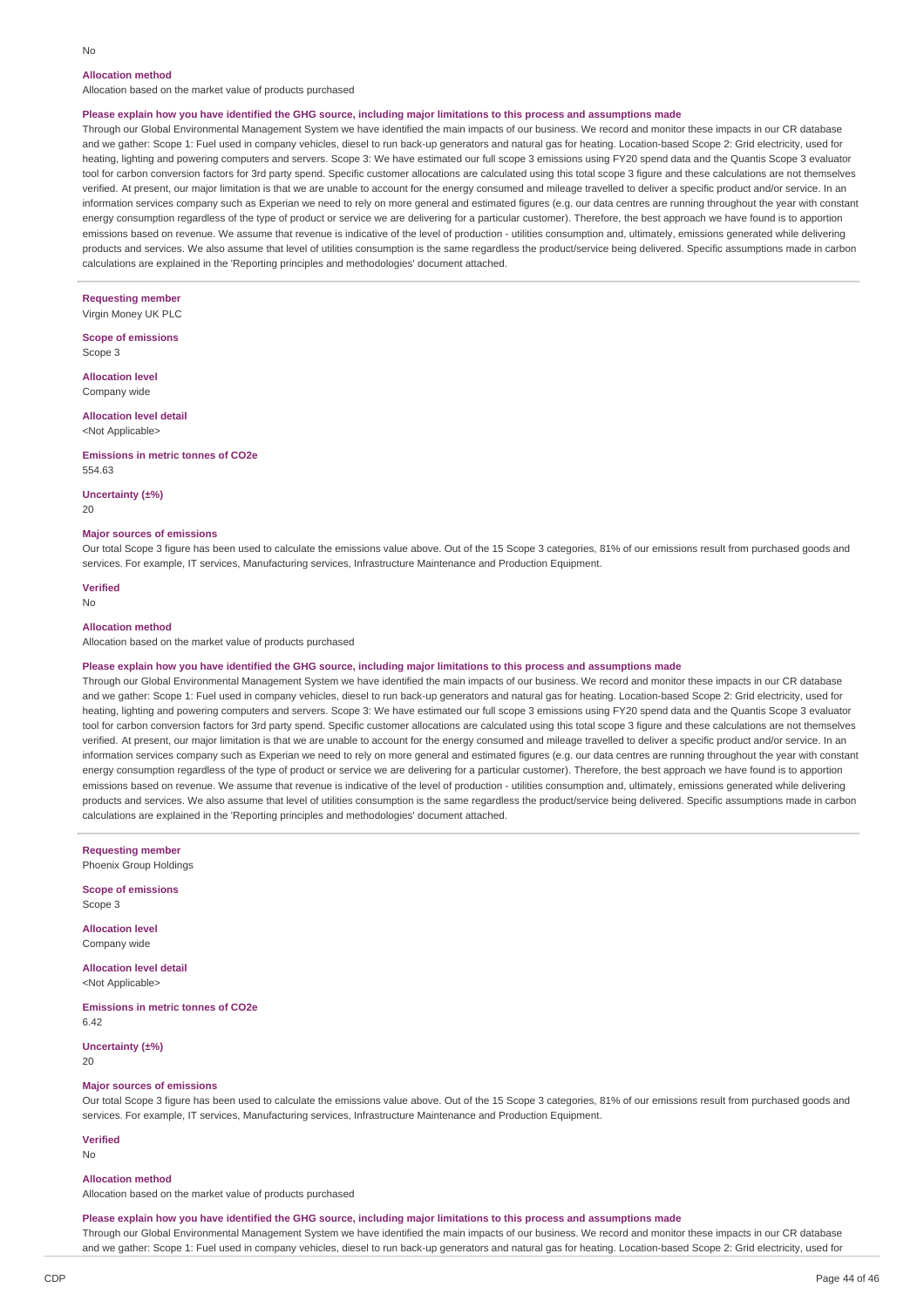heating, lighting and powering computers and servers. Scope 3: We have estimated our full scope 3 emissions using FY20 spend data and the Quantis Scope 3 evaluator tool for carbon conversion factors for 3rd party spend. Specific customer allocations are calculated using this total scope 3 figure and these calculations are not themselves verified. At present, our major limitation is that we are unable to account for the energy consumed and mileage travelled to deliver a specific product and/or service. In an information services company such as Experian we need to rely on more general and estimated figures (e.g. our data centres are running throughout the year with constant energy consumption regardless of the type of product or service we are delivering for a particular customer). Therefore, the best approach we have found is to apportion emissions based on revenue. We assume that revenue is indicative of the level of production - utilities consumption and, ultimately, emissions generated while delivering products and services. We also assume that level of utilities consumption is the same regardless the product/service being delivered. Specific assumptions made in carbon calculations are explained in the 'Reporting principles and methodologies' document attached.

### SC1.2

### **(SC1.2) Where published information has been used in completing SC1.1, please provide a reference(s).**

# SC1.3

### (SC1.3) What are the challenges in allocating emissions to different customers, and what would help you to overcome these challenges?

| <b>Allocation challenges</b>                                                                                   | Please explain what would help you overcome these challenges                                                                                                                                                                                                                                                                                                                                                                                                                                                                                      |  |
|----------------------------------------------------------------------------------------------------------------|---------------------------------------------------------------------------------------------------------------------------------------------------------------------------------------------------------------------------------------------------------------------------------------------------------------------------------------------------------------------------------------------------------------------------------------------------------------------------------------------------------------------------------------------------|--|
| Doing so would require we<br>disclose business<br>sensitive/proprietary information                            | Experian has chosen to calculate the allocation of emissions with a method that uses sensitive information that we cannot disclose, this is the best way we have found to perform<br>this calculation.                                                                                                                                                                                                                                                                                                                                            |  |
| Other, please specify<br>(Availability of data)                                                                | We are unable to account for the energy consumed and mileage travelled to deliver a specific product and/or service. In an information services company such as Experian you<br>need to rely on more general and estimated figures (e.g. our data centres are running throughout the year with constant energy consumption regardless of the type of product or<br>service we are delivering for a particular customer). Whilst in a manufacturing kind of business you would be able to measure energy and travel related to a specific product. |  |
| Diversity of product lines makes<br>accurately accounting for each<br>product/product line cost<br>ineffective | The current setting of our operations doesn't allow us to do this in any way. If we were just producing a single product or service then we could have better ways to monitor what<br>has been spent with each client, or if we were just working with a single client then it would be pretty straightforward; however this is not realistic for a company like Experian with<br>many products and clients.                                                                                                                                      |  |

### SC1.4

**(SC1.4) Do you plan to develop your capabilities to allocate emissions to your customers in the future?** No

### SC1.4b

**(SC1.4b) Explain why you do not plan to develop capabilities to allocate emissions to your customers.**

Experian has assessed the feasibility of calculating the carbon footprint of some products cycles and found that allocating a portion from the general

business operations' footprint to a client is a significant challenge. In principle, because we can't account for the energy consumed and mileage travelled

to deliver a specific product and/or service; due to the nature of our operations products/services delivered all run at the same time, we don't have

separate rounds of production to allow us to identify accurately the impact each line/family of products could be generating. There are also many areas

outside of Experian's control once the product/service is delivered and we are unable to track the footprint associated with the use of it (e.g. online credit reports).

This is the reason why we rely on more general and estimated figures, and we believe that the tools and processes we have in place are appropriate to

the level of footprint that we generate.

# SC2.1

(SC2.1) Please propose any mutually beneficial climate-related projects you could collaborate on with specific CDP Supply Chain members.

# SC2.2

(SC2.2) Have requests or initiatives by CDP Supply Chain members prompted your organization to take organizational-level emissions reduction initiatives? No

# SC4.1